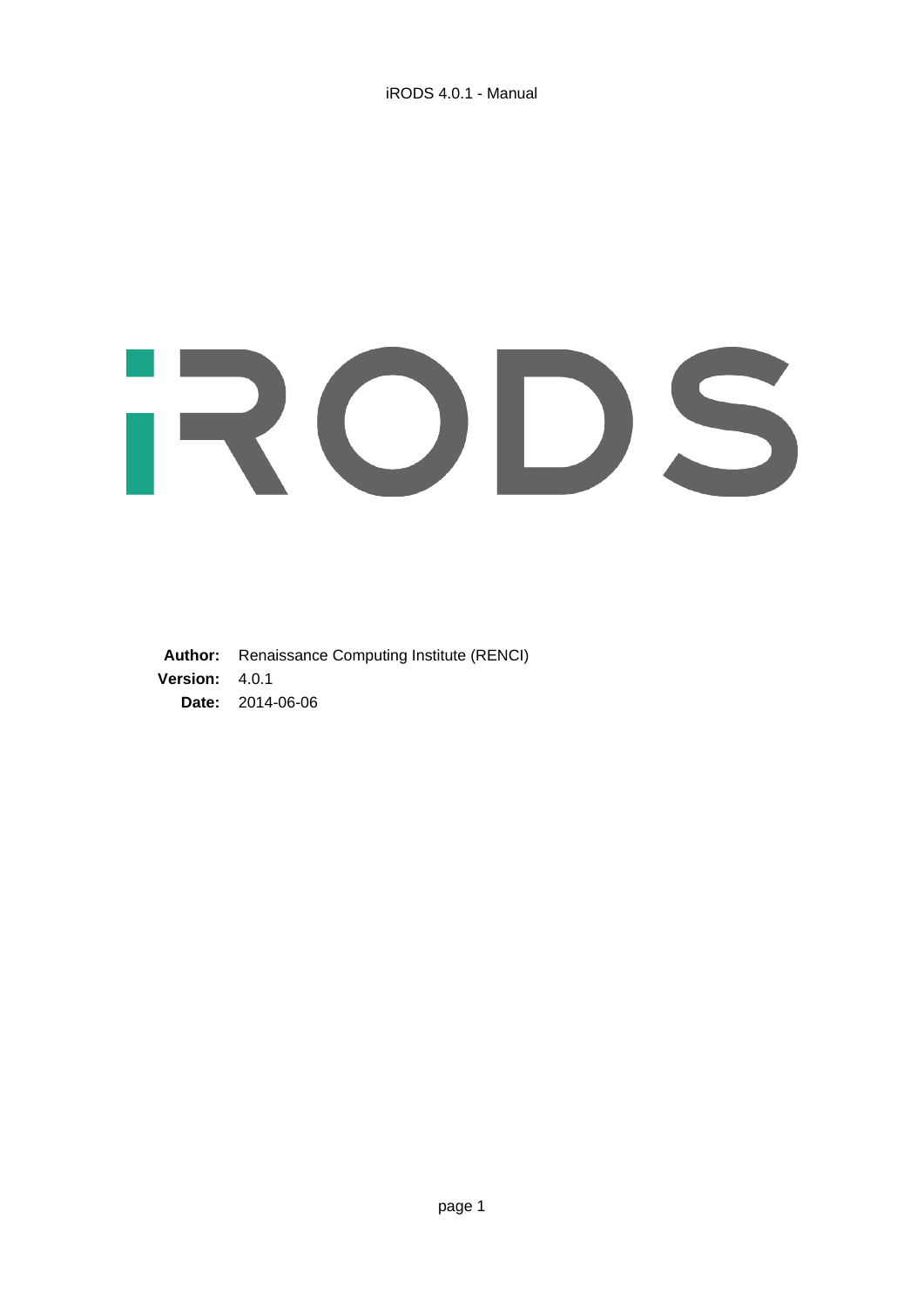# **Table of Contents**

| 1               | 5<br><b>Release Notes</b>                          |                 |  |  |
|-----------------|----------------------------------------------------|-----------------|--|--|
| 2               | <b>License</b>                                     | 5               |  |  |
| 3               | <b>Overview</b><br>6                               |                 |  |  |
| 4               | <b>Download</b>                                    | 6               |  |  |
|                 | <b>Binaries</b><br>4.1                             | 6               |  |  |
|                 | 4.2 Open Source                                    | 6               |  |  |
| 5.              | <b>Installation</b>                                | $6\phantom{1}6$ |  |  |
|                 | <b>iCAT Server</b><br>5.1                          | 6               |  |  |
|                 | 5.1.1 Database Setup Example                       | 7               |  |  |
|                 | 5.2 Resource Server                                | 8               |  |  |
|                 | <b>Default Environment</b><br>5.3                  | 8               |  |  |
|                 | 5.4 Run In Place                                   | 9               |  |  |
|                 | <b>MacOSX</b><br>5.4.1                             | 10              |  |  |
| 6               | Quickstart                                         | 10              |  |  |
|                 | Changing the administrator account password<br>6.1 | 10              |  |  |
|                 | 6.2 Changing the Zone name                         | 11              |  |  |
|                 | 6.3 Add additional resource(s)                     | 12              |  |  |
|                 | 6.4 Add additional user(s)                         | 12              |  |  |
|                 | 7 Upgrading                                        | 13              |  |  |
|                 | <b>RPM based systems</b><br>7.1                    | 13              |  |  |
|                 | <b>DEB</b> based systems<br>7.2                    | 13              |  |  |
|                 | From E-iRODS 3.0.1<br>7.3                          | 13              |  |  |
|                 | From iRODS 3.3.x<br>7.4                            | 13              |  |  |
| 8               | <b>Server Authentication</b>                       | 14              |  |  |
|                 | <b>Within A Zone</b><br>8.1                        | 14              |  |  |
|                 | 8.2 Between Two Zones                              | 15              |  |  |
| 9               | <b>Federation with iRODS 3.x</b>                   | 15              |  |  |
|                 | 9.1 .irodsEnv for Service Account                  | 16              |  |  |
| 10              | <b>Backing Up</b>                                  | 16              |  |  |
| 11              | <b>Architecture</b>                                | 16              |  |  |
|                 | 11.1 Dynamic Policy Enforcement Points             | 17              |  |  |
|                 | 11.1.1 Available Plugin Operations                 | 17              |  |  |
|                 | 11.1.2 Available Values within Dynamic PEPs        | 18              |  |  |
| 12 <sup>1</sup> | <b>Pluggable Microservices</b><br>19               |                 |  |  |
| 13 <sub>1</sub> | <b>Composable Resources</b>                        | 19              |  |  |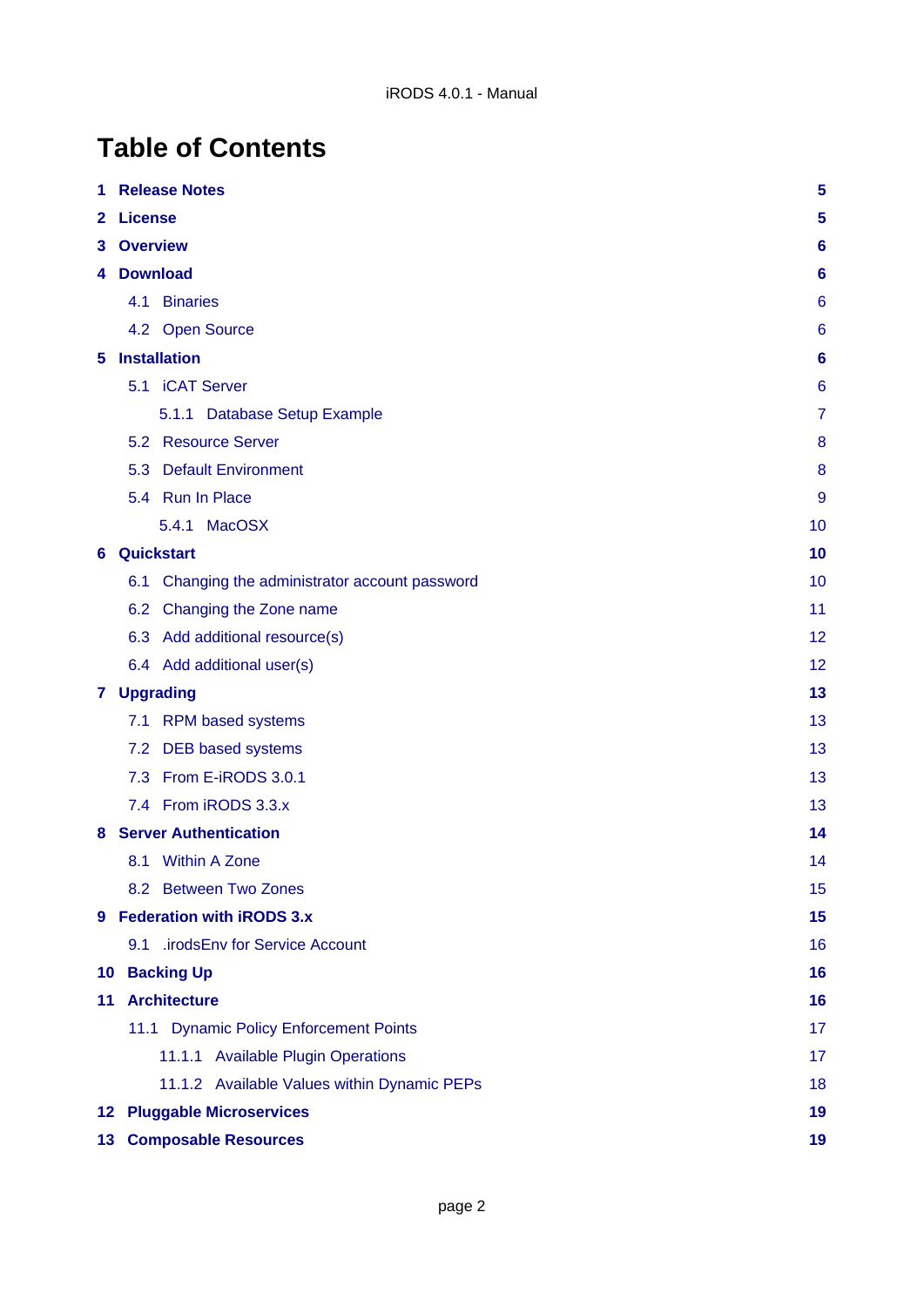|                 | 13.1 Tree Metaphor                                 | 19 |
|-----------------|----------------------------------------------------|----|
|                 | 13.2 Virtualization                                | 20 |
|                 | 13.3 Coordinating Resources                        | 21 |
|                 | 13.3.1 Compound                                    | 21 |
|                 | 13.3.2 Deferred                                    | 22 |
|                 | 13.3.3 Load Balanced                               | 22 |
|                 | 13.3.4 Random                                      | 22 |
|                 | 13.3.5 Replication                                 | 22 |
|                 | 13.3.6 Round Robin                                 | 22 |
|                 | 13.3.7 Passthru                                    | 22 |
|                 | 13.3.8 Expected                                    | 23 |
|                 | 13.4 Storage Resources                             | 23 |
|                 | 13.4.1 Unix File System                            | 23 |
|                 | 13.4.2 Structured File Type (tar, zip, gzip, bzip) | 23 |
|                 | 13.4.3 Amazon S3 (Archive)                         | 23 |
|                 | 13.4.4 DDN WOS (Archive)                           | 23 |
|                 | 13.4.5 Non-Blocking                                | 23 |
|                 | 13.4.6 Mock Archive                                | 23 |
|                 | 13.4.7 Direct Access                               | 24 |
|                 | 13.4.8 Universal Mass Storage Service              | 24 |
|                 | 13.4.9 Expected                                    | 24 |
|                 | 13.5 Managing Child Resources                      | 24 |
|                 | 13.6 Example Usage                                 | 25 |
|                 | 13.6.1 Example 1                                   | 25 |
|                 | 13.7 Rebalancing                                   | 25 |
|                 | <b>14 Pluggable Authentication</b>                 | 25 |
|                 | 15 Pluggable Network                               | 26 |
|                 | 16 Pluggable Database                              | 26 |
|                 | 16.1 Installing lib_mysqludf_preg                  | 27 |
| 17 <sub>1</sub> | <b>Pluggable RPC API</b>                           | 27 |
|                 | <b>18 Users &amp; Permissions</b>                  | 28 |
|                 | 19 Rule Engine                                     | 28 |
|                 | 19.1 File Locking                                  | 28 |
|                 | 19.2 Delay execution                               | 28 |
|                 | 20 Authentication                                  | 29 |
|                 | 20.1 GSI                                           | 29 |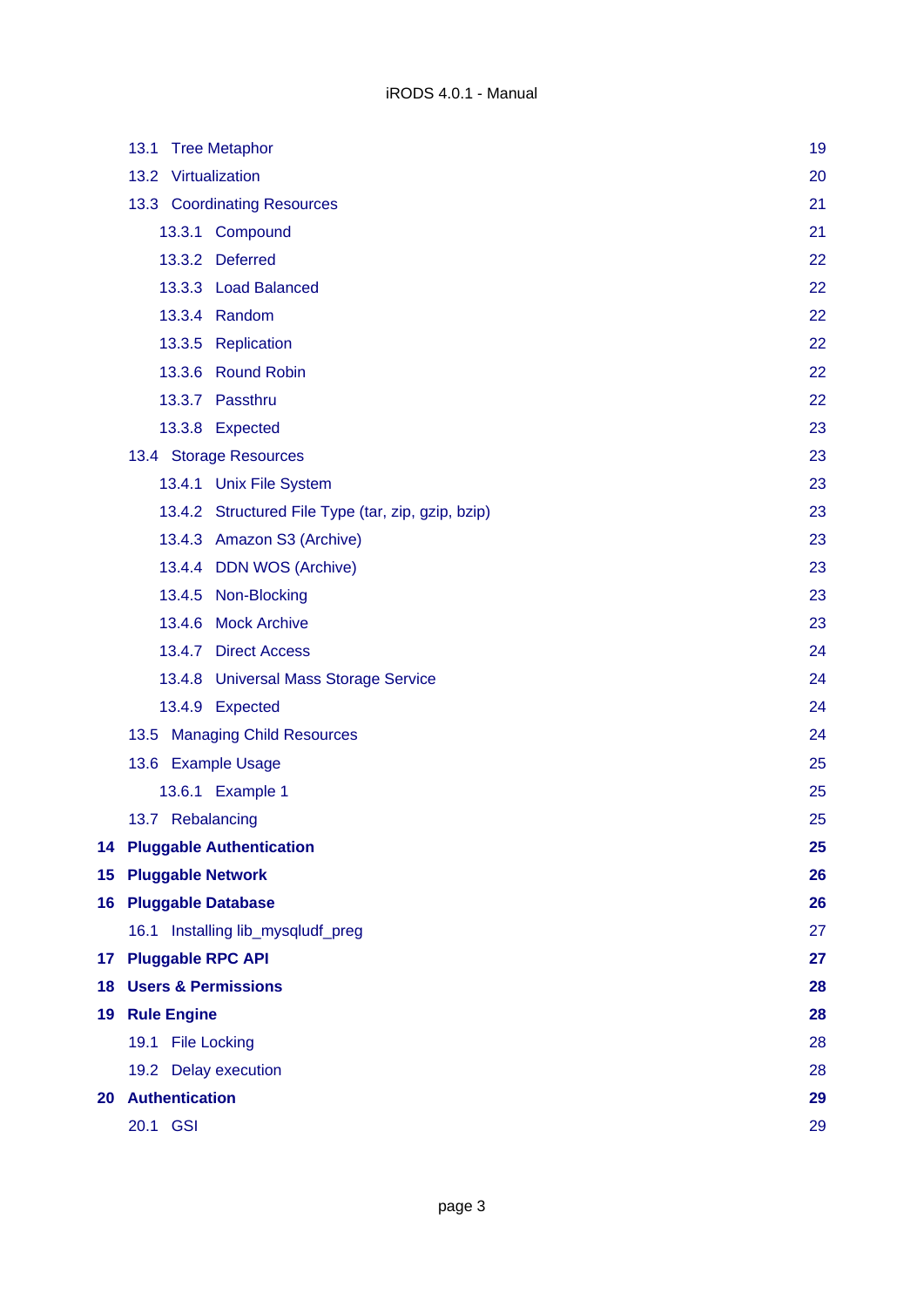|    | 20.1.1 GSI Configuration                      | 29       |
|----|-----------------------------------------------|----------|
|    | 20.1.2 iRODS Configuration                    | 29       |
|    | 20.2 Kerberos                                 | 30       |
|    | 20.2.1 Kerberos Configuration                 | 30       |
|    | 20.2.1.1 Limitations                          | 30       |
|    | 20.2.2 iRODS Configuration                    | 30       |
|    | 20.2.2.1 Limitations                          | 31       |
|    | 20.3 PAM                                      | 31       |
|    | 20.3.1 User Setup                             | 31       |
|    | 20.3.2 Server Configuration                   | 32       |
|    | 20.3.3 Server SSL Setup                       | 32       |
|    | 20.3.3.1 Generate a new RSA key               | 32       |
|    | 20.3.3.2 Acquire a certificate for the server | 32       |
|    | 20.3.3.3 Create the certificate chain file    | 32       |
|    | 20.3.3.4 Generate OpenSSL parameters          | 33       |
|    | 20.3.3.5 Place files within accessible area   | 33       |
|    | 20.3.3.6 Set SSL environment variables        | 33       |
|    | 20.3.3.7 Restart iRODS                        | 33       |
|    | 20.3.4 Client SSL Setup                       | 33       |
|    | 20.3.5 Environment Variables                  | 34       |
| 21 | <b>Other Notes</b>                            | 35<br>35 |
|    | 22 Configuration                              |          |
|    | 22.1 Configuration Files                      | 35       |
|    | 22.2 Checksum Configuration                   | 36       |
|    | 22.3 Special Characters                       | 37       |
|    | 23 Troubleshooting                            | 37       |
|    | 23.1 Common Errors                            | 37       |
|    | 23.1.1 iRODS Server is down                   | 37       |
|    | 23.1.2 No such file or directory              | 37       |
|    | 23.1.3 No rows found in the iRODS Catalog     | 37       |
|    | 23.1.4 Access Control and Permissions         | 37       |
|    | 23.1.5 Credentials                            | 38       |
|    | 24 Glossary                                   | 38       |
|    | 25 Known Issues                               | 42       |
|    | <b>26 History of Releases</b>                 | 42       |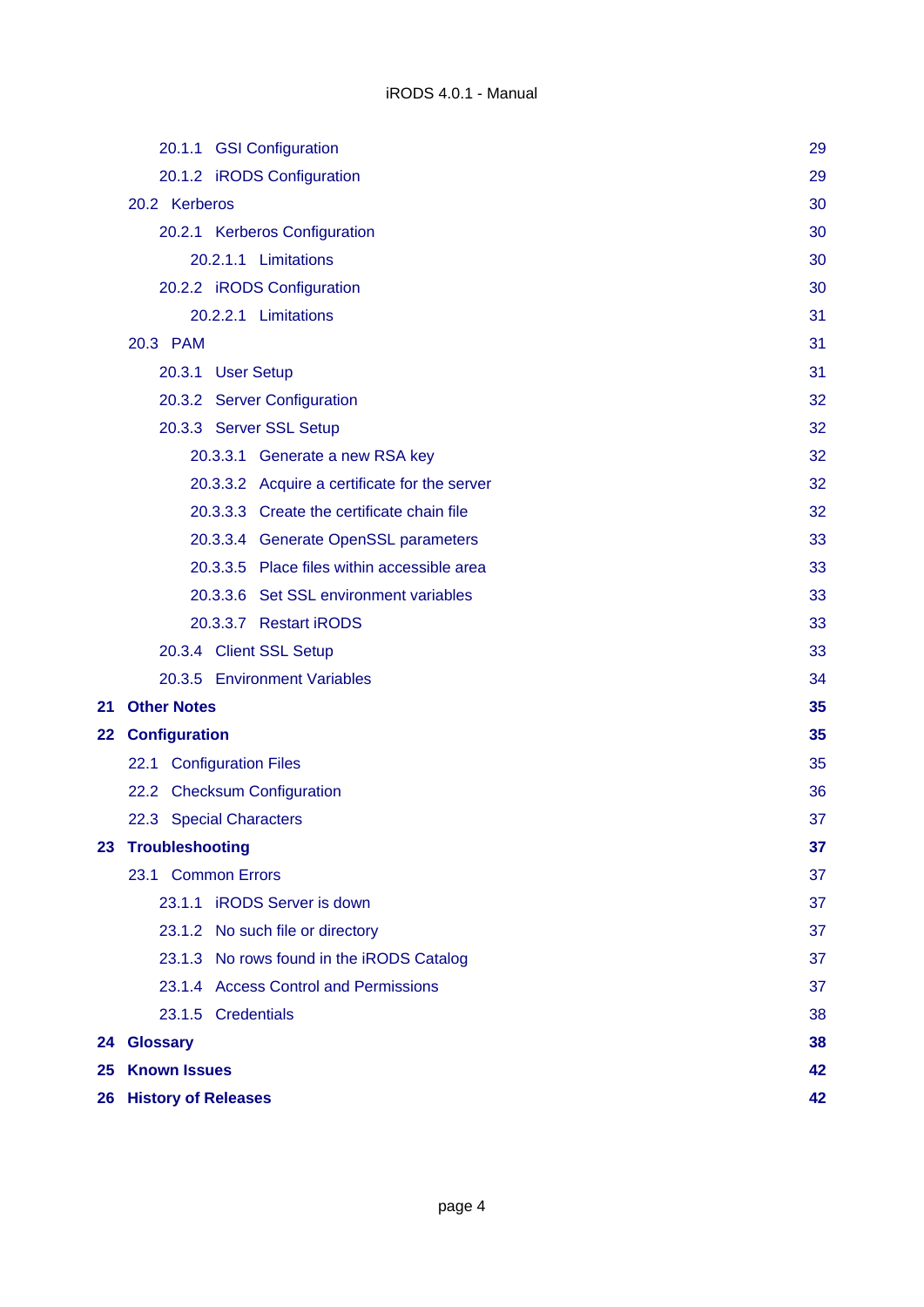# <span id="page-4-0"></span>**1 Release Notes**

This is the fourth major release of The integrated Rule-Oriented Data System (iRODS).

iRODS is developed under the auspices of the iRODS Consortium. This release was prepared by the Renaissance Computing Institute (RENCI) and released under the New BSD (BSD-3) License.

Development of this release has focused on the following features and efforts:

- Memory leak analysis via valgrind
- Security fixes
- --run-in-place support
- MacOSX support (via --run-in-place)
- Developer-friendly microservice templating
- Database schema update mechanism

Ongoing efforts include:

- Full python-based testing framework
- Certified against full Jargon test suite
- Continuous integration testing via hudson
- Continuous static analysis via cppcheck
- Optimized builds with "-O3" and "-Werror"
- Code coverage over 57%
- Topology testing
- Continuously built and tested across 3 major linux distributions
- Packaged for 3 major linux distributions
- Support for package upgrade via package manager

# <span id="page-4-1"></span>**2 License**

Copyright (c) 2005-2014, Regents of the University of California, the University of North Carolina at Chapel Hill, and the Data Intensive Cyberinfrastructure Foundation All rights reserved.

Redistribution and use in source and binary forms, with or without modification, are permitted provided that the following conditions are met:

- Redistributions of source code must retain the above copyright notice, this list of conditions and the following disclaimer.
- Redistributions in binary form must reproduce the above copyright notice, this list of conditions and the following disclaimer in the documentation and/or other materials provided with the distribution.
- Neither the name of the University of California, San Diego (UCSD), the University of North Carolina at Chapel Hill nor the names of its contributors may be used to endorse or promote products derived from this software without specific prior written permission.

THIS SOFTWARE IS PROVIDED BY THE COPYRIGHT HOLDERS AND CONTRIBUTORS "AS IS" AND ANY EXPRESS OR IMPLIED WARRANTIES, INCLUDING, BUT NOT LIMITED TO, THE IMPLIED WARRANTIES OF MERCHANTABILITY AND FITNESS FOR A PARTICULAR PURPOSE ARE DISCLAIMED. IN NO EVENT SHALL THE COPYRIGHT OWNER OR CONTRIBUTORS BE LIABLE FOR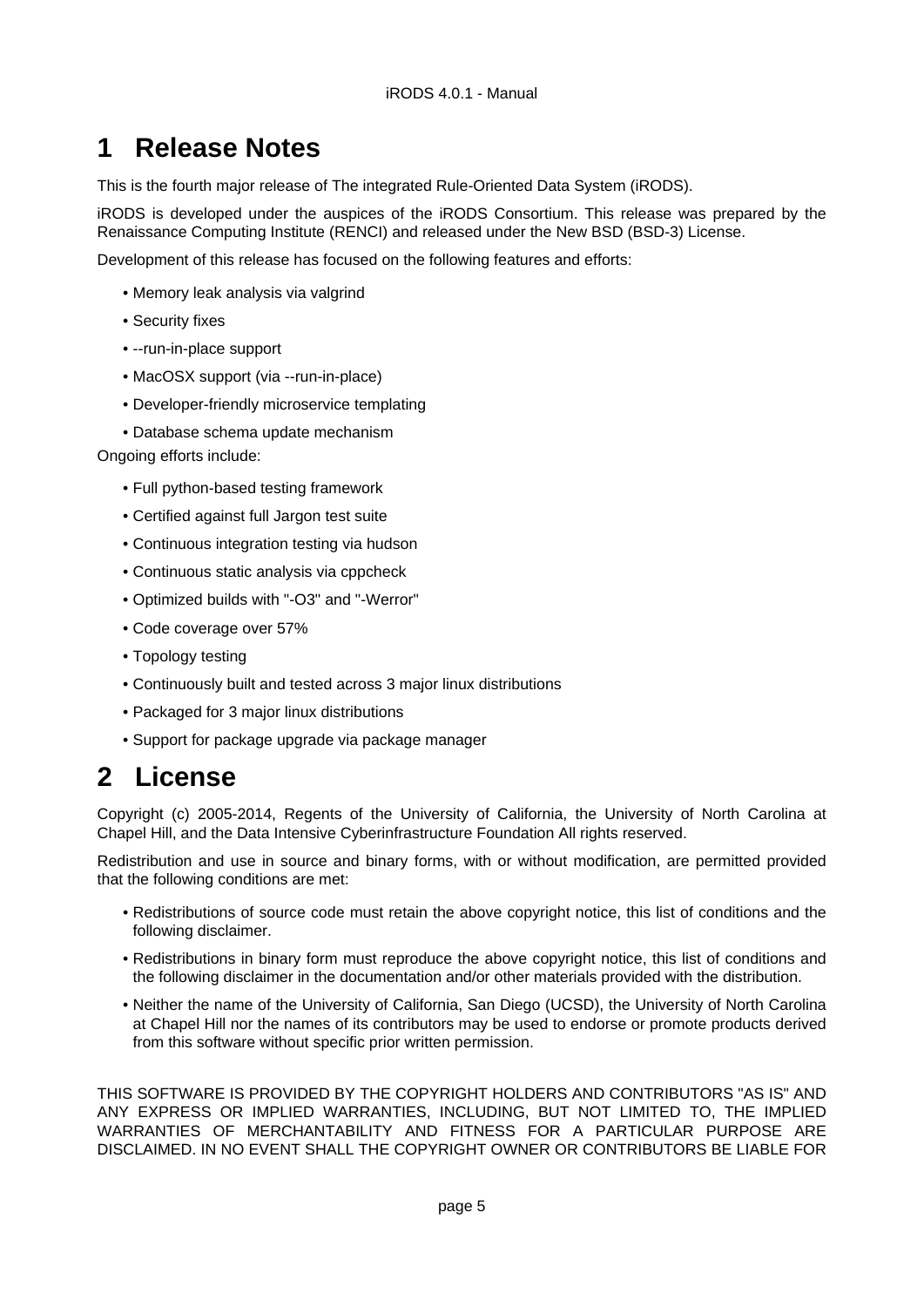ANY DIRECT, INDIRECT, INCIDENTAL, SPECIAL, EXEMPLARY, OR CONSEQUENTIAL DAMAGES (INCLUDING, BUT NOT LIMITED TO, PROCUREMENT OF SUBSTITUTE GOODS OR SERVICES; LOSS OF USE, DATA, OR PROFITS; OR BUSINESS INTERRUPTION) HOWEVER CAUSED AND ON ANY THEORY OF LIABILITY, WHETHER IN CONTRACT, STRICT LIABILITY, OR TORT (INCLUDING NEGLIGENCE OR OTHERWISE) ARISING IN ANY WAY OUT OF THE USE OF THIS SOFTWARE, EVEN IF ADVISED OF THE POSSIBILITY OF SUCH DAMAGE.

# <span id="page-5-0"></span>**3 Overview**

This manual provides standalone documentation for iRODS ([http://irods.org\)](http://irods.org) as packaged by the Renaissance Computing Institute (RENCI) (<http://www.renci.org>) under the aegis of the iRODS Consortium (<http://irods-consortium.org>).

#### <http://irods.org>

Additional documentation is available on the iRODS wiki [\(http://wiki.irods.org](http://wiki.irods.org)), the iRODS Doxygen site [\(http://irods.org/doxygen\)](http://irods.org/doxygen), and in the two books previously published by the iRODS team:

(2010) iRODS Primer: integrated Rule-Oriented Data System (Synthesis Lectures on Information Concepts, Retrieval, and Services)<http://www.amazon.com/dp/1608453332>

(2011) The integrated Rule-Oriented Data System (iRODS 3.0) Micro-service Workbook <http://www.amazon.com/dp/1466469129>

# <span id="page-5-1"></span>**4 Download**

iRODS is released in both binary package format and with full source code.

## <span id="page-5-2"></span>**4.1 Binaries**

RPM and DEB formats are available for both iCAT-enabled servers and resource-only servers. There are variations available for combinations of platform and operating system.

More combinations will be made available as our testing matrix continues to mature and increase in scope.

The latest files can be downloaded from [http://irods.org/download.](http://irods.org/download)

## <span id="page-5-3"></span>**4.2 Open Source**

Repositories, issue trackers, and source code are available on GitHub.

<http://github.com/irods>

<http://github.com/irods/irods>

# <span id="page-5-4"></span>**5 Installation**

iRODS is provided in binary form in a collection of interdependent packages. There are two types of iRODS server, iCAT and Resource. A resource server connects to an existing data grid (Zone) and can provide additional [Storage Resources.](#page-22-8) An iCAT server, consisting of an iRODS server plus an iCAT metadata catalog, provide the central point of coordination for a data grid.

## <span id="page-5-5"></span>**5.1 iCAT Server**

The irods-icat package installs a local unix service account and group named 'irods' and the iRODS binaries.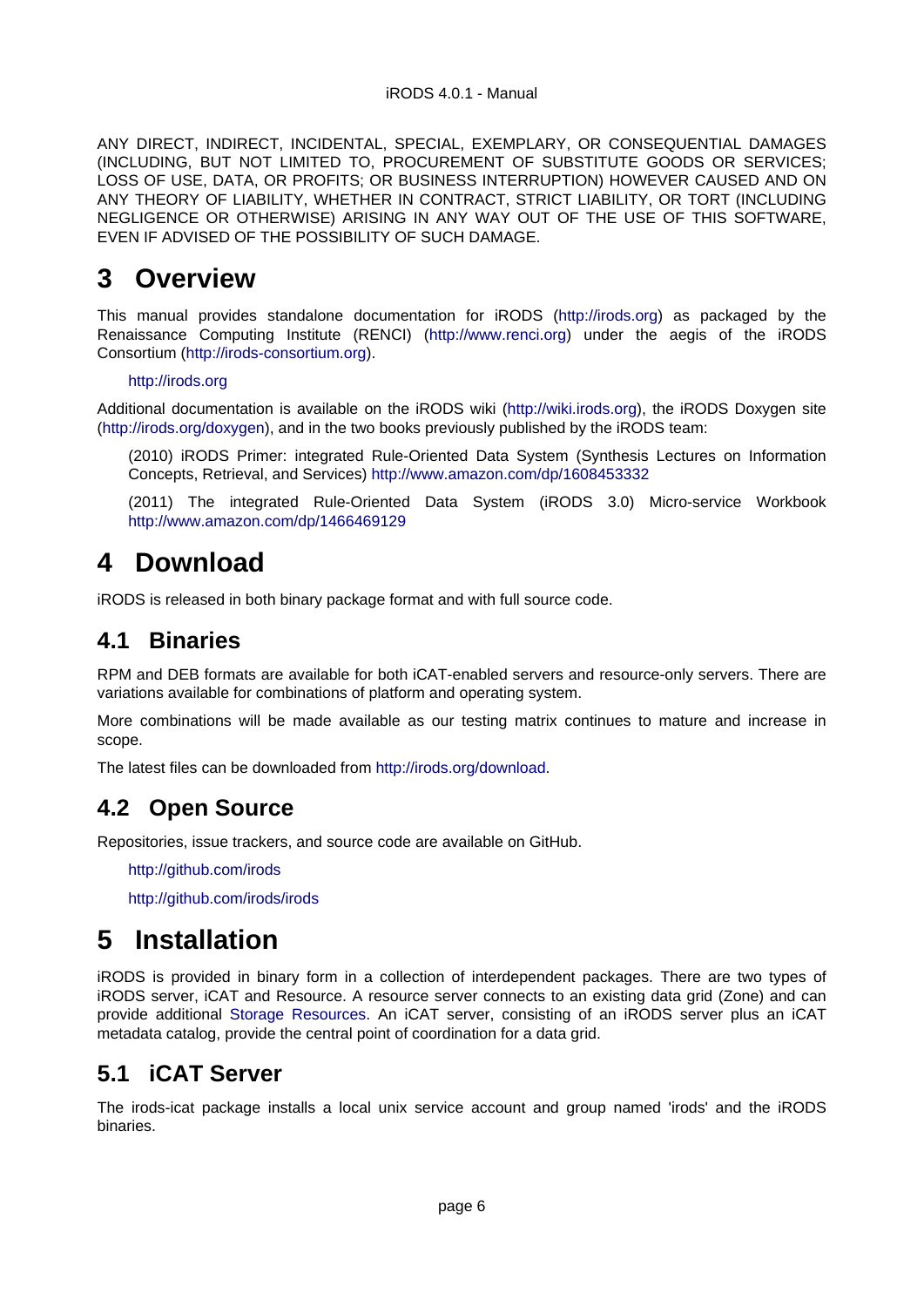#### iRODS 4.0.1 - Manual

An additional database plugin is required which installs the dependencies for database connections and a short setup script that will prompt for database connection information and then configure the iCAT Server. Database connection information about an existing database is expected to be provided to iRODS (see [Database Setup Example](#page-6-1)). iRODS does not create or manage a database instance itself, just the tables within the database.

Installation of the iCAT DEB and PostgreSQL plugin DEB:

```
$ (sudo) dpkg -i irods-icat-4.0.1-64bit.deb irods-database-plugin-postgres-1.0.deb
$ (sudo) apt-get -f install
$ (sudo) su - irods
```
And then as the irods user:

irods@hostname:~/ \$ ./packaging/setup\_database.sh

The ./packaging/setup\_database.sh script will ask for the following five pieces of information before starting the iRODS server:

- 1. Database Server's Hostname or IP
- 2. Database Port
- 3. Database Name
- 4. Database User
- 5. Database Password

Installing the MySQL database plugin will also require [Installing lib\\_mysqludf\\_preg.](#page-26-2) These functions are required for the internal iRODS SQL which uses regular expressions.

#### <span id="page-6-1"></span><span id="page-6-0"></span>**5.1.1 Database Setup Example**

Once the PostgreSQL database plugin has been installed, the following text will be displayed:

```
=======================================================================
iRODS Postgres Database Plugin installation was successful.
To configure this plugin, the following prerequisites need to be met:
  - an existing database user (to be used by the iRODS server)
  an existing database (to be used as the iCAT catalog)
  - permissions for existing user on existing database
Please run the following setup script as the irods user:
   ./packaging/setup_database.sh
=======================================================================
```
iRODS can use many different database configurations. As an example, a local PostgreSQL database can be configured on Ubuntu 12.04 with the following steps:

```
$ (sudo) su - postgres
postgres$ psql
psql> CREATE USER irods WITH PASSWORD 'testpassword';
psql> CREATE DATABASE "ICAT";
```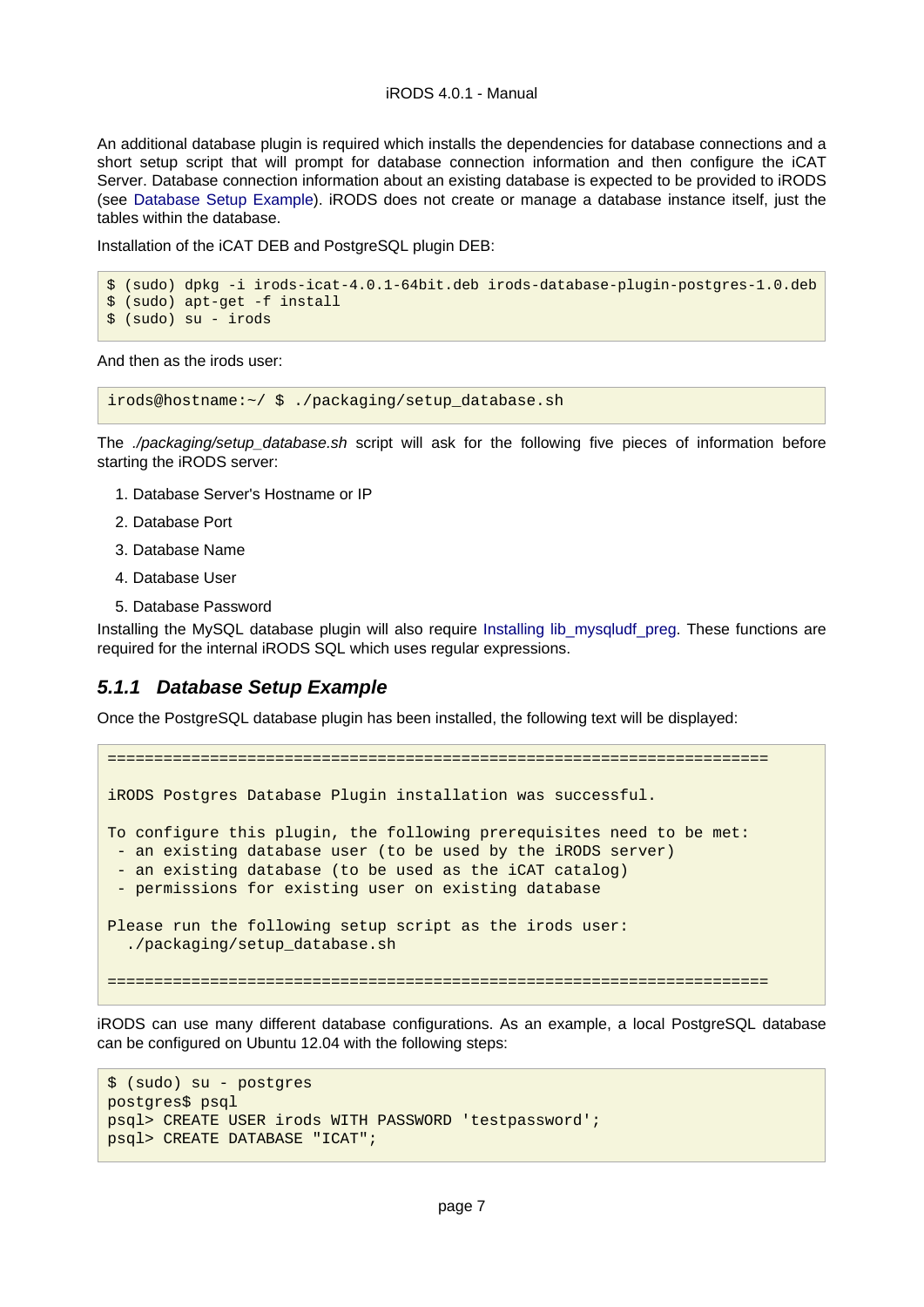psql> GRANT ALL PRIVILEGES ON DATABASE "ICAT" TO irods;

Confirmation of the permissions can be viewed with  $\lambda$  within the psql console:

| $psql$ > \l                        |                    |          |                   |             |                                                              |
|------------------------------------|--------------------|----------|-------------------|-------------|--------------------------------------------------------------|
|                                    |                    |          | List of databases |             |                                                              |
| Name                               | Owner<br>--------+ | Encoding | Collate           | Ctype       | Access privileges                                            |
| <b>ICAT</b>                        | postgres           | UTF8     | en US.UTF-8       | en_US.UTF-8 | =Tc/postgres<br>postgres=CTc/postgres+<br>irods=CTc/postgres |
| $\ddot{\phantom{0}}$<br>N<br>rows) |                    |          |                   |             |                                                              |

## <span id="page-7-0"></span>**5.2 Resource Server**

The irods-resource package installs a local unix service account and group named 'irods' and the iRODS binaries.

There are no required additional packages, but the administrator will need to run a short setup script that will prompt for iRODS connection information and configure the server.

Installation of the Resource RPM:

```
- Make sure to read ./packaging/RPM_INSTALLATION_HOWTO.txt before trying to install the RPM package.
$ (sudo) rpm -i irods-resource-4.0.1-64bit-centos6.rpm
$ (sudo) su - irods
```
And then as the irods user:

```
irods@hostname:~/ $ ./packaging/setup_resource.sh
```
The ./packaging/setup\_resource.sh script will ask for the following five pieces of information about the existing data grid that the iRODS resource server will need in order to stand up and then connect to its configured iCAT Zone:

- 1. iCAT Hostname or IP
- 2. iCAT Port
- 3. iCAT Zone
- 4. iRODS administrator username
- 5. iRODS administrator password

## <span id="page-7-1"></span>**5.3 Default Environment**

Once a server is up and running, the default environment can be shown:

```
irods@hostname:~/ $ ienv
NOTICE: Release Version = rods4.0.1, API Version = d
NOTICE: irodsHost=hostname
NOTICE: irodsPort=1247
NOTICE: irodsDefResource=demoResc
NOTICE: irodsHome=/tempZone/home/rods
NOTICE: irodsCwd=/tempZone/home/rods
```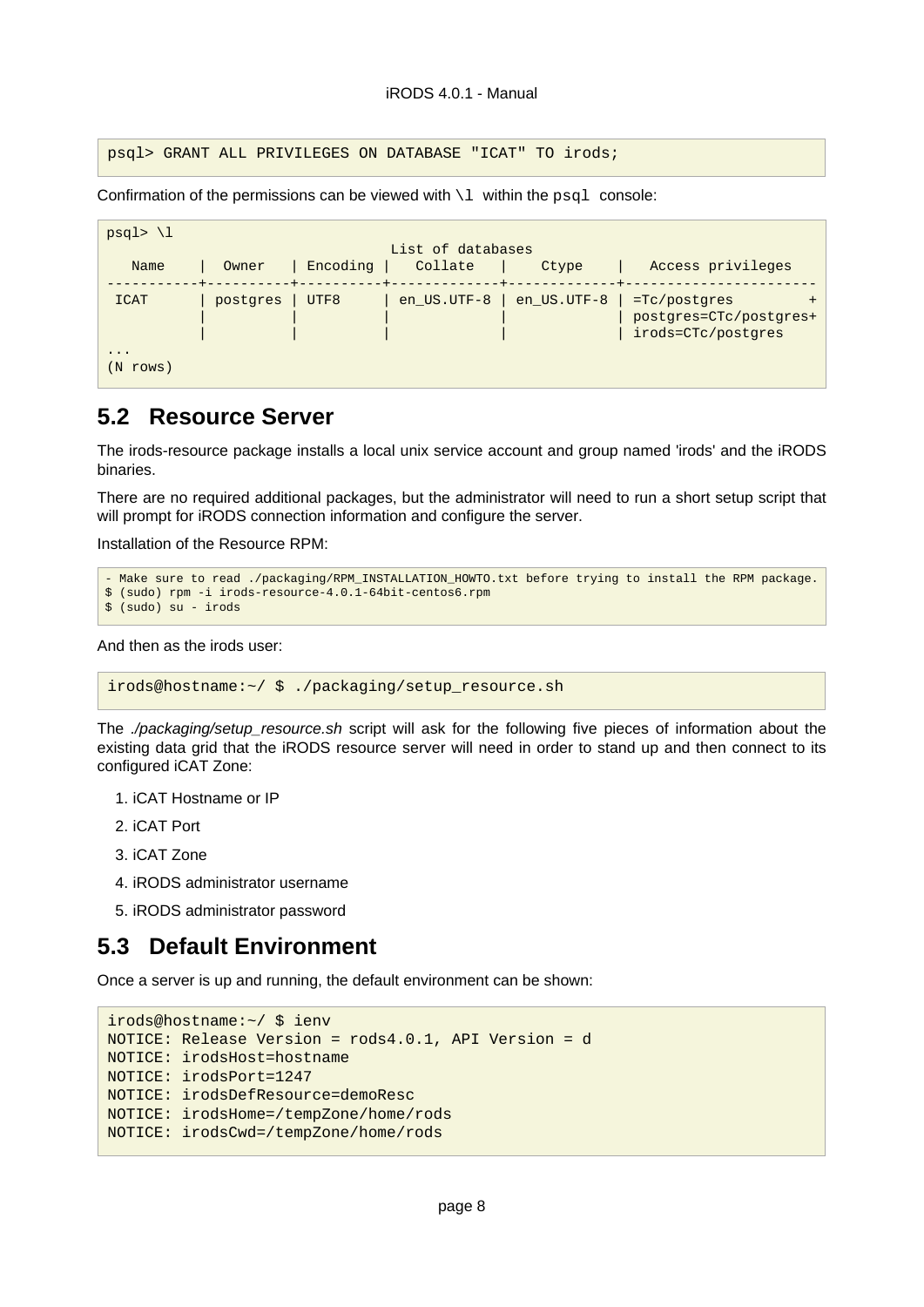```
NOTICE: irodsUserName=rods
NOTICE: irodsZone=tempZone
NOTICE: irodsClientServerNegotiation=request_server_negotiation
NOTICE: irodsClientServerPolicy=CS_NEG_REFUSE
NOTICE: irodsEncryptionKeySize=32
NOTICE: irodsEncryptionSaltSize=8
NOTICE: irodsEncryptionNumHashRounds=16
NOTICE: irodsEncryptionAlgorithm=AES-256-CBC
NOTICE: irodsDefaultHashScheme=SHA256
```
## <span id="page-8-0"></span>**5.4 Run In Place**

iRODS can be compiled from source and run from the same directory. Although this is not recommended for production deployment, it may be useful for testing, running multiple iRODS servers on the same system, running iRODS on systems without a package manager, and users who do not have administrator rights on their system.

To run iRODS in place, the build script must be called with the appropriate flag:

```
user@hostname:~/irods/ $ ./packaging/build.sh --run-in-place icat postgres
```
After the system is built, the setup\_database.sh script needs to be run from its original location:

user@hostname:~/irods/ \$ ./plugins/database/packaging/setup\_database.sh

The script will prompt for iRODS configuration information that would already be known to a binary installation:

```
===================================================================
You are installing iRODS with the --run-in-place option.
The iRODS server cannot be started until it has been configured.
iRODS server's port [1247]:
iRODS port range (begin) [20000]:
iRODS port range (end) [20199]:
iRODS Vault directory [/full/path/to/Vault]:
iRODS server's adminstrator name [rods]:
iRODS server's administrator password:
-------------------------------------------
iRODS Port: 1247
Range (Begin): 20000
Range (End): 20199
Vault Directory: /full/path/to/Vault
Administrator Name: rods
Administrator Password: Not Shown
```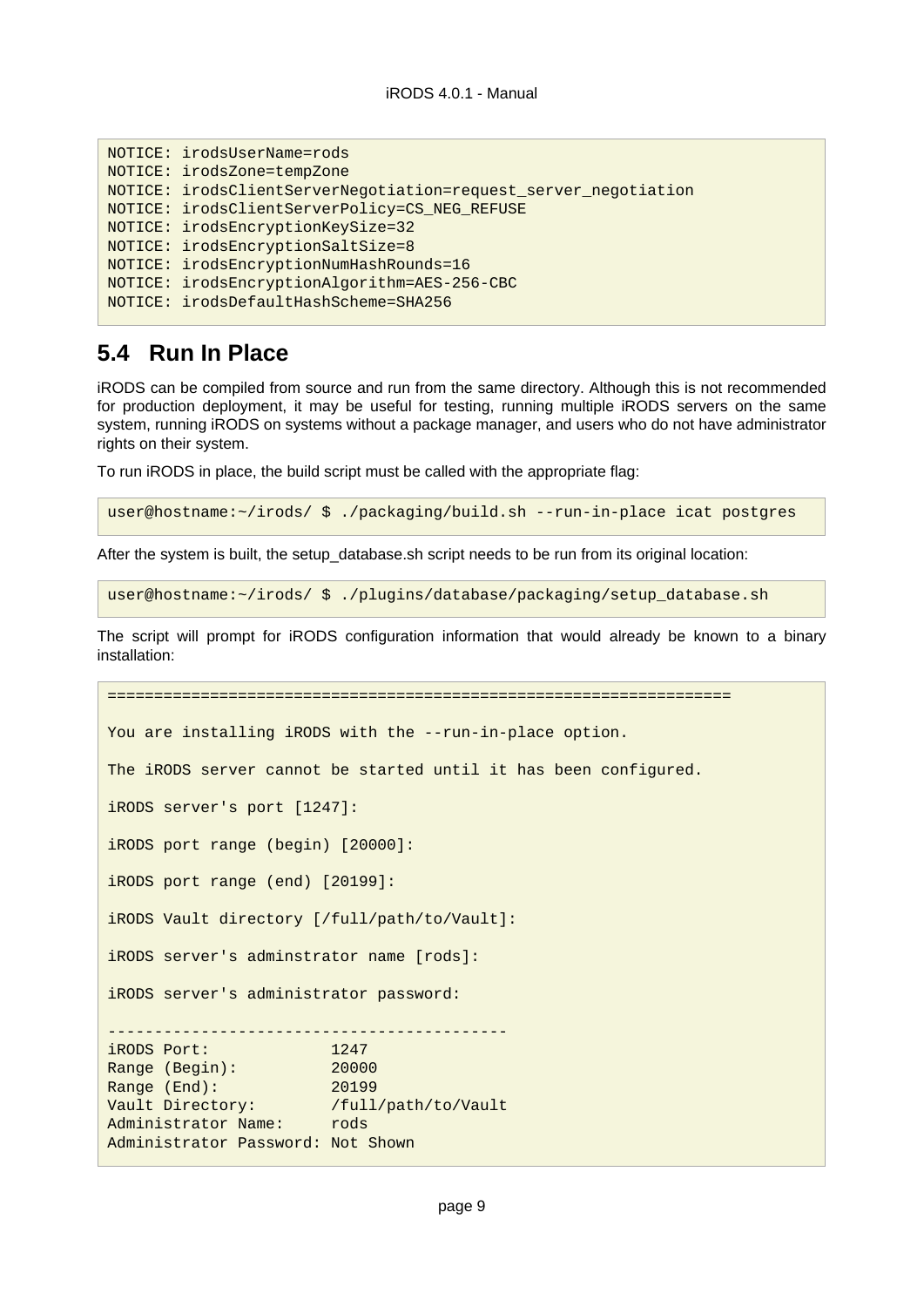```
-------------------------------------------
Please confirm these settings [yes]:
```
#### <span id="page-9-0"></span>**5.4.1 MacOSX**

Installation on a MacOSX system requires the use of the --run-in-place build option due to the lack of a system-level package manager.

Building and running iRODS on MacOSX is currently only supported with a locally compiled PostgreSQL. Once the build.sh script is complete, the PostgreSQL system needs to be configured and made ready to be used by iRODS:

```
# =-=-=-=-=-=-=-
# on MacOSX, default postgresql has socket connections managed through /var
# but its associated helper scripts assume /tmp
export PGHOST=/tmp
# =-=-=-=-=-=-=-
# switch into the new database directory
cd external/postgresql-9.3.4
# =-=-=-=-=-=-=-
# initialize the database
./pgsql/bin/initdb -D `pwd`/pgsql/data
# =-=-=-=-=-=-=-
# turn off standard conforming strings (postgresgl 9.x)
sed -i s/#standard_conforming_strings = on/standard_conforming_strings = off/ ./pgsql/data/postgresql.conf
# =-=-=-=-=-=-=-
# start the database, with logging
./pgsql/bin/pg_ctl -D `pwd`/pgsql/data -l logfile start
# =-=-=-=-=-=-=-
# create database, user, and permissions
./pgsql/bin/createdb ICAT
./pgsql/bin/createuser irods
./pgsql/bin/psql ICAT -c "ALTER ROLE irods WITH PASSWORD 'testpassword'"
./pgsql/bin/psql ICAT -c "GRANT ALL PRIVILEGES ON DATABASE \"ICAT\" TO irods"
# =-=-=-=-=-=-=-
# switch back to top level and run setup_database.sh
cd ../../
./plugins/database/packaging/setup_database.sh
```
# <span id="page-9-1"></span>**6 Quickstart**

Successful installation will complete and result in a running iRODS server. The iCommand ils will list your new iRODS administrator's empty home directory in the iRODS virtual filesystem:

```
irods@hostname:~/ $ ils
/tempZone/home/rods:
```
When moving into production, you should cover the following steps as best practice:

## <span id="page-9-2"></span>**6.1 Changing the administrator account password**

The default installation of iRODS comes with a single user account 'rods' that is also an admin account ('rodsadmin') with the password 'rods'. You should change the password before letting anyone else into the system: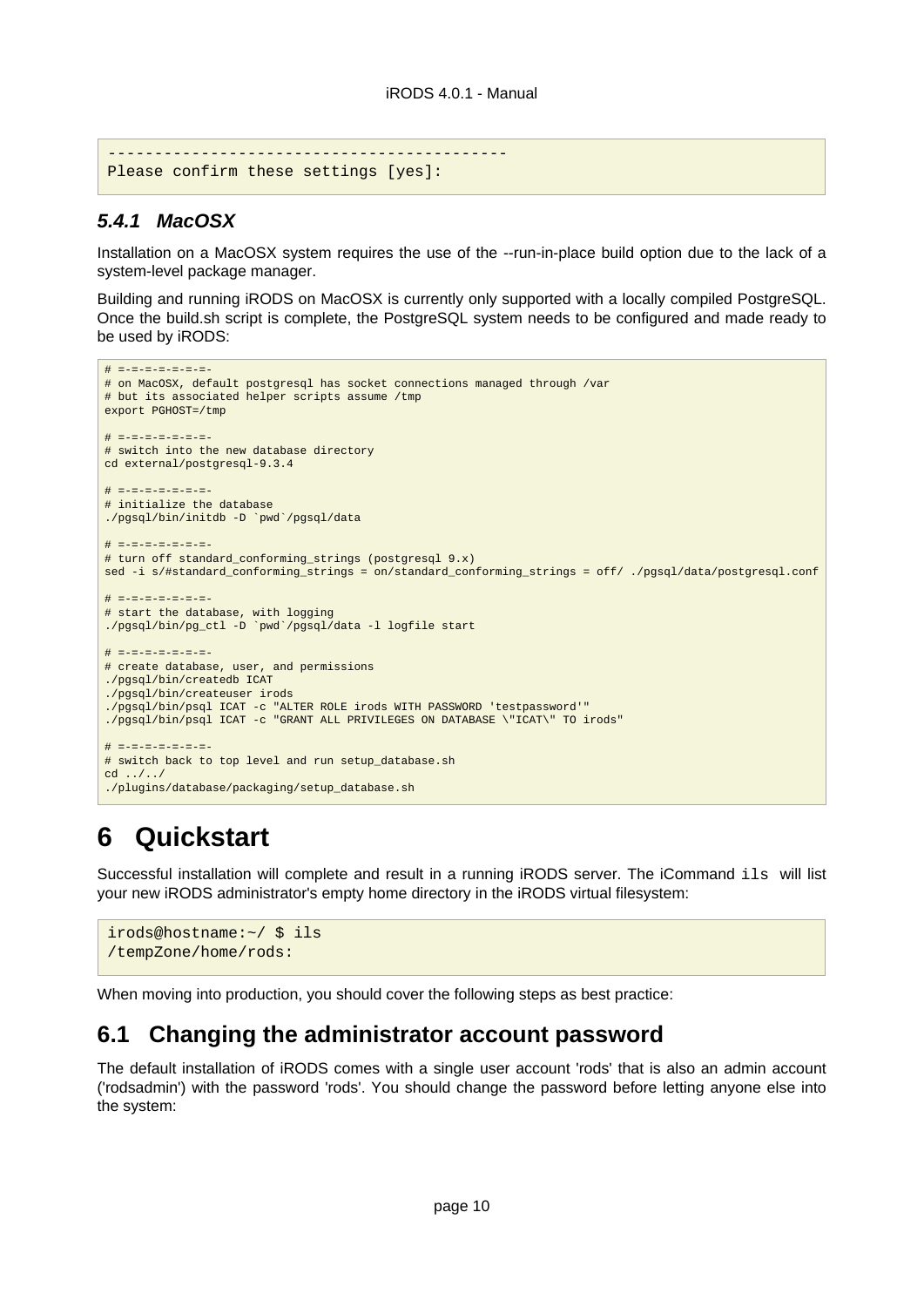irods@hostname:~/ \$ iadmin moduser rods password <newpassword>

To make sure everything succeeded, you will need to re-authenticate and check the new connection:

```
irods@hostname:~/ $ iinit
Enter your current iRODS password:
irods@hostname:~/ $ ils
/tempZone/home/rods:
```
If you see an authentication or other error message here, please try again. The password update only manipulates a single database value, and is independent of other changes to the system.

## <span id="page-10-0"></span>**6.2 Changing the Zone name**

The default installation of iRODS comes with a Zone named 'tempZone'. You probably want to change the Zone name to something more domain-specific:

irods@hostname:~/ \$ iadmin modzone tempZone name <newzonename> If you modify the local zone name, you and other users will need to change your .irodsEnv files to use it, you may need to update irods.config and, if rules use the zone name, you'll need to update core.re. This command will update various tables with the new name and rename the top-level collection. Do you really want to modify the local zone name? (enter y or yes to do so):y OK, performing the local zone rename

Once the Zone has been renamed, you will need to update your .irodsEnv file to match (note the three places where the updated zone name is located):

```
irods@hostname:~/ $ cat .irods/.irodsEnv
# iRODS server host name:
irodsHost '<hostname>'
# iRODS server port number:
irodsPort 1247
# Default storage resource name:
irodsDefResource 'demoResc'
# Home directory in iRODS:
irodsHome '/**<newzonename>**/home/rods'
# Current directory in iRODS:
irodsCwd '/**<newzonename>**/home/rods'
# Account name:
irodsUserName 'rods'
# Zone:
irodsZone '**<newzonename>**'
# Enable Advanced Client-Server negotation:
irodsClientServerNegotiation 'request_server_negotiation'
# Client-Server connection policy:
irodsClientServerPolicy 'CS_NEG_REFUSE'
# Client-Server Encryption Key Size In Bytes:
irodsEncryptionKeySize '32'
# Client-Server Encryption Salt Size In Bytes:
irodsEncryptionSaltSize '8'
# Client-Server Encryption Number of Hash Rounds:
```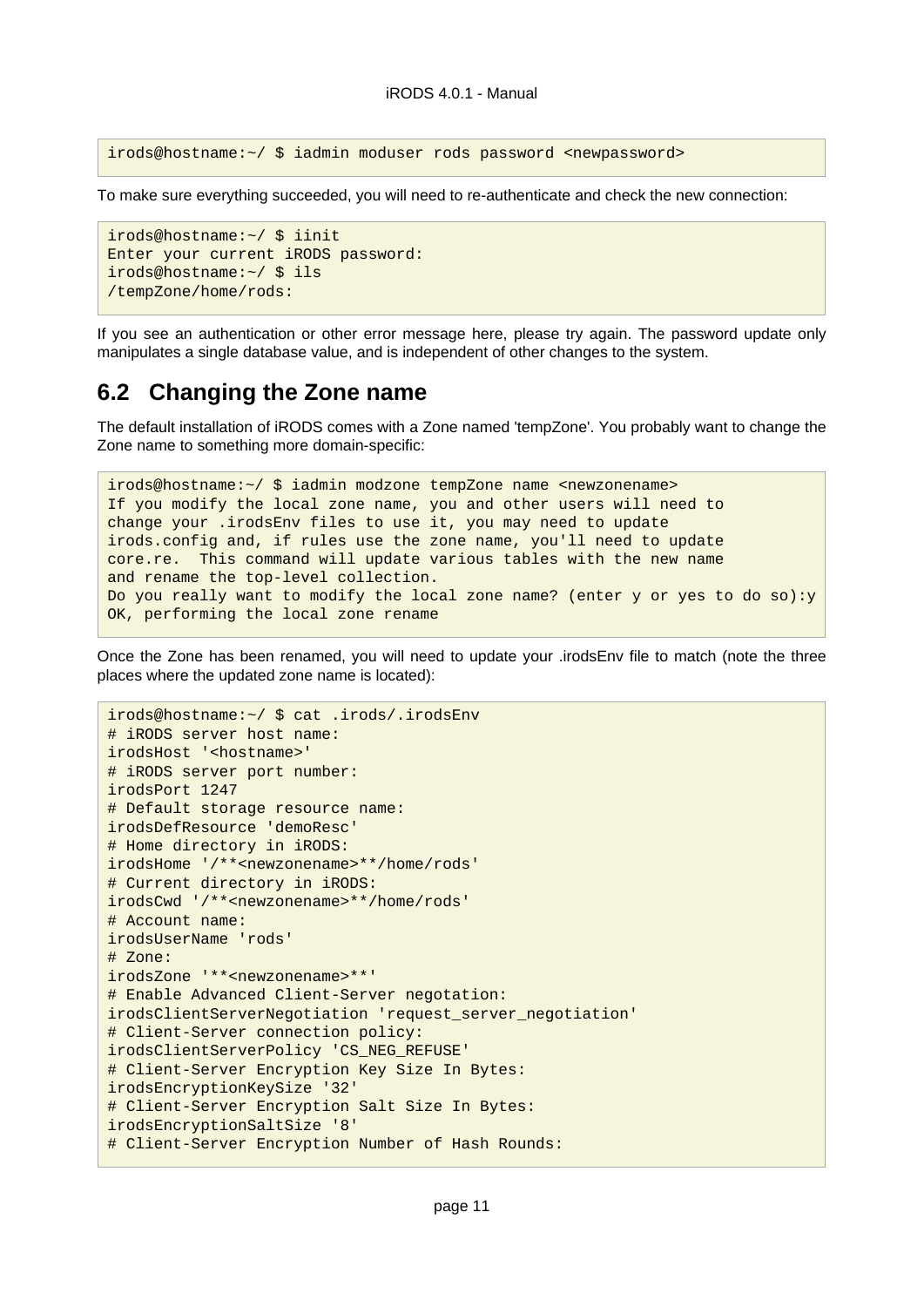```
irodsEncryptionNumHashRounds '16'
# Client-Server Encryption Algorithm:
irodsEncryptionAlgorithm 'AES-256-CBC'
# Client requested hash scheme:
irodsDefaultHashScheme 'SHA256'
# Hash Matching Policy:
#irodsMatchHashPolicy 'strict'
```
Now, the connection should be reset and you should be able to list your empty iRODS collection again:

```
irods@hostname:~/ $ iinit
Enter your current iRODS password:
irods@hostname:~/ $ ils
/<newzonename>/home/rods:
```
## <span id="page-11-0"></span>**6.3 Add additional resource(s)**

The default installation of iRODS comes with a single resource named 'demoResc' which stores its files in the /var/lib/irods/iRODS/Vault directory. You will want to create additional resources at disk locations of your choosing as the 'demoResc' may not have sufficient disk space available for your intended usage scenarios. The following command will create a basic 'unixfilesystem' resource at a designated host at the designated full path:

irods@hostname:~/ \$ iadmin mkresc <newrescname> 'unixfilesystem' <fully.qualified.domain.name>:</full/path/to/new/vault>

Additional information about creating resources can be found with:

```
irods@hostname:~/ $ iadmin help mkresc
 mkresc Name Type [Host:Path] [ContextString] (make Resource)
Create (register) a new storage or database resource.
Name is the name of the new resource.
Type is the resource type.
Host is the DNS host name.
And Path is the defaultPath for the vault.
ContextString is any contextual information relevant to this resource.
   (semi-colon separated key=value pairs e.g. "a=b;c=d")
A ContextString can be added to a coordinating resource (where there is
no hostname or vault path to be set) by explicitly setting the Host:Path
to an empty string ('').
```
Creating new resources does not make them default for any existing or new users. You will need to make sure that default resources are properly set for newly ingested files.

## <span id="page-11-1"></span>**6.4 Add additional user(s)**

The default installation of iRODS comes with a single user 'rods' which is a designated 'rodsadmin' type user account. You will want to create additional user accounts (of type 'rodsuser') and set their passwords before allowing connections to your new grid: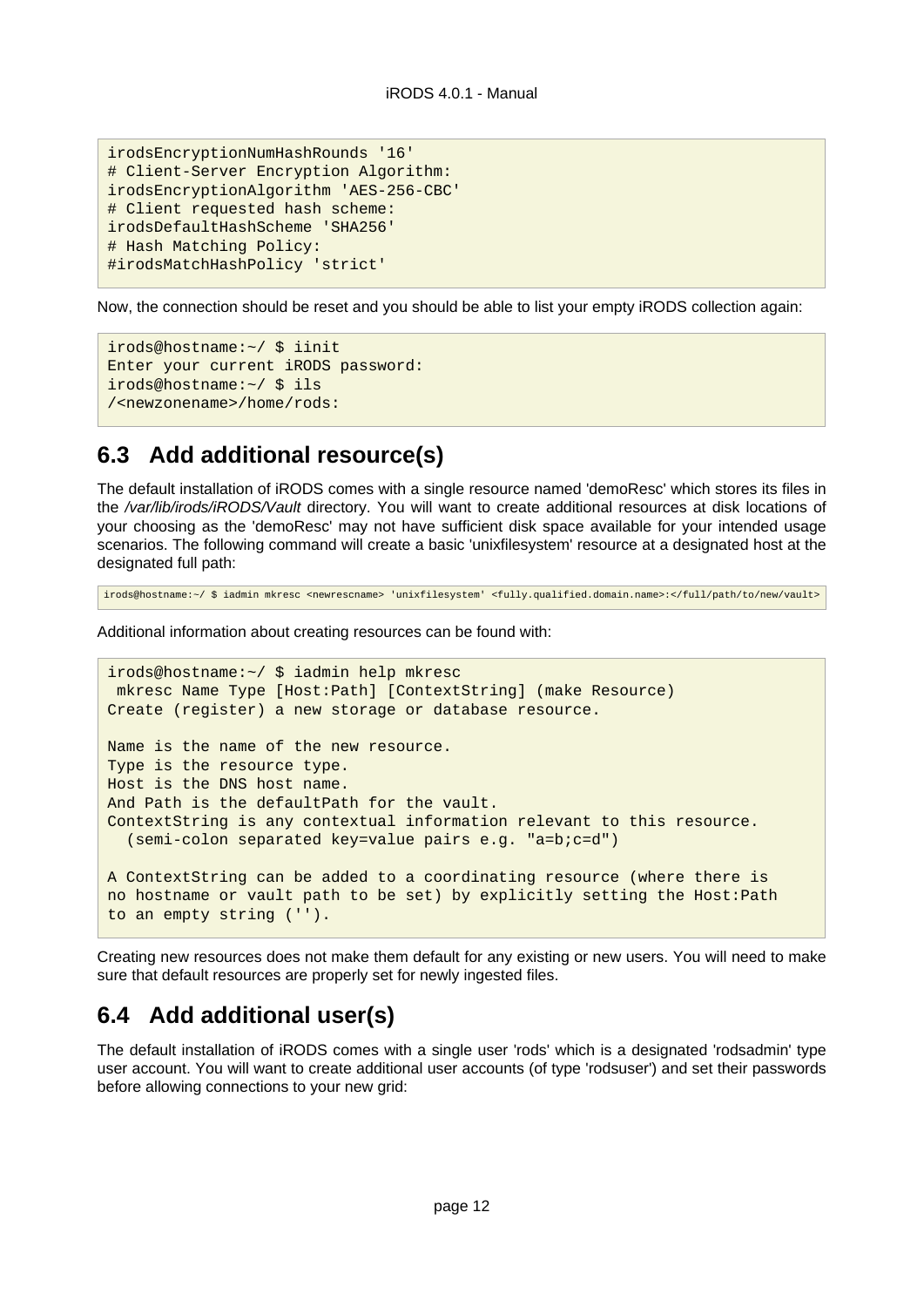```
irods@hostname:~/ $ iadmin mkuser <newusername> rodsuser
irods@hostname:~/ $ iadmin lu
rods#tempZone
<newusername>#tempZone
irods@hostname:~/ $ iadmin help mkuser
 mkuser Name[#Zone] Type (make user)
Create a new iRODS user in the ICAT database
Name is the user name to create
Type is the user type (see 'lt user_type' for a list)
Zone is the user's zone (for remote-zone users)
Tip: Use moduser to set a password or other attributes,
use 'aua' to add a user auth name (GSI DN or Kerberos Principal name)
```
It is best to change your Zone name before adding new users as any existing users would need to be informed of the new connection information and changes that would need to be made to their local .irodsEnv files.

# <span id="page-12-0"></span>**7 Upgrading**

Upgrading is handled by the host Operating System via the package manager.

## <span id="page-12-1"></span>**7.1 RPM based systems**

\$ (sudo) rpm -U irods-icat-4.0.1-64bit-suse.rpm

## <span id="page-12-2"></span>**7.2 DEB based systems**

\$ (sudo) dpkg -i irods-icat-4.0.1-64bit.deb

## <span id="page-12-3"></span>**7.3 From E-iRODS 3.0.1**

Upgrading from E-iRODS to iRODS 4.0+ is not currently supported with an automatic script. Since the package names, the default database, the service account, and the home directory were all changed, it was decided that there were too many moving parts (and too many possible combinations) to successfully detect and manipulate into a functional 4.0+ installation.

If you are in need of upgrading from a production E-iRODS 3.0.1 installation, please contact the iRODS team at RENCI for free support.

## <span id="page-12-4"></span>**7.4 From iRODS 3.3.x**

Upgrading from iRODS 3.3.x to iRODS 4.0+ is not supported with an automatic script. There is no good way to automate setting the new configuration options (resource hierarchies, server.config, etc.) based solely on the state of a 3.3.x system. In addition, with some of the new functionality, a system administrator may choose to implement some existing policies in a different manner with 4.0+.

For these reasons, the following manual steps should be carefully studied and understood before beginning the upgrade process.

1. Port any custom development to plugins: Microservices, Resources, Authentication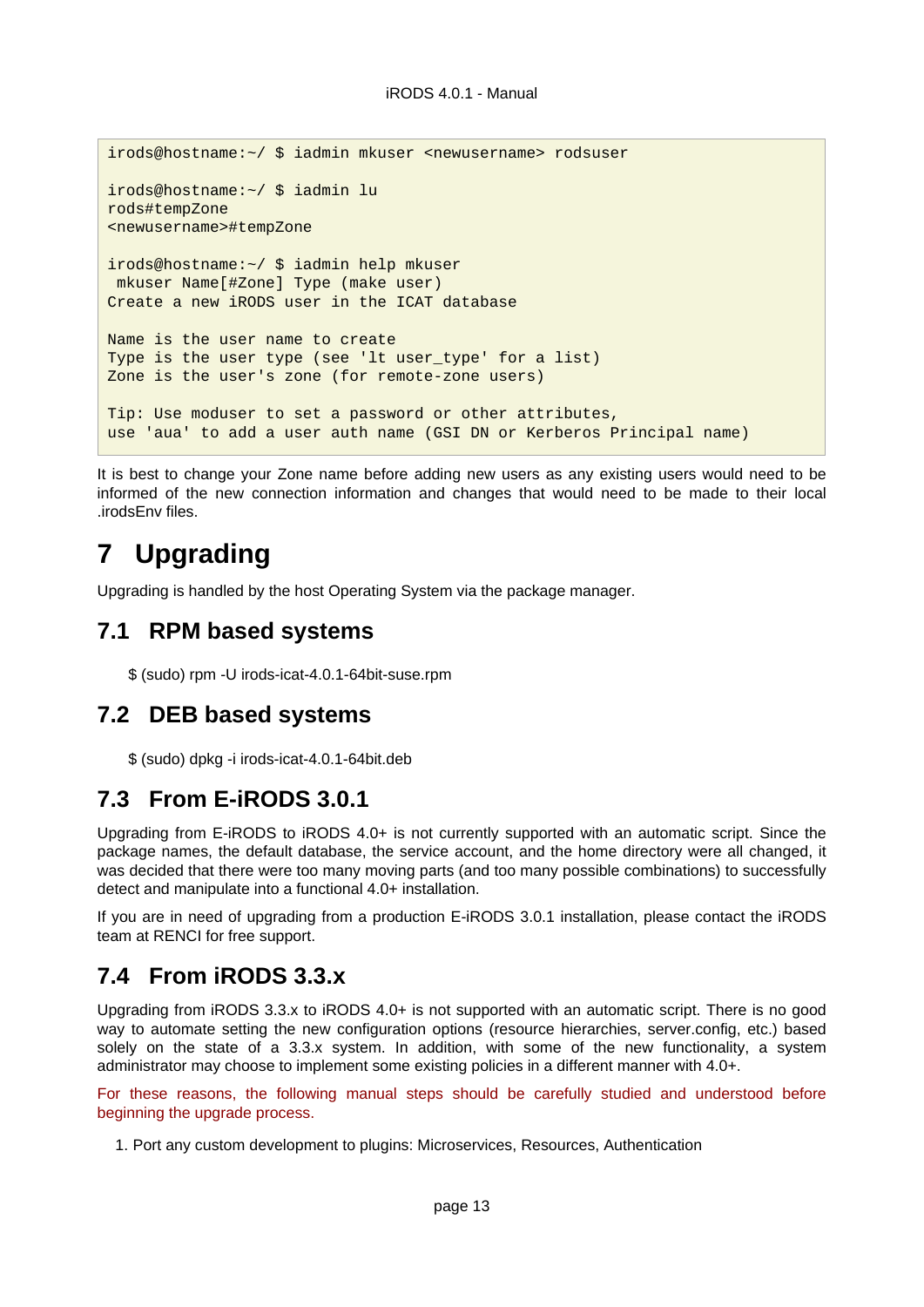- 2. Make a backup of the iCAT database & configuration files: core.re, core.fnm, core.dvm, etc.
- 3. Declare a Maintenance Window
- 4. Remove resources from resource groups
- 5. Remove resource groups (confirm: iadmin lrg returns no results)
- 6. Shutdown 3.3.x server(s)
- 7. If necessary, start 3.3.x in-place iCAT database ( irodsctl dbstart )
- 8. Install iRODS 4.0+ packages: irods-icat and a database plugin package (e.g. irods-database-plugin-postgres)
- 9. Patch database with provided upgrade SQL file ( psql ICAT < packaging/upgrade-3.3.xto4.0.0.sql)
- 10. If necessary, migrate 3.3.x in-place iCAT database to the system database installation. It is recommended to dump and restore your database into the system installation. This will allow the original database to be uninstalled completely, once the iRODS upgrade is confirmed.
- 11. Provide a database user 'irods', database password, and owner permissions for that database user to the new system-installed iCAT.
- 12. Confirm all local at-rest data (any local iRODS Vault paths) has read and write permissions for the new 'irods' unix service account.
- 13. Manually update any changes to 'core.re' and 'server.config'. Keep in mind immediate replication rules (acPostProcForPut, etc.) may be superceded by your new resource composition.
- 14. Run ./packaging/setup\_database.sh (recommended) OR Manually update all 4.0+ configuration files given previous 3.3.x configuration (.irodsEnv, .odbc.ini DSN needs to be set to either 'postgres', 'mysql', or 'oracle'). The automatic ./packaging/setup\_database.sh script will work only with the system-installed database server.
- 15. Start new 4.0+ iCAT server
- 16. On all resource servers in the same Zone, install and setup 4.0+. Existing configuration details should be ported as well ('server.config', 'core.re', Vault permissions).
- 17. Rebuild Resource Hierarchies from previous Resource Group configurations (iadmin addchildtoresc) (See [Composable Resources\)](#page-18-3)
- 18. Install Custom Plugins (Microservice & Resources)
- 19. Conformance Testing
- 20. Sunset 3.3.x server(s)
- 21. Close Maintenance Window

# <span id="page-13-0"></span>**8 Server Authentication**

## <span id="page-13-1"></span>**8.1 Within A Zone**

When a client connects to a resource server and then authenticates, the resource server connects to the iCAT server to perform the authentication. To make this more secure, you can configure some Server Identifiers (SIDs) to cause the iRODS system to authenticate the servers themselves. These SID passwords should be unique and arbitrary strings, one for your whole zone:

LocalZoneSID SomeChosenIDString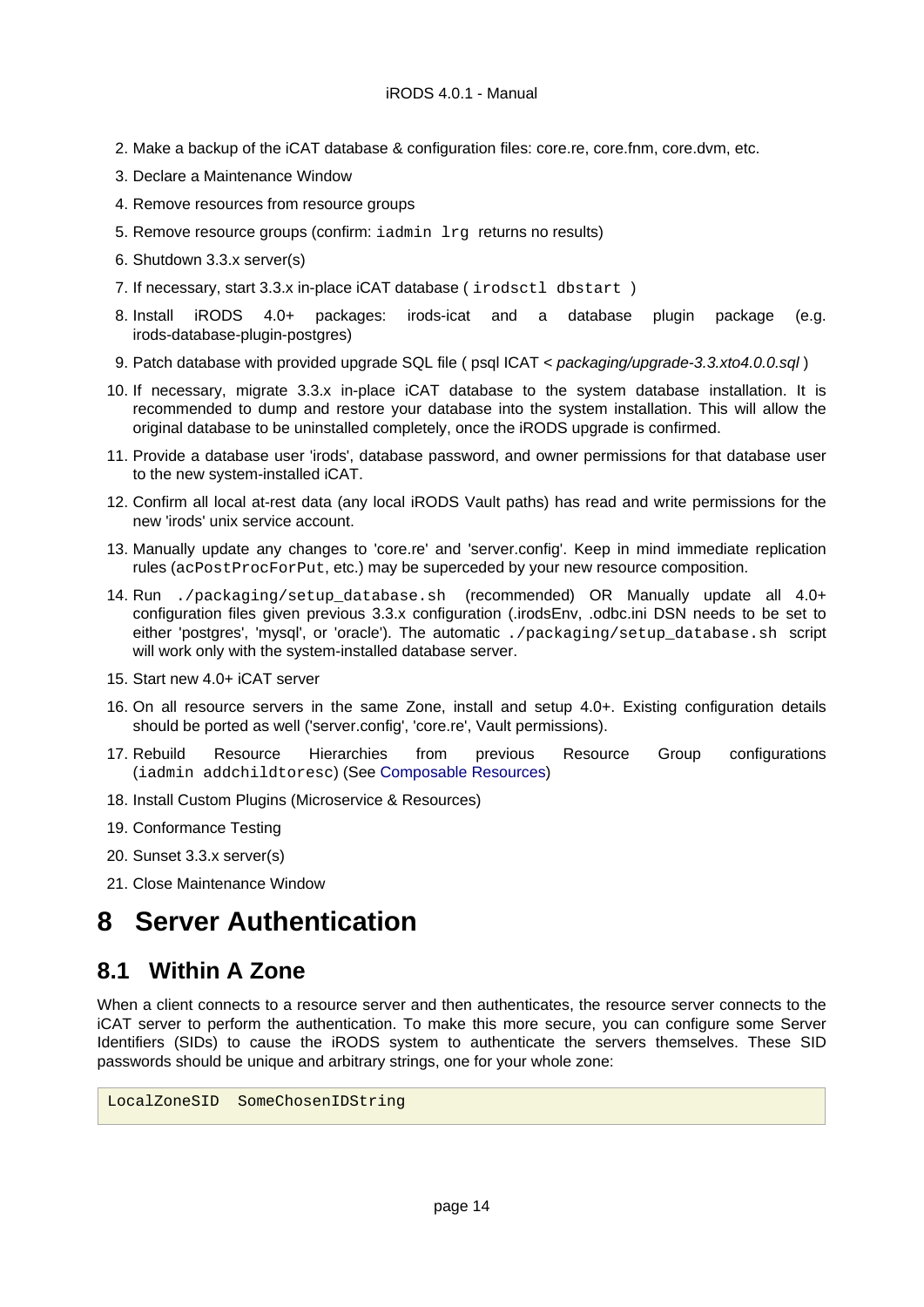This allows the resource server to verify the identity of the iCAT server beyond just relying on DNS. If you do not set up the LocalZoneSID, the log on the resource server will contain warnings like these:

Warning, cannot authenticate remote server, serverResponse field is empty

However, the authentication will be allowed.

For 3.3.1+, if LocalZoneSID is defined, the authentication will not be allowed if the remote server fails to authenticate itself. In 3.3.1+, you will get the following if LocalZoneSID is not set:

Warning, cannot authenticate the remote server, no RemoteZoneSID defined in server.config

Mutual authentication between servers is always on. Note that this applies to iRODS passwords and PAM, and some other interactions, but not GSI or Kerberos.

For GSI, users can set the irodsServerDn variable to do mutual authentication.

## <span id="page-14-0"></span>**8.2 Between Two Zones**

When a user from a remote zone connects to the local zone, the iRODS server will check with the iCAT in the user's home zone to authenticate the user (confirm their password). This works well, as no user passwords have to be exchanged between zones and it is simple and easy to administer. But it is secure only if it is actually connecting to the correct host computer. And that relies on DNS which can be compromised.

To make this more secure, you can configure some Server Identifiers (SIDs) to cause the iRODS system to authenticate the servers, via something like the iRODS password mechanism (using an MD5 hash). These SID passwords should be unique and arbitrary strings, one for each zone.

To configure this, add items to the /etc/irods/server.config file. 'LocalZoneSID' is for the local zone SID, for example:

LocalZoneSID qwerty123

And one or more 'RemoteZoneSID' items for the remote zones, for example:

RemoteZoneSID <ZoneName>-<LocalZoneSID> ( e.g tempZone-qwerty123 )

When tempZone users connect, the system will then confirm that tempZone's LocalZoneSID is 'qwerty123' (via a hash, no password on the network).

Mutual authentication between servers is always on across Federations.

If you want, you can also scramble the SIDs in the /etc/irods/server.config file. Use the 'iadmin spass' to scramble and enter the key used in the /etc/irods/server.config file:

SIDKey 456

This makes it a little more secure by keeping plain text passwords (although not encrypted) out of text files on your host.

# <span id="page-14-1"></span>**9 Federation with iRODS 3.x**

iRODS 4.0+ has made some additions to the database tables for the resources (r\_resc\_main) and Data Objects (r\_data\_main) for the purposes of tracking resource hierarchy, children, parents, and other relationships. These changes would have caused a cross-zone query to fail when the target zone is iRODS 3.x.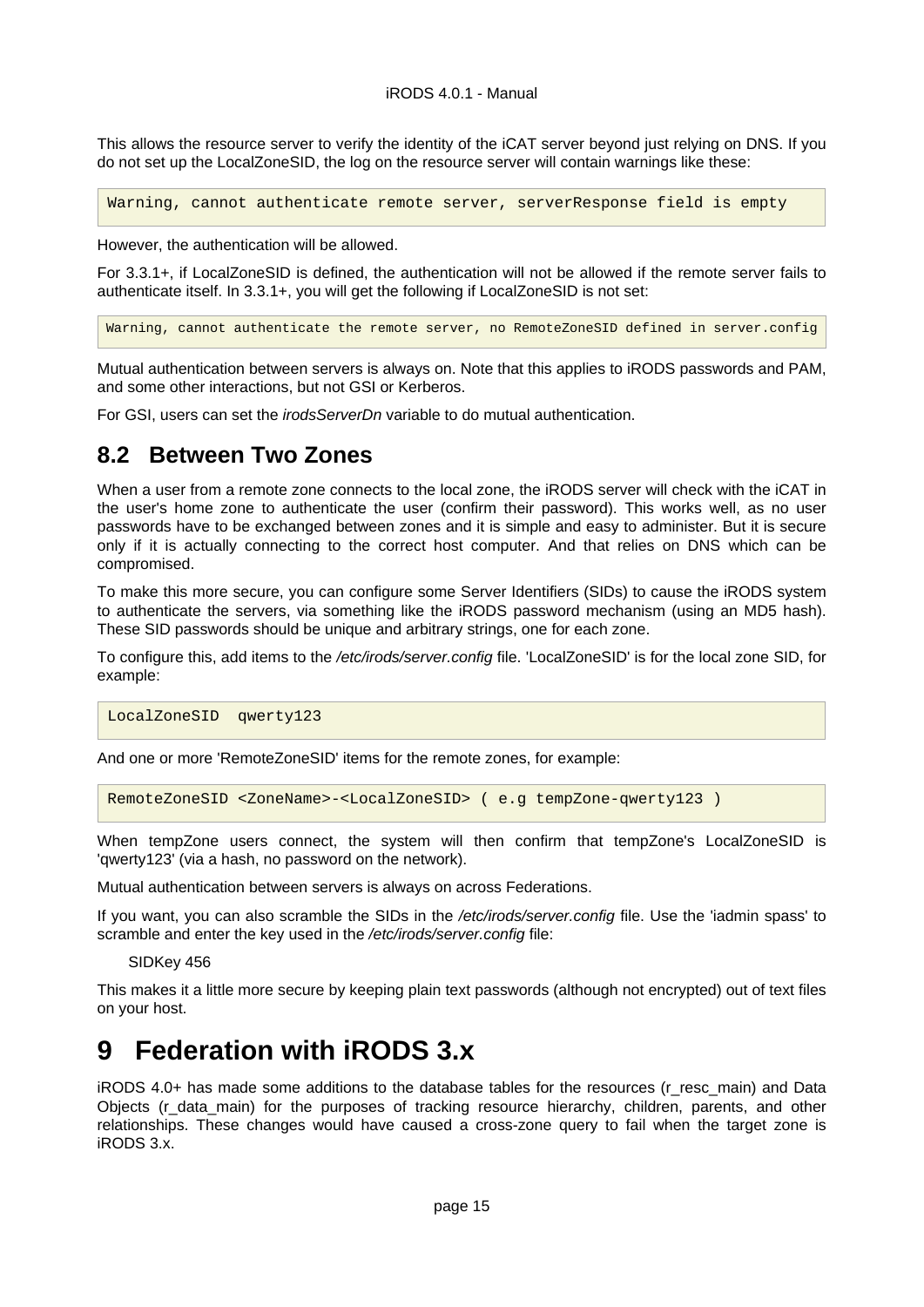In order to support commands such as ils and ilsresc across a 3.x to 4.0+ federation, iRODS 4.0+ will detect the cross zone query and subsequently strip out any requests for columns which do not exist in the iRODS 3.x table structure in order to allow the query to succeed.

There are currently no known issues with Federation, but this has not yet been comprehensively tested.

## <span id="page-15-0"></span>**9.1 .irodsEnv for Service Account**

irodsClientServerNegotiation needs to be commented out (turned off) as 3.x does not support this feature.

The effect of turning this negotiation off is a lack of SSL encryption when talking with a 3.x Zone. All clients that connect to this 4.0+ Zone will also need to disable the Advanced Negotiation in their own '.irodsEnv' files.

# <span id="page-15-1"></span>**10 Backing Up**

Backing up iRODS involves: The data, the iRODS system and configuration files, and the iCAT database itself.

Configuration and maintenance of this type of backup system is out of scope for this document, but is included here as an indication of best practice.

- 1. The data itself can be handled by the iRODS system through replication and should not require any specific backup efforts worth noting here.
- 2. The iRODS system and configuration files can be copied into iRODS as a set of Data Objects by using the *msiServerBackup* microservice. When run on a regular schedule, the *msiServerBackup* microservice will gather and store all the necessary configuration information to help you reconstruct your iRODS setup during disaster recovery.
- 3. The iCAT database itself can be backed up in a variety of ways. A PostgreSQL database is contained on the local filesystem as a data/ directory and can be copied like any other set of files. This is the most basic means to have backup copies. However, this will have stale information almost immediately. To cut into this problem of staleness, PostgreSQL 8.4+ includes a feature called ["Record-based Log Shipping".](http://www.postgresql.org/docs/8.4/static/warm-standby.html#WARM-STANDBY-RECORD) This consists of sending a full transaction log to another copy of PostgreSQL where it could be "re-played". This would bring the copy up to date with the originating server. Log shipping would generally be handled with a cronjob. A faster, seamless version of log shipping called ["Streaming Replication" w](http://www.postgresql.org/docs/9.0/static/warm-standby.html#STREAMING-REPLICATION)as included in PostgreSQL 9.0+ and can keep two PostgreSQL servers in sync with sub-second delay.

# <span id="page-15-2"></span>**11 Architecture**

iRODS 4.0+ represents a major effort to analyze, harden, and package iRODS for sustainability, modularization, security, and testability. This has led to a fairly significant refactorization of much of the underlying codebase. The following descriptions are included to help explain the architecture of iRODS.

The core is designed to be as immutable as possible and serve as a bus for handling the internal logic of the business of iRODS (data storage, policy enforcement, etc.). Seven or eight major interfaces will be exposed by the core and will allow extensibility and separation of functionality into plugins. A few plugins are included by default in iRODS to provide a set of base functionality.

The planned plugin interfaces and their status are listed here:

| <b>Plugin Interface</b> | <b>Status</b> | Since |
|-------------------------|---------------|-------|
| Pluggable Microservices | Complete      | 3.0b2 |
| Composable Resources    | Complete      | 3.0b3 |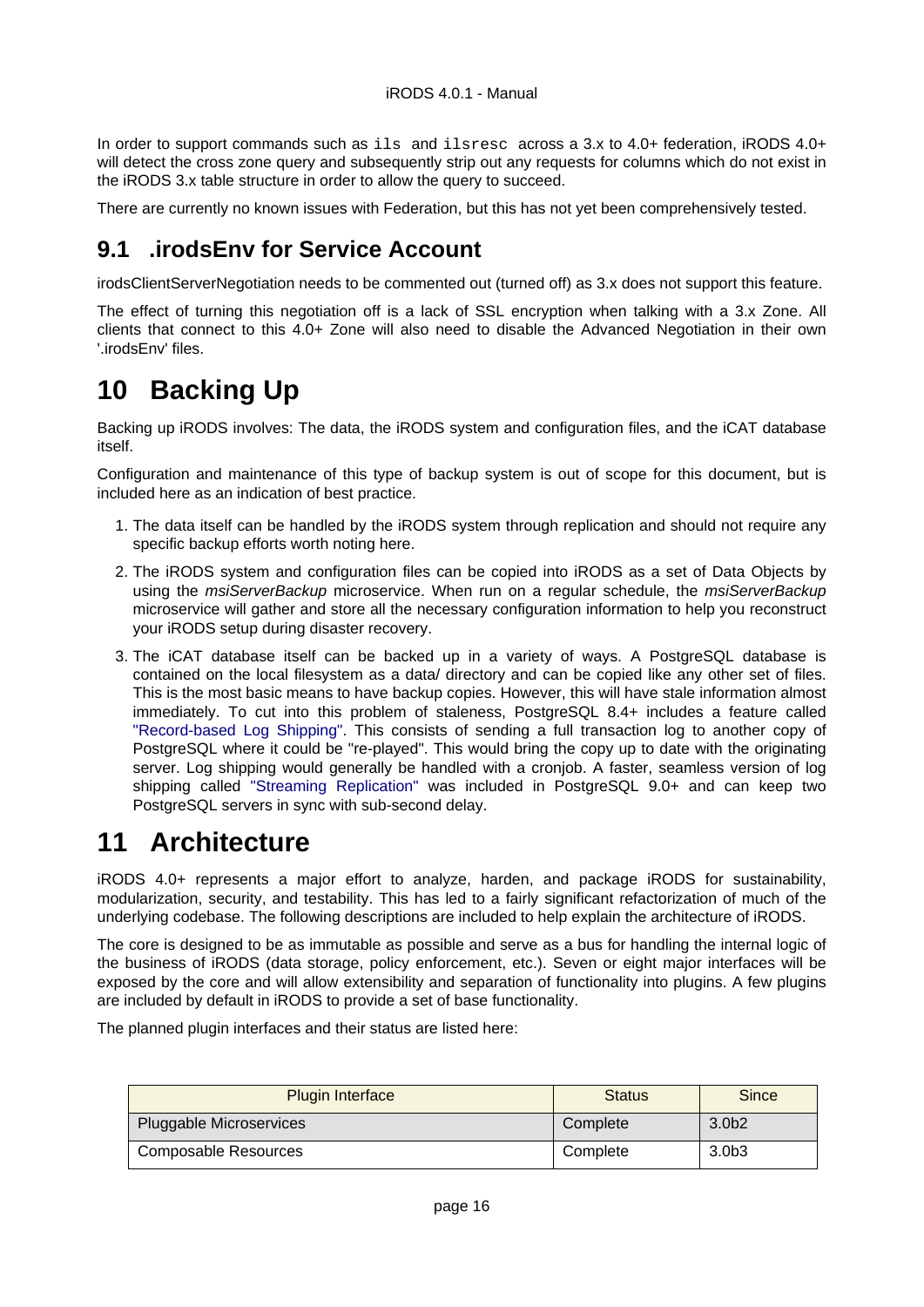| Pluggable Authentication      | Complete  | 3.0.1 <sub>b1</sub> |
|-------------------------------|-----------|---------------------|
| <b>Pluggable Network</b>      | Complete  | 3.0.1 <sub>b1</sub> |
| Pluggable Database            | Complete  | 4.0.0b1             |
| Pluggable RPC API             | Complete  | 4.0.0 <sub>b2</sub> |
| Pluggable First Class Objects | Requested |                     |
| Pluggable Rule Engine         | Requested |                     |

## <span id="page-16-0"></span>**11.1 Dynamic Policy Enforcement Points**

iRODS 4.0+ has introduced the capability for dynamic policy enforcement points (PEP). For every operation that is called, two policy enforcement points are constructed (both a pre and post variety), and if it has been defined in core.re or any other loaded rulebase file they will be executed by the rule engine.

The PEP will be constructed of the form "pep\_PLUGINOPERATION\_pre" and "pep\_PLUGINOPERATION\_post".

For example, for "resource\_create", the two PEPs that are dynamically evaluated are pep\_resource\_create\_pre(\*OUT) and pep\_resource\_create\_post(\*OUT). If either or both have been defined in a loaded rulebase file (core.re), they will be executed as appropriate.

The flow of information from the pre PEP to the plugin operation to the post PEP works as follows:

- pep\_PLUGINOPERATION\_pre(\*OUT) Should produce an \*OUT variable that will be passed to the calling plugin operation
- PLUGINOPERATION Will receive any \*OUT defined by pep PLUGINOPERATION pre(\*OUT) above and will pass its own \*OUT variable to pep\_PLUGINOPERATION\_post()
- pep\_PLUGINOPERATION\_post() Will receive any \*OUT from PLUGINOPERATION. If the PLUGINOPERATION itself failed, the \*OUT variable will be populated with the string "OPERATION\_FAILED".

#### <span id="page-16-1"></span>**11.1.1 Available Plugin Operations**

The following operations are available for dynamic PEP evaluation. At this time, only very few operations themselves consider the output (\*OUT) of its associated pre PEP.

| <b>Plugin Type</b> | <b>Plugin Operation</b>                                                                                                                                                                                                                      |
|--------------------|----------------------------------------------------------------------------------------------------------------------------------------------------------------------------------------------------------------------------------------------|
| Resource           | resource create<br>resource_open<br>resource_read<br>resource_write<br>resource_stagetocache<br>resource_synctoarch<br>resource_registered<br>resource_unregistered<br>resource_modified<br>resource_resolve_hierarchy<br>resource_rebalance |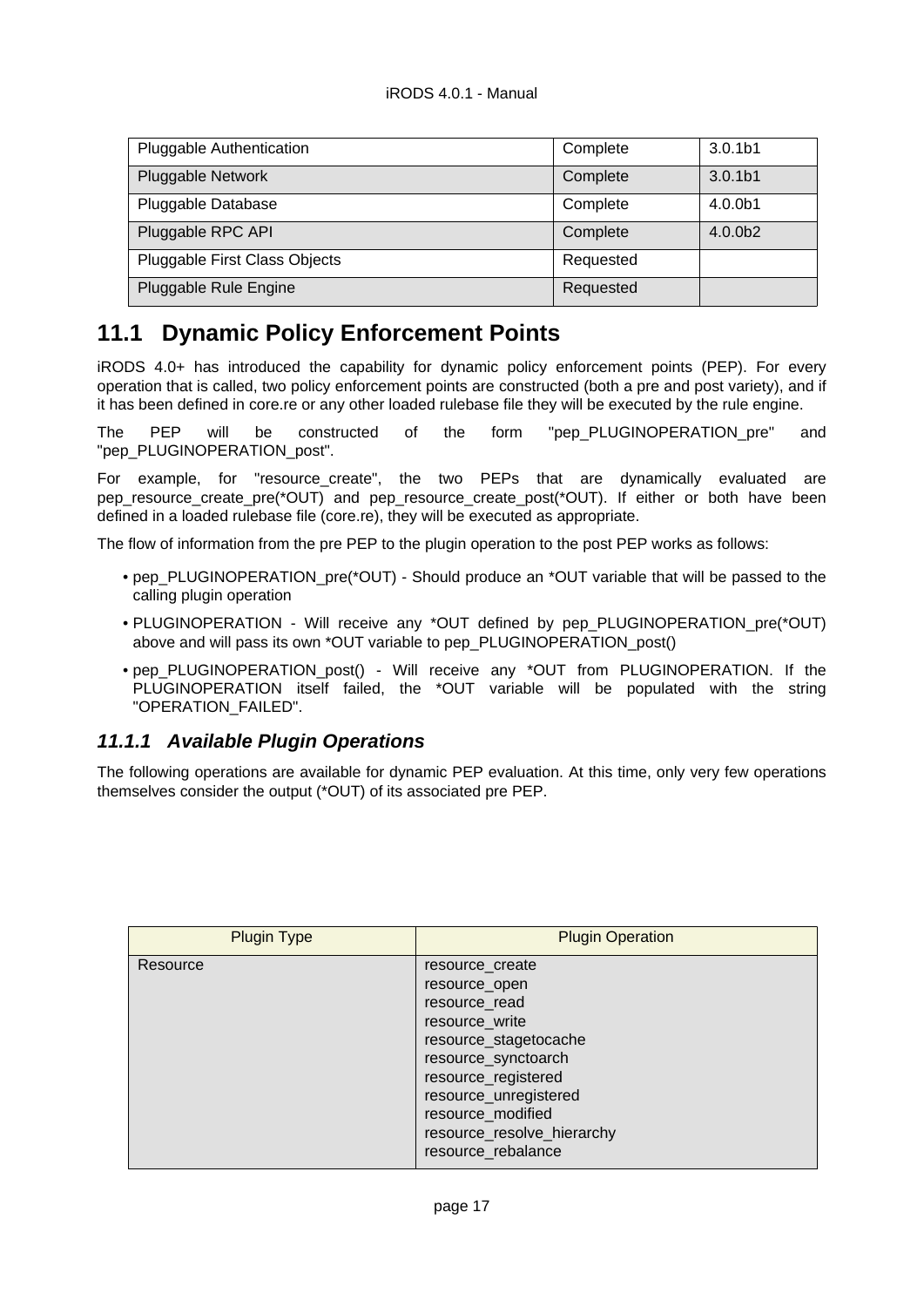| Authentication | auth client start<br>auth_agent_start<br>auth establish context<br>auth_agent_client_request<br>auth_agent_auth_request<br>auth_agent_client_response<br>auth_agent_auth_response<br>auth agent auth verify |
|----------------|-------------------------------------------------------------------------------------------------------------------------------------------------------------------------------------------------------------|
| <b>Network</b> | network client start<br>network client stop<br>network_agent_start<br>network_agent_stop<br>network read header<br>network_read_body<br>network write header<br>network_write_body                          |

## <span id="page-17-0"></span>**11.1.2 Available Values within Dynamic PEPs**

The following Key-Value Pairs are made available within the running context of each dynamic policy enforcement point (PEP) based both on the plugin type as well as the first class object of interest. They are available via the rule engine in the form of \$KVPairs.VARIABLE\_NAME and are originally defined in iRODS/lib/core/include/rodsKeyWdDef.h.

| <b>Plugin Type</b> | <b>First Class Object</b> | <b>Variable Name</b>                                                                                                                                                                             |
|--------------------|---------------------------|--------------------------------------------------------------------------------------------------------------------------------------------------------------------------------------------------|
| Resource           | Data Object               | physical_path<br>mode_kw<br>flags_kw<br>resc_hier                                                                                                                                                |
|                    | File Object               | logical_path<br>file_descriptor<br>I1_desc_idx<br>file_size<br>repl_requested<br>in_pdmo                                                                                                         |
|                    | <b>Structured Object</b>  | host_addr<br>zone_name<br>port_num<br>sub_file_path<br>offset<br>dataType<br>oprType                                                                                                             |
|                    | <b>Special Collection</b> | spec_coll_class<br>spec_coll_type<br>spec_coll_obj_path<br>spec_coll_resource<br>spec_coll_resc_hier<br>spec_coll_phy_path<br>spec_coll_cache_dir<br>spec_coll_cache_dirty<br>spec_coll_repl_num |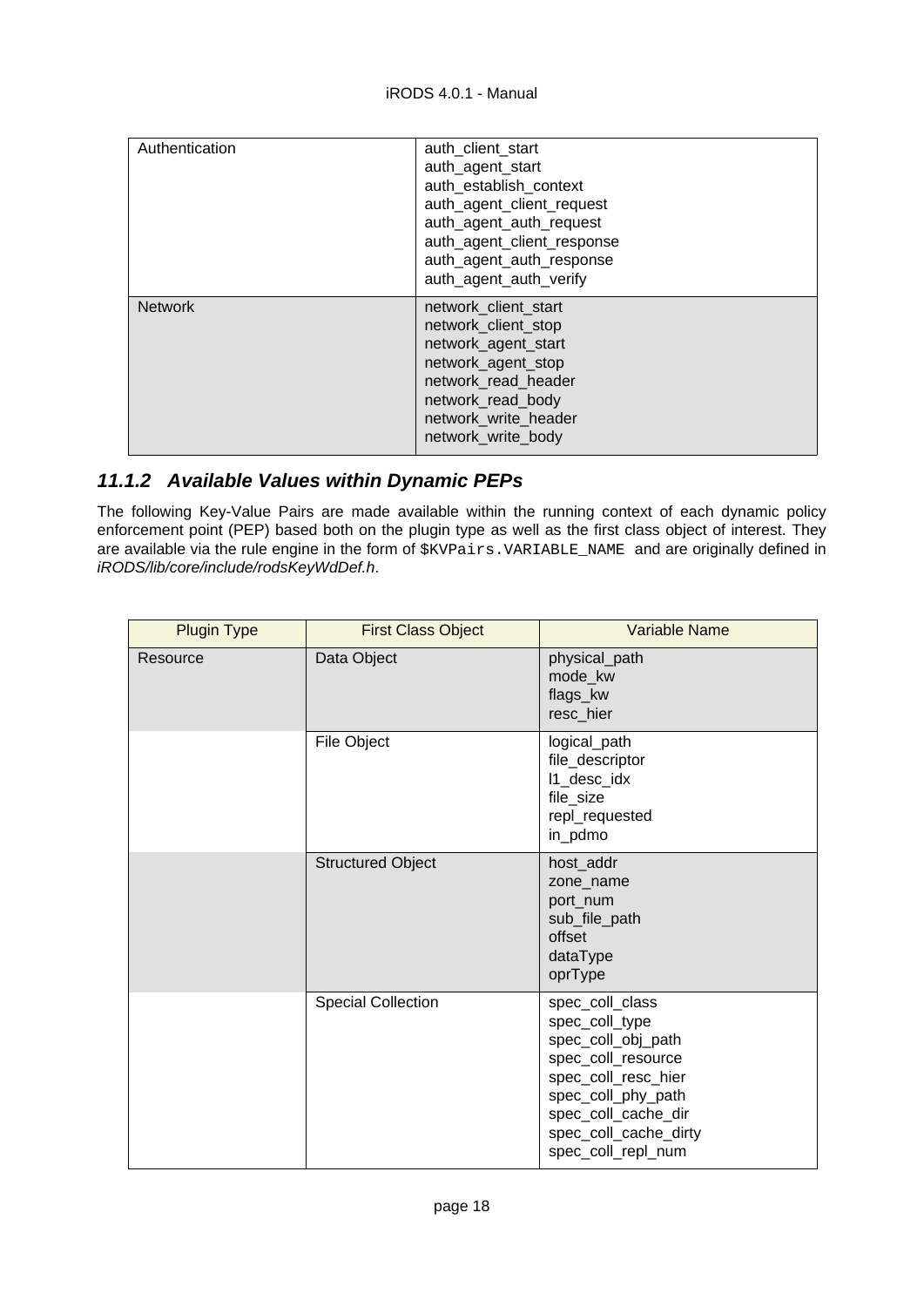| Authentication | Native Password<br>OS Auth<br><b>PAM</b> | zone name<br>user name<br>digest                                                                       |
|----------------|------------------------------------------|--------------------------------------------------------------------------------------------------------|
| <b>Network</b> | <b>TCP</b>                               | tcp_socket_handle                                                                                      |
|                | <b>SSL</b>                               | ssl_host<br>ssl_shared_secret<br>ssl_key_size<br>ssl_salt_size<br>ssl_num_hash_rounds<br>ssl_algorithm |

For example, within a PEP, you could reference \$KVPairs.file size and get the size of the file currently in context. Likewise, \$KVPairs.ssl\_host would provide the current hostname involved in an SSL connection.

Also, \$pluginInstanceName is an additional available session variable that gives the instance name of the plugin from which the call is made.

For example, when running iput -R myOtherResc newfile.txt, a fileCreate() operation is called on "myOtherResc". This delegates the call to the myOtherResc plugin instance which is a "resource\_create" operation. When the pep\_resource\_create\_pre() rule is evaluated, the value of \$pluginInstanceName will be "myOtherResc". This allows rule authors to make decisions at a per-resource basis for this type of operation.

# <span id="page-18-0"></span>**12 Pluggable Microservices**

iRODS is in the process of being modularized whereby existing iRODS 3.x functionality will be replaced and provided by small, interoperable plugins. The first plugin functionality to be completed was pluggable microservices. Pluggable microservices allow users to add new microservices to an existing iRODS server without recompiling the server or even restarting any running processes. A microservice plugin contains a single compiled microservice shared object file to be found by the server. Development examples can be found in the source tree under [examples/microservices.](https://github.com/irods/irods/tree/master/examples/microservices)

A separate development package, irods-dev, available at [http://irods.org/download,](http://irods.org/download) contains the necessary header files to write your own microservice plugins (as well as any other type of iRODS plugin). Additional information can be found in the [Microservice Developers Tutorial](https://github.com/irods/irods/blob/master/examples/microservices/microservice_tutorial.rst).

# <span id="page-18-3"></span><span id="page-18-1"></span>**13 Composable Resources**

The second area of modularity to be added to iRODS 4.0+ consists of composable resources. Composable resources replace the concept of resource groups from iRODS 3.x. There are no resource groups in iRODS 4.0+.

## <span id="page-18-2"></span>**13.1 Tree Metaphor**

In computer science, a tree is a data structure with a hierarchical representation of linked nodes. These nodes can be named based on where they are in the hierarchy. The node at the top of a tree is the root node. Parent nodes and child nodes are on opposite ends of a connecting link, or edge. Leaf nodes are at the bottom of the tree, and any node that is not a leaf node is a branch node. These positional descriptors are helpful when describing the structure of a tree. Composable resources are best represented using this tree metaphor.

An iRODS composite resource is a tree with one 'root' node. Nodes that are at the bottom of the tree are 'leaf' nodes. Nodes that are not leaf nodes are 'branch' nodes and have one or more 'child' nodes. A child node can have one and only one 'parent' node.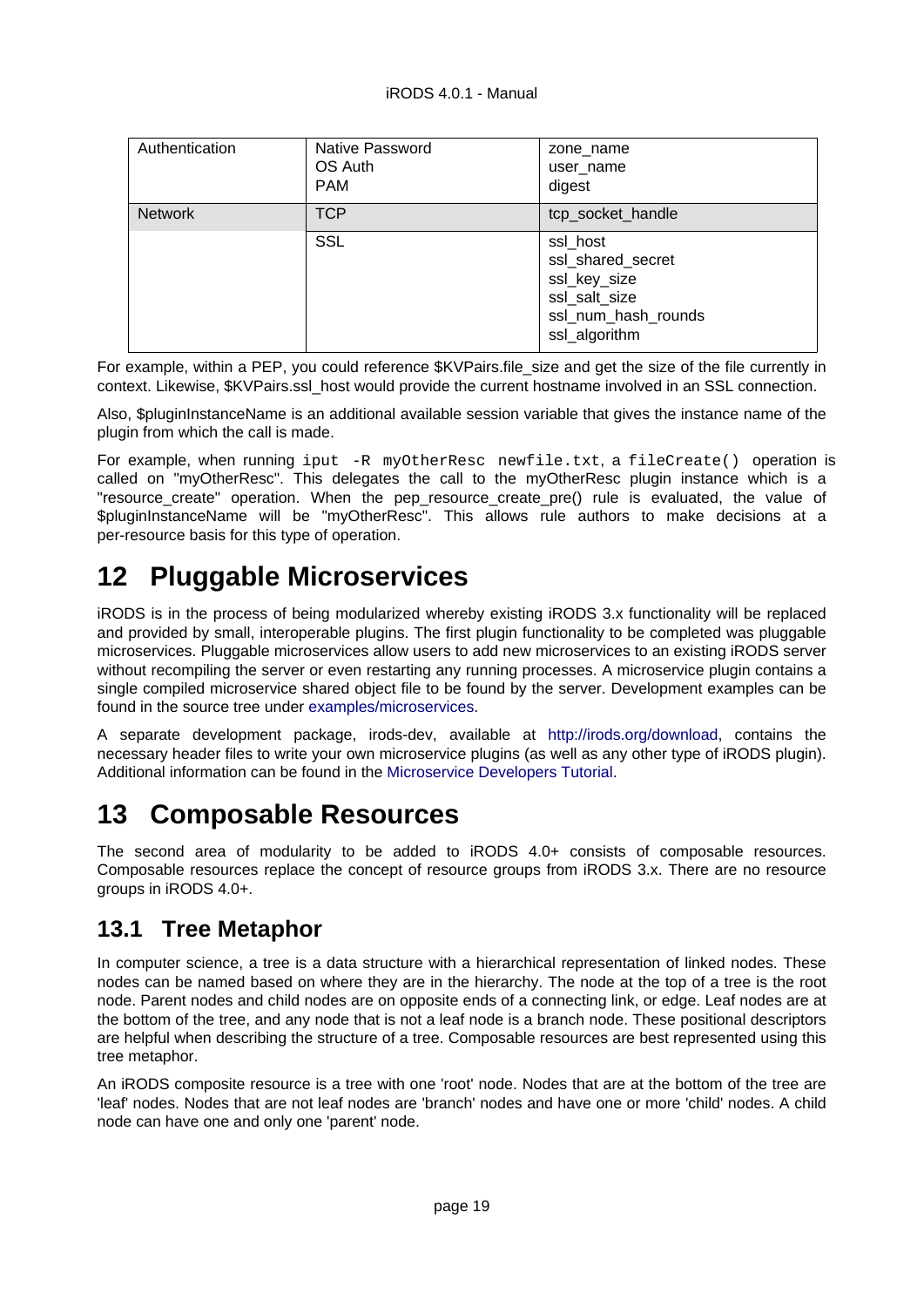The terms root, leaf, branch, child, and parent represent locations and relationships within the structure of a particular tree. To represent the functionality of a particular resources within a particular tree, the terms 'coordinating' and 'storage' are used in iRODS. Coordinating resources coordinate the flow of data to and from other resources. Storage resources are typically 'leaf' nodes and handle the direct reading and writing of data through a POSIX-like interface.

Any resource node can be a coordinating resource and/or a storage resource. However, for clarity and reuse, it is generally best practice to separate the two so that a particular resource node is either a coordinating resource or a storage resource.

This powerful tree metaphor is best illustrated with an actual example. You can now use *ilsresc* --tree to visualize the tree structure of a grid.



## <span id="page-19-0"></span>**13.2 Virtualization**

In iRODS, files are stored as Data Objects on disk and have an associated physical path as well as a virtual path within the iRODS file system. iRODS collections, however, only exist in the iCAT database and do not have an associated physical path (allowing them to exist across all resources, virtually).

Composable resources, both coordinating and storage, introduce the same dichotomy between the virtual and physical. A coordinating resource has built-in logic that defines how it determines, or coordinates, the flow of data to and from its children. Coordinating resources exist solely in the iCAT and exist virtually across all iRODS servers in a particular Zone. A storage resource has a Vault (physical) path and knows how to speak to a specific type of storage medium (disk, tape, etc.). The encapsulation of resources into a plugin architecture allows iRODS to have a consistent interface to all resources, whether they represent coordination or storage.

This virtualization enables the coordinating resources to manage both the placement and the retrieval of Data Objects independent from the types of resources that are connected as children resources. When iRODS tries to retrieve data, each child resource will "vote", indicating whether it can provide the requested data. Coordinating resources will then decide which particular storage resource (e.g. physical location) the read should come from. The specific manner of this vote is specific to the logic of the coordinating resource. A coordinating resource may lean toward a particular vote based on the type of optimization it deems best. For instance, a coordinating resource could decide between child votes by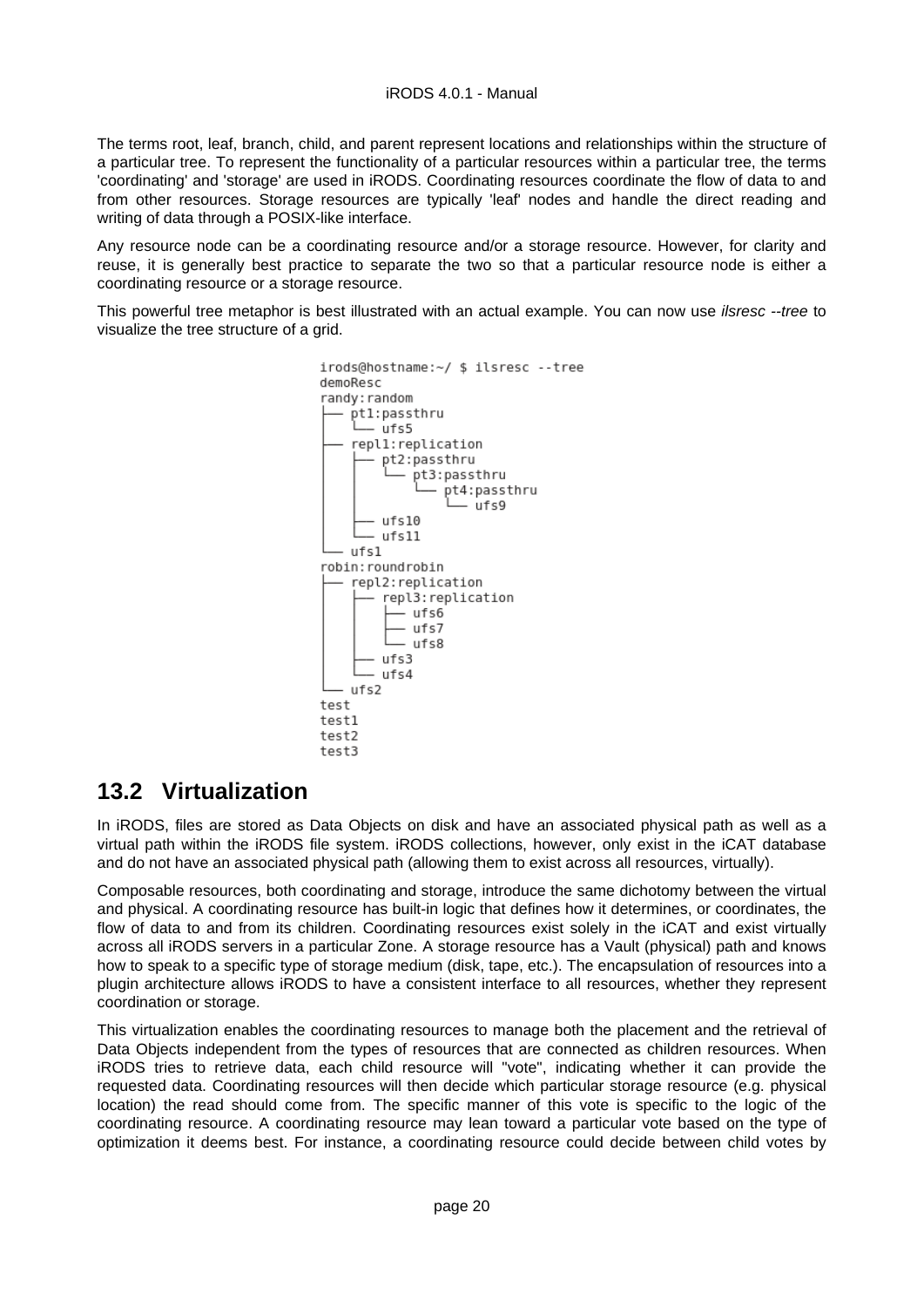opting for the child that will reduce the number of requests made against each storage resource within a particular time frame or opting for the child that reduces latency in expected data retrieval times. We expect a wide variety of useful optimizations to be developed by the community.

An intended side effect of the tree metaphor and the virtualization of coordinating resources is the deprecation of the concept of a resource group. Resource groups in iRODS 3.x could not be put into other resource groups. A specific limiting example is a compound resource that, by definition, was a group and could not be placed into another group. This significantly limited its functionality as a management tool. Groups in iRODS now only refer to user groups.

Read more about Composable Resources at [http://irods.org/2013/02/e-irods-composable-resources/:](http://irods.org/2013/02/e-irods-composable-resources/)

- [Paper \(279kB, PDF\)](http://irods.org/dev/wp-content/uploads/2013/02/eirods-composable-resources.pdf)
- [Slides \(321kB, PDF\)](http://irods.org/dev/wp-content/uploads/2013/02/eirods-cr-slides.pdf)
- [Poster \(6.4MB, PDF\)](http://irods.org/dev/wp-content/uploads/2013/02/eirods-composable-resources-poster.pdf)

## <span id="page-20-0"></span>**13.3 Coordinating Resources**

Coordinating resources contain the flow control logic which determines both how its child resources will be allocated copies of data as well as which copy is returned when a Data Object is requested. There are several types of coordinating resources: compound, random, replication, round robin, passthru, and some additional types that are expected in the future. Each is discussed in more detail below.

#### <span id="page-20-1"></span>**13.3.1 Compound**

The compound resource is a continuation of the legacy compound resource type from iRODS 3.x.

A compound resource has two and only two children. One must be designated as the 'cache' resource and the other as the 'archive' resource. This designation is made in the "context string" of the addchildtoresc command.

An Example:

```
irods@hostname:~/ $ iadmin addchildtoresc parentResc newChildResc1 cache
irods@hostname:~/ $ iadmin addchildtoresc parentResc newChildResc2 archive
```
Putting files into the compound resource will first create a replica on the cache resource and then create a second replica on the archive resource.

Getting files from the compound resource will behave in a similar way as iRODS 3.x. By default, the replica from the cache resource will always be returned. If the cache resource does not have a copy, then a replica is created on the cache resource before being returned.

This compound resource staging policy can be controlled with the policy key-value pair whose keyword is "compound\_resource\_cache\_refresh\_policy" and whose values are either "when\_necessary" (default), or "always".

From the example near the bottom of the core.re rulebase:

```
# =-=-=-=-=-=-=-
# policy controlling when a dataObject is staged to cache from archive in a compound coordinating resource
   - the default is to stage when cache is not present ("when necessary")
# =-=-=-=-=-=-=-<br># pep_resource_resolve_hierarchy_pre(*OUT){*OUT="compound_resource_cache_refresh_policy=when_necessary";} # default<br># pep_resource_resolve_hierarchy_pre(*OUT){*OUT="compound_resource_cache_refresh_policy=a
```
Replicas within a compound resource can be trimmed. There is no rebalance activity defined for a compound resource. When the cache fills up, the administrator will need to take action as they see fit. This may include physically moving files to other resources, commissioning new storage, or marking certain resources "down" in the iCAT.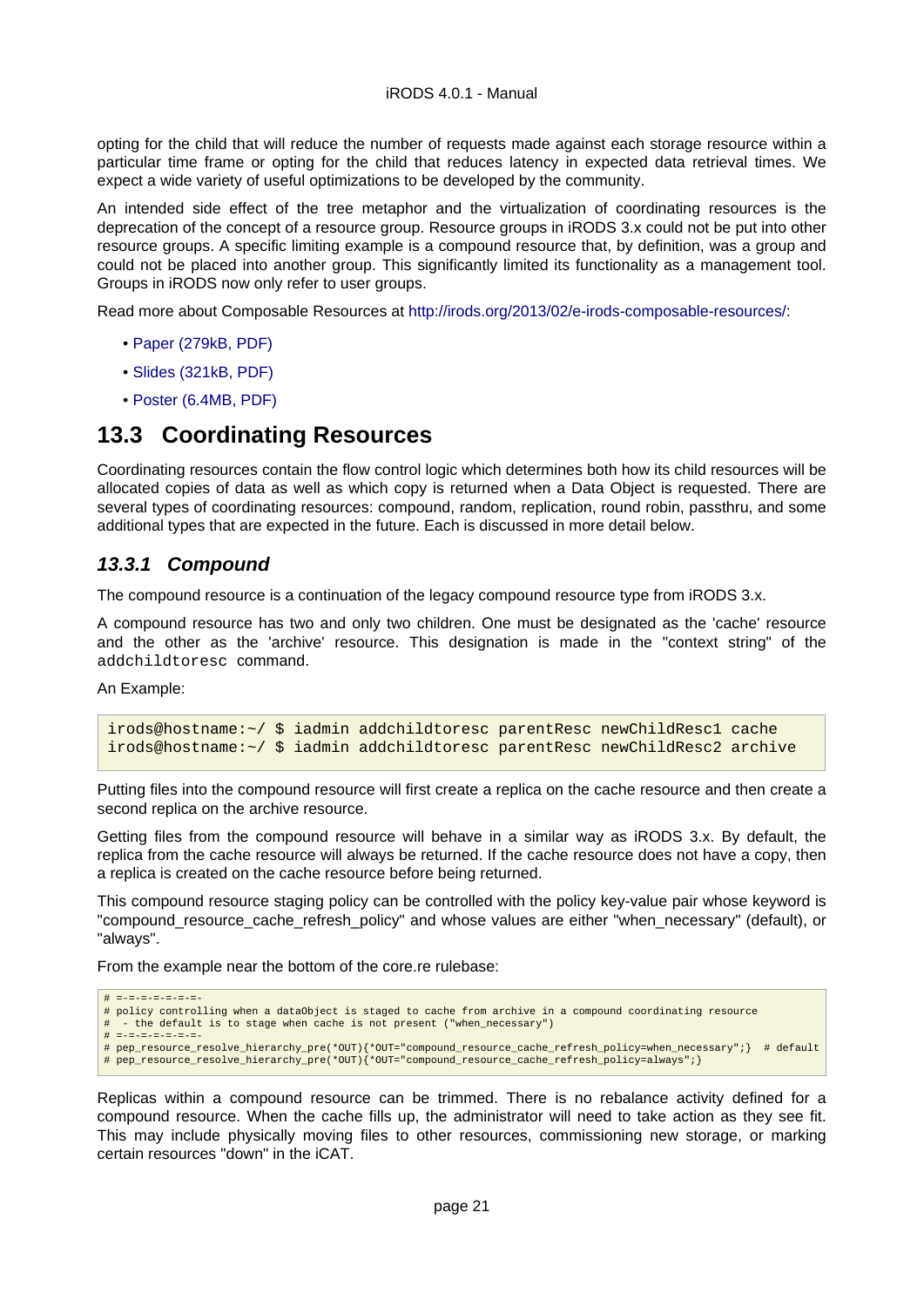The "--purgec" option for iput, iget, and irepl is honored and will always purge the first replica (usually with replica number 0) for that Data Object (regardless of whether it is held within this compound resource). This is not an optimal use of the compound resource as the behavior will become somewhat nondeterministic with complex resource compositions.

## <span id="page-21-0"></span>**13.3.2 Deferred**

The deferred resource is designed to be as simple as possible. A deferred resource can have one or more children.

A deferred resource provides no implicit data management policy. It defers to its children with respect to routing both puts and gets. However they vote, the deferred node decides.

## <span id="page-21-1"></span>**13.3.3 Load Balanced**

The load balanced resource provides equivalent functionality as the "doLoad" option for the msiSetRescSortScheme microservice. This resource plugin will query the r\_server\_load\_digest table from the iCAT and select the appropriate child resource based on the load values returned from the table.

The r\_server\_load\_digest table is part of the Resource Monitoring System and has been incorporated into iRODS 4.x. The r server load digest table must be populated with load data for this plugin to function properly.

The load balanced resource has an effect on writes only (it has no effect on reads).

## <span id="page-21-2"></span>**13.3.4 Random**

The random resource provides logic to put a file onto one of its children on a random basis. A random resource can have one or more children.

If the selected target child resource of a put operation is currently marked "down" in the iCAT, the random resource will move on to another random child and try again. The random resource will try each of its children, and if still not succeeding, throw an error.

## <span id="page-21-3"></span>**13.3.5 Replication**

The replication resource provides logic to automatically manage replicas to all its children.

[Rebalancing](#page-24-4) of the replication node is made available via the "rebalance" subcommand of iadmin. For the replication resource, all Data Objects on all children will be replicated to all other children. The amount of work done in each iteration as the looping mechanism completes is controlled with the session variable replication rebalance limit. The default value is set at 500 Data Objects per loop.

Getting files from the replication resource will show a preference for locality. If the client is connected to one of the child resource servers, then that replica of the file will be returned, minimizing network traffic.

## <span id="page-21-4"></span>**13.3.6 Round Robin**

The round robin resource provides logic to put a file onto one of its children on a rotating basis. A round robin resource can have one or more children.

If the selected target child resource of a put operation is currently marked "down" in the iCAT, the round robin resource will move onto the next child and try again. If all the children are down, then the round robin resource will throw an error.

## <span id="page-21-5"></span>**13.3.7 Passthru**

The passthru resource was originally designed as a testing mechanism to exercise the new composable resource hierarchies.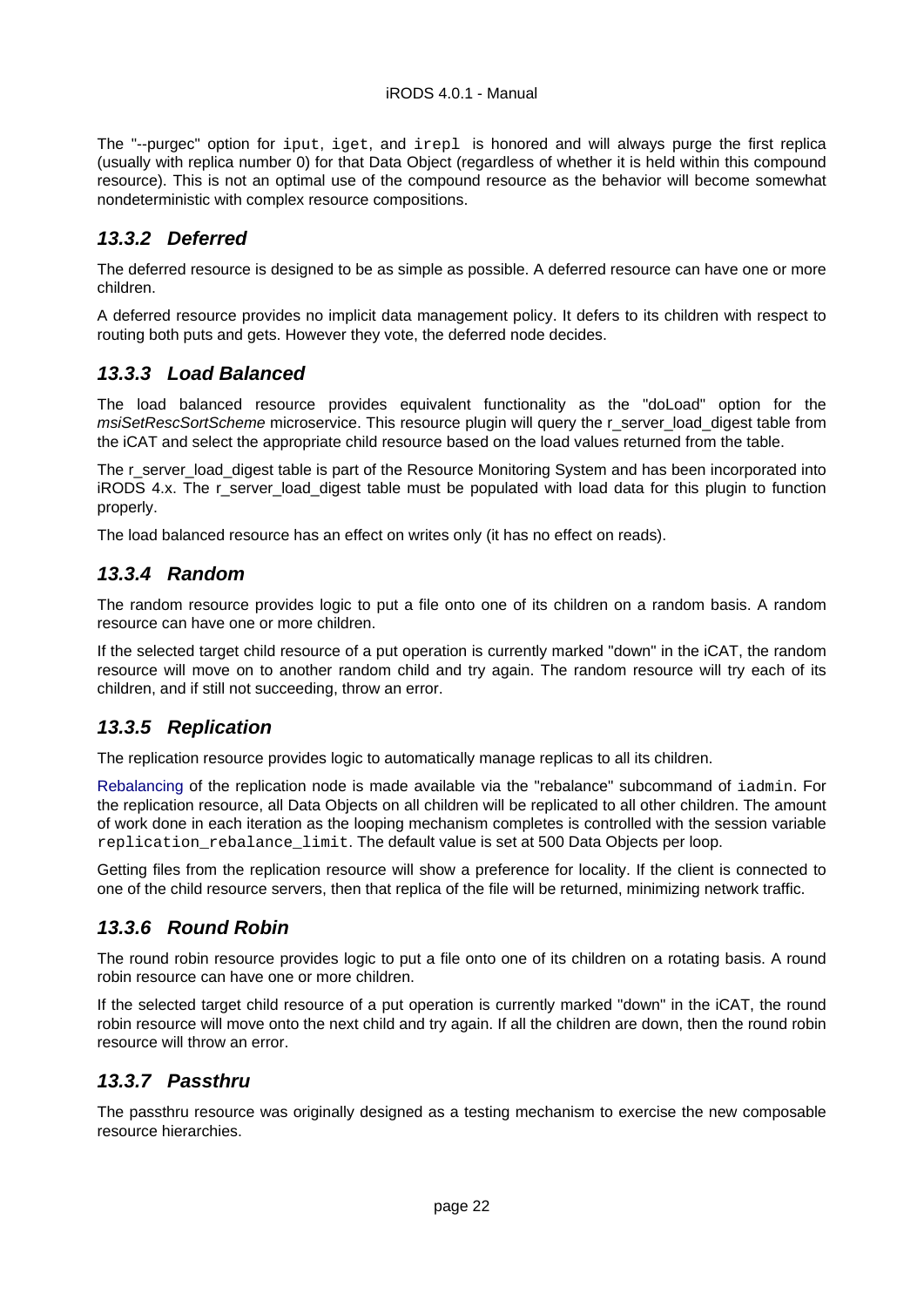A passthru resource can have one and only one child.

## <span id="page-22-0"></span>**13.3.8 Expected**

A few other coordinating resource types have been brainstormed but are not functional at this time:

- Storage Balanced (%-full) (expected)
- Storage Balanced (bytes) (expected)
- Tiered (expected)

## <span id="page-22-8"></span><span id="page-22-1"></span>**13.4 Storage Resources**

Storage resources represent storage interfaces and include the file driver information to talk with different types of storage.

## <span id="page-22-2"></span>**13.4.1 Unix File System**

The unix file system storage resource is the default resource type that can communicate with a device through the standard POSIX interface.

## <span id="page-22-3"></span>**13.4.2 Structured File Type (tar, zip, gzip, bzip)**

The structured file type storage resource is used to interface with files that have a known format. By default these are used "under the covers" and are not expected to be used directly by users (or administrators).

These are used mainly for mounted collections.

## <span id="page-22-4"></span>**13.4.3 Amazon S3 (Archive)**

The Amazon S3 archive storage resource is used to interface with an S3 bucket. It is expected to be used as the archive child of a compound resource composition. The credentials are stored in a file which is referenced by the context string. Read more at: [https://github.com/irods/irods\\_resource\\_plugin\\_s3](https://github.com/irods/irods_resource_plugin_s3)

## <span id="page-22-5"></span>**13.4.4 DDN WOS (Archive)**

The DataDirect Networks (DDN) WOS archive storage resource is used to interface with a Web Object Scalar (WOS) Appliance. It is expected to be used as the archive child of a compound resource composition. It currently references a single WOS endpoint and WOS policy in the context string. Read more at: [https://github.com/irods/irods\\_resource\\_plugin\\_wos](https://github.com/irods/irods_resource_plugin_wos)

#### <span id="page-22-6"></span>**13.4.5 Non-Blocking**

The non-blocking storage resource behaves exactly like the standard unix file system storage resource except that the "read" and "write" operations do not block (they return immediately while the read and write happen independently).

#### <span id="page-22-7"></span>**13.4.6 Mock Archive**

The mock archive storage resource was created mainly for testing purposes to emulate the behavior of object stores (e.g. WOS). It creates a hash of the file path as the physical name of the Data Object.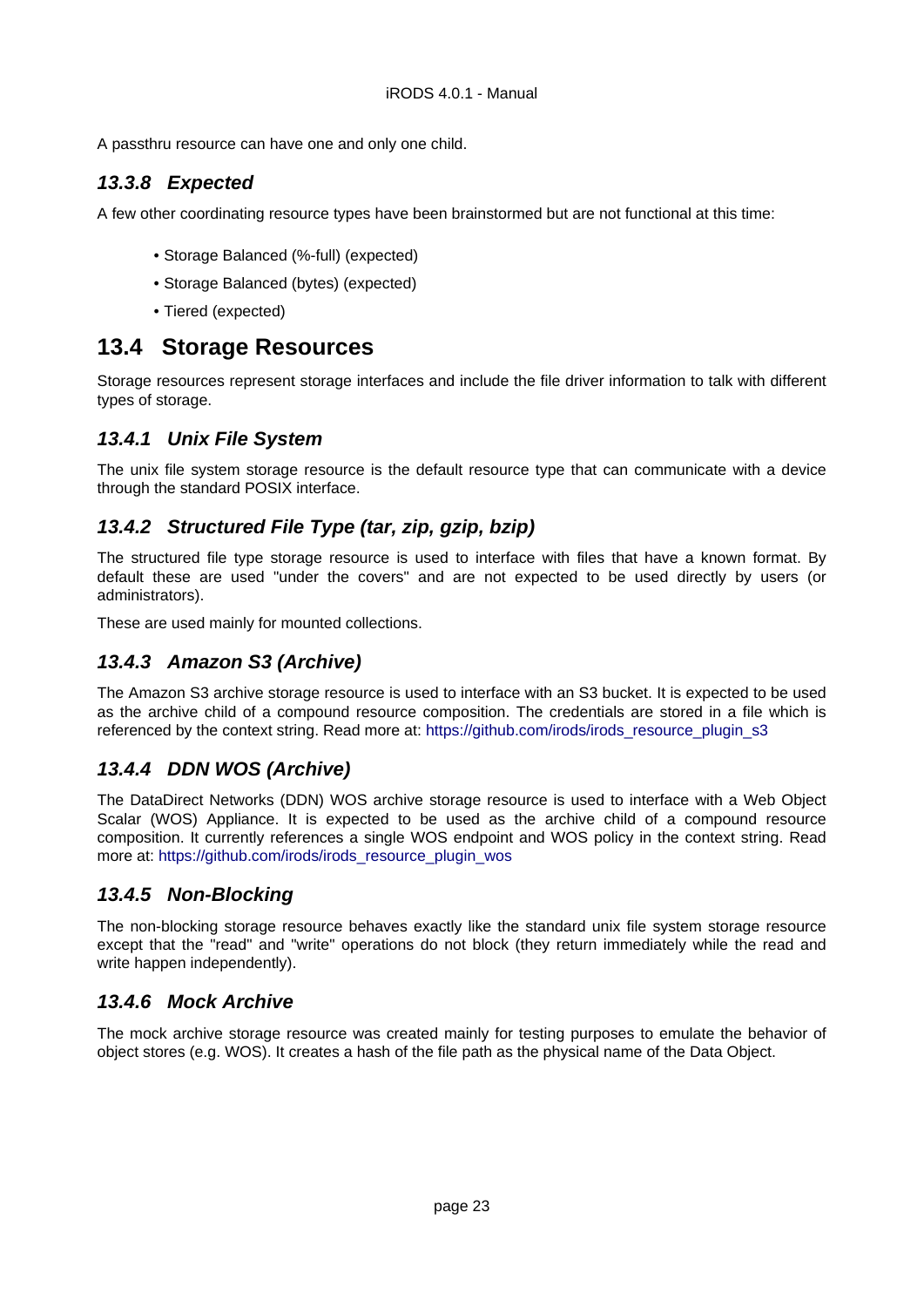## <span id="page-23-0"></span>**13.4.7 Direct Access**

The direct access resource was created for scenarios where data resources need to be accessible both through iRODS and through the local filesystem. A typical usage scenario would be an environment in which there is a shared high performance filesystem mounted on a compute cluster via NFS, and on which iRODS has the files from this filesystem registered in order to provide metadata annotation for the files in this filesystem (i.e. iRODS acts as an "overlay" for the unix file system).

Read more at: [https://github.com/irods/irods\\_resource\\_plugin\\_directaccess](https://github.com/irods/irods_resource_plugin_directaccess)

## <span id="page-23-1"></span>**13.4.8 Universal Mass Storage Service**

The univMSS storage resource delegates stage\_to\_cache and sync\_to\_arch operations to an external script which is located in the iRODS/server/bin/cmd directory. It currently writes to the Vault path of that resource instance, treating it as a unix file system.

When creating a "univmss" resource, the context string provides the location of the Universal MSS script.

Example:

irods@hostname:~/ \$ iadmin mkresc myArchiveResc univmss HOSTNAME:/full/path/to/Vault univMSSInterface.sh

## <span id="page-23-2"></span>**13.4.9 Expected**

A few other storage resource types are under development and will be released as additional separate plugins:

- ERDDAP (expected)
- HDFS (expected)
- HPSS (expected)
- Pydap (expected)
- TDS (expected)

## <span id="page-23-3"></span>**13.5 Managing Child Resources**

There are two new iadmin subcommands introduced with this feature.

addchildtoresc:

```
irods@hostname:~/ $ iadmin h addchildtoresc
  addchildtoresc Parent Child [ContextString] (add child to resource)
Add a child resource to a parent resource. This creates an 'edge'
between two nodes in a resource tree.
Parent is the name of the parent resource.
Child is the name of the child resource.
ContextString is any relevant information that the parent may need in order
   to manage the child.
```
rmchildfromresc:

```
irods@hostname:~/ $ iadmin h rmchildfromresc
 rmchildfromresc Parent Child (remove child from resource)
Remove a child resource from a parent resource. This removes an 'edge'
```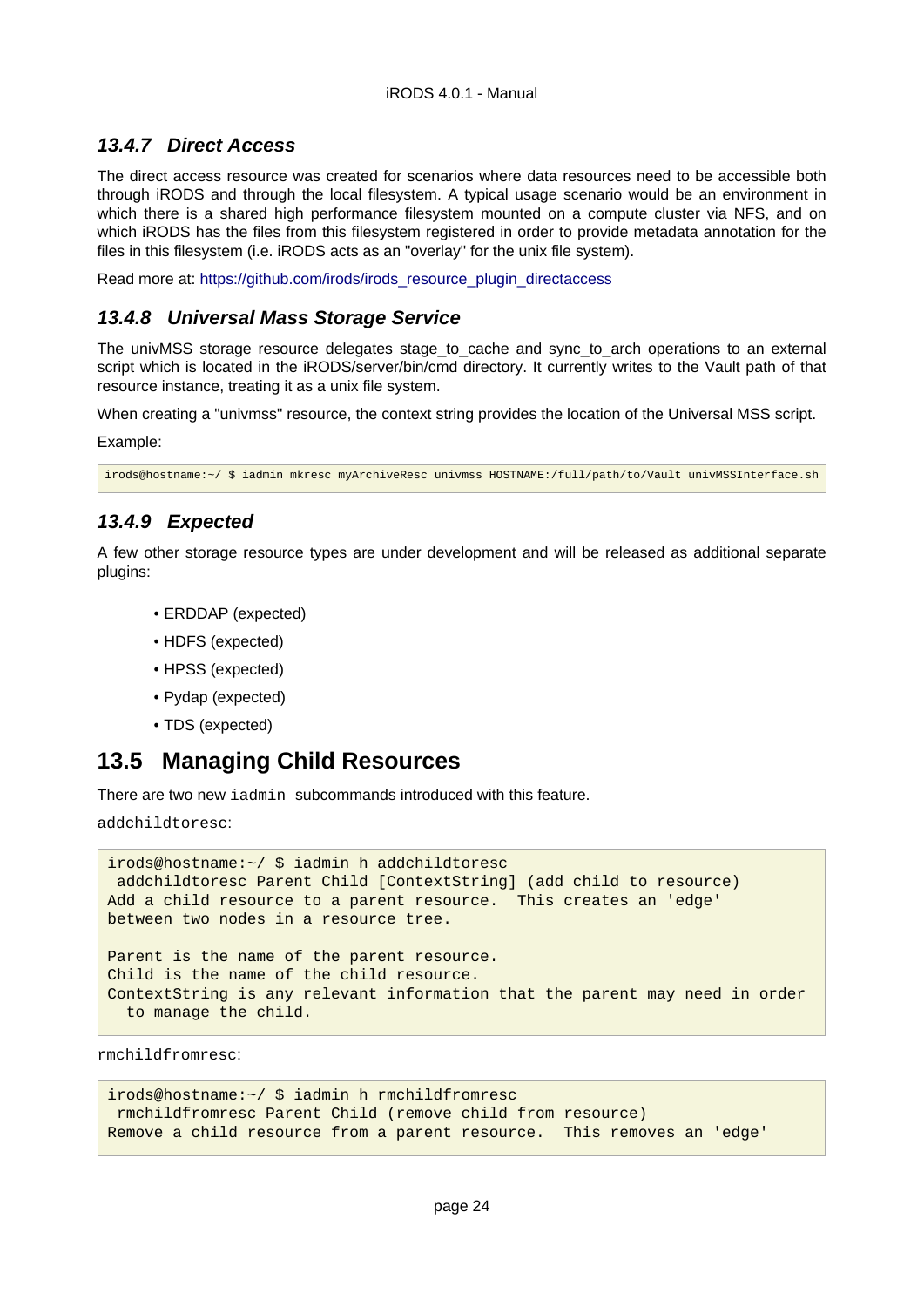between two nodes in a resource tree. Parent is the name of the parent resource. Child is the name of the child resource.

## <span id="page-24-0"></span>**13.6 Example Usage**

Creating a composite resource consists of creating the individual nodes of the desired tree structure and then connecting the parent and children nodes.

## <span id="page-24-1"></span>**13.6.1 Example 1**



Example 1: Replicates Data Objects to three locations

A replicating coordinating resource with three unix file system storage resources as children would be composed with seven (7) iadmin commands:

```
irods@hostname:~/ $ iadmin mkresc example1 replication
irods@hostname:~/ $ iadmin mkresc repl_resc1 "unixfilesystem" renci.example.org:/Vault
irods@hostname:~/ $ iadmin mkresc repl_resc2 "unixfilesystem" maxplanck.example.org:/Vault
irods@hostname:~/ $ iadmin mkresc repl_resc3 "unixfilesystem" sdsc.example.org:/Vault
irods@hostname:~/ $ iadmin addchildtoresc example1 repl_resc1
irods@hostname:~/ $ iadmin addchildtoresc example1 repl_resc2
irods@hostname:~/ $ iadmin addchildtoresc example1 repl_resc3
```
## <span id="page-24-4"></span><span id="page-24-2"></span>**13.7 Rebalancing**

A new subcommand for iadmin allows an administrator to rebalance a coordinating resource. The coordinating resource can be the root of a tree, or anywhere in the middle of a tree. The rebalance operation will rebalance for all decendents. For example, the iadmin command iadmin modresc myReplResc rebalance would fire the rebalance operation for the replication resource instance named myReplResc. Any Data Objects on myReplResc that did not exist on all its children would be replicated as expected.

For other coordinating resource types, rebalance can be defined as appropriate. For coordinating resources with no concept of "balanced", the rebalance operation is a "no op" and performs no work.

# <span id="page-24-3"></span>**14 Pluggable Authentication**

The authentication methods are now contained in plugins. By default, similar to iRODS 3.3 and prior, iRODS comes with native iRODS challenge/response (password) enabled. However, enabling an additional authentication mechanism is as simple as adding a file to the proper directory. The server does not need to be restarted.

Available authentication mechanisms include: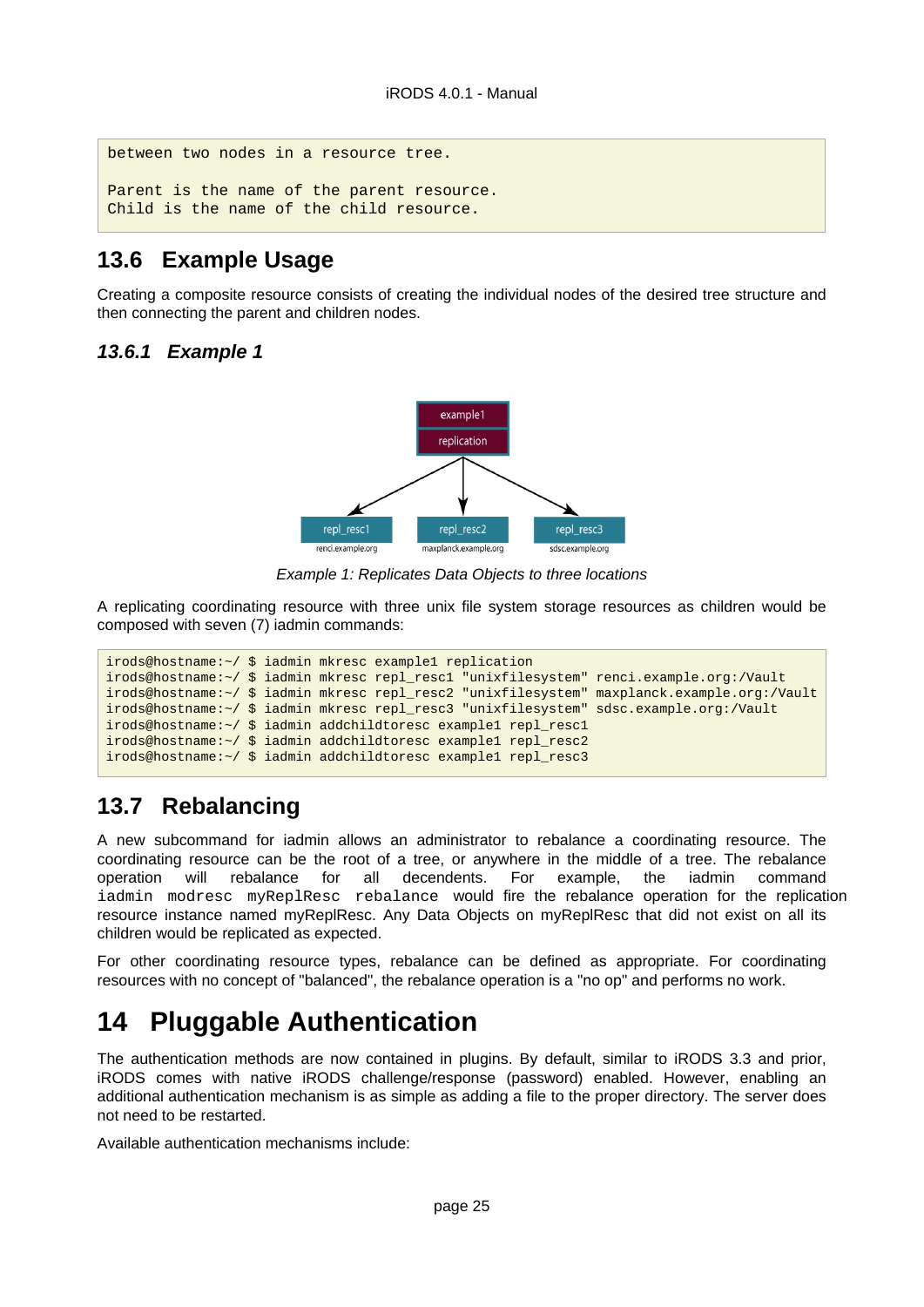- Native iRODS password
- OSAuth
- GSI (Grid Security Infrastructure)
- PAM (Pluggable Authentication Module)
- Kerberos
- LDAP (via PAM)

# <span id="page-25-0"></span>**15 Pluggable Network**

iRODS now ships with both TCP and SSL network plugins enabled. The SSL mechanism is provided via OpenSSL and wraps the activity from the TCP plugin.

The SSL parameters are tunable via the following .irodsEnv variables:

```
# Enable Advanced Client-Server negotation:
irodsClientServerNegotiation 'request_server_negotiation'
# Client-Server connection policy:
irodsClientServerPolicy 'CS_NEG_REFUSE'
# Client-Server Encryption Key Size In Bytes:
irodsEncryptionKeySize '32'
# Client-Server Encryption Salt Size In Bytes:
irodsEncryptionSaltSize '8'
# Client-Server Encryption Number of Hash Rounds:
irodsEncryptionNumHashRounds '16'
# Client-Server Encryption Algorithm:
irodsEncryptionAlgorithm 'AES-256-CBC'
```
The only valid value for irodsClientServerNegotiation at this time is 'request\_server\_negotiation'. Anything else will not begin the negotiation stage and default to using a TCP connection.

The possible values for irodsClientServerPolicy include:

- CS\_NEG\_REQUIRE: This side of the connection requires an SSL connection
- CS\_NEG\_DONT\_CARE: This side of the connection will connect either with or without SSL
- CS\_NEG\_REFUSE: (default) This side of the connection refuses to connect via SSL

In order for a connection to be made, the client and server have to agree on the type of connection they will share. When both sides choose CS\_NEG\_DONT\_CARE, iRODS shows an affinity for security by connecting via SSL.

The remaining parameters are standard SSL parameters and made available through the EVP library included with OpenSSL. You can read more about these remaining parameters at <https://www.openssl.org/docs/crypto/evp.html>.

# <span id="page-25-1"></span>**16 Pluggable Database**

The iRODS metadata catalog is now installed and managed by separate plugins. The 4.0.1 release has PostgreSQL, MySQL, and Oracle database plugins available and tested. MySQL is not available on CentOS 5, as the required set of *lib\_mysqludf\_preg* functions are not currently available on that OS.

The particular type of database is encoded in /etc/irods/server.config with the following directive: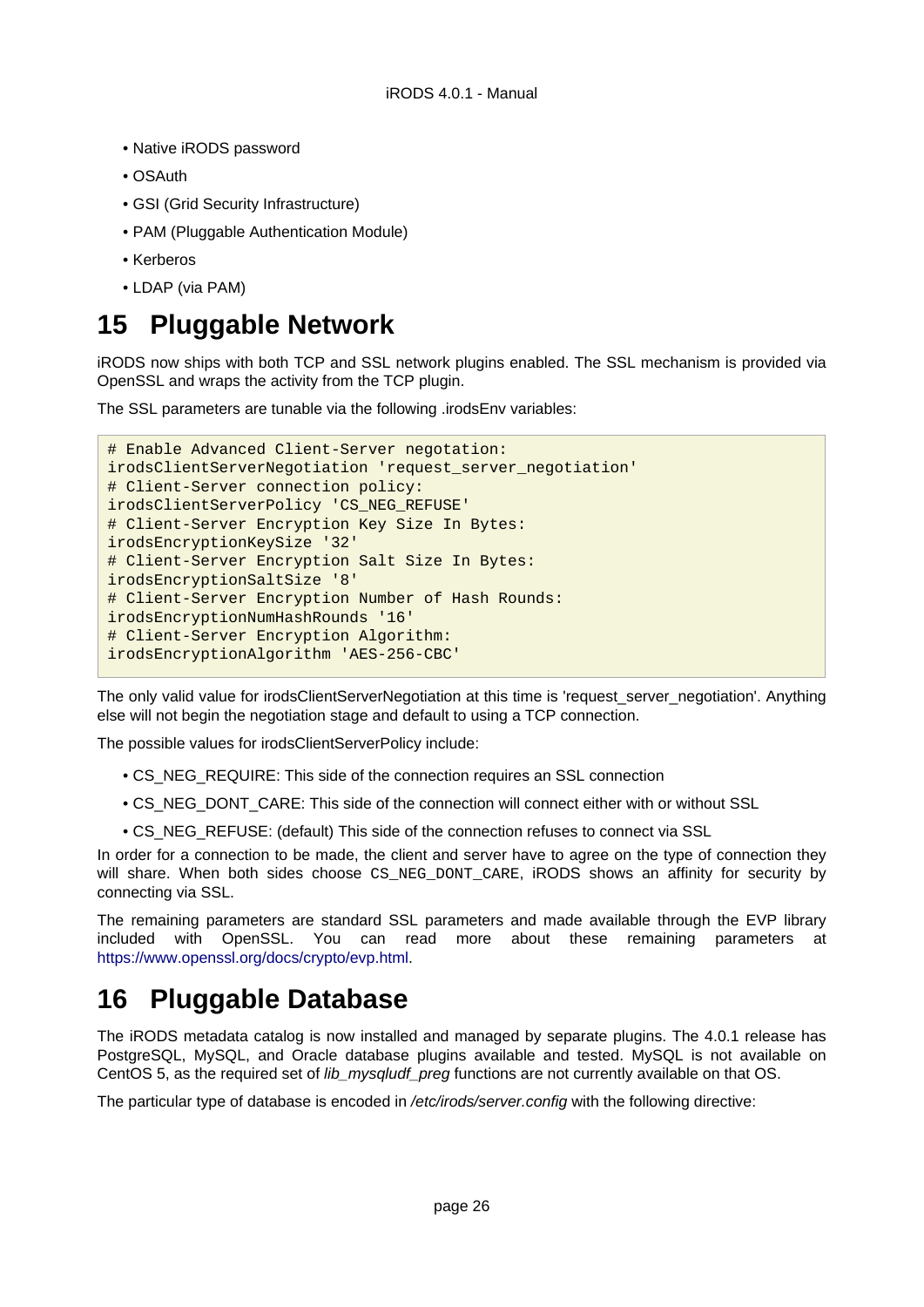```
# configuration of icat database plugin - e.g. postgres, mysql, or oracle
catalog_database_type postgres
```
This is populated by the setup database.sh script on configuration.

The iRODS 3.x icatHighLevelRoutines are, in effect, the API calls for the database plugins. No changes should be needed to any calls to the icatHighLevelRoutines.

To implement a new database plugin, a developer will need to provide the existing 84 SQL calls (in icatHighLevelRoutines) and an implementation of GenQuery.

## <span id="page-26-2"></span><span id="page-26-0"></span>**16.1 Installing lib\_mysqludf\_preg**

Installing the iRODS MySQL database plugin requires the MySQL server to have the [lib\\_mysqludf\\_preg](https://github.com/mysqludf/lib_mysqludf_preg) [functions](https://github.com/mysqludf/lib_mysqludf_preg) installed and available to iRODS.

The steps for installing *lib mysqludf preg* on Ubuntu 14.04 include:

```
# Get Dependencies
sudo apt-get install mysql-server mysql-client libmysqlclient-dev libpcre3-dev
# Build and Install
cd lib_mysqludf_preg
./configure
make
sudo make install
sudo make MYSQL="mysql -p" installdb
```
Then, to confirm they are available:

```
$ mysql -uUSER -p -e "select name from mysql.func"
Enter password:
+------------------------+
| name |
+------------------------+
 | lib_mysqludf_preg_info |
 preg_capture
 preg_check
 preg position
| preg_replace |
| preg_rlike |
  +------------------------+
```
## <span id="page-26-1"></span>**17 Pluggable RPC API**

The iRODS API has traditionally been a hard-coded table of values and names. With the pluggable RPC API now available, a plugin can provide new API calls.

At runtime, if a regested API number is not already in the table, it is dynamically loaded from *plugins/api* and executed. As it is a dynamic system, there is the potential for collisions between existing API numbers and any new dynamically loaded API numbers. It is considered best practice to use a dynamic API number above 10000 to ensure no collisions with the existing static API calls.

API plugins self-describe their IN and OUT packing instructions (examples coming soon). These packing instructions are loaded into the table at runtime along with the API name, number, and the operation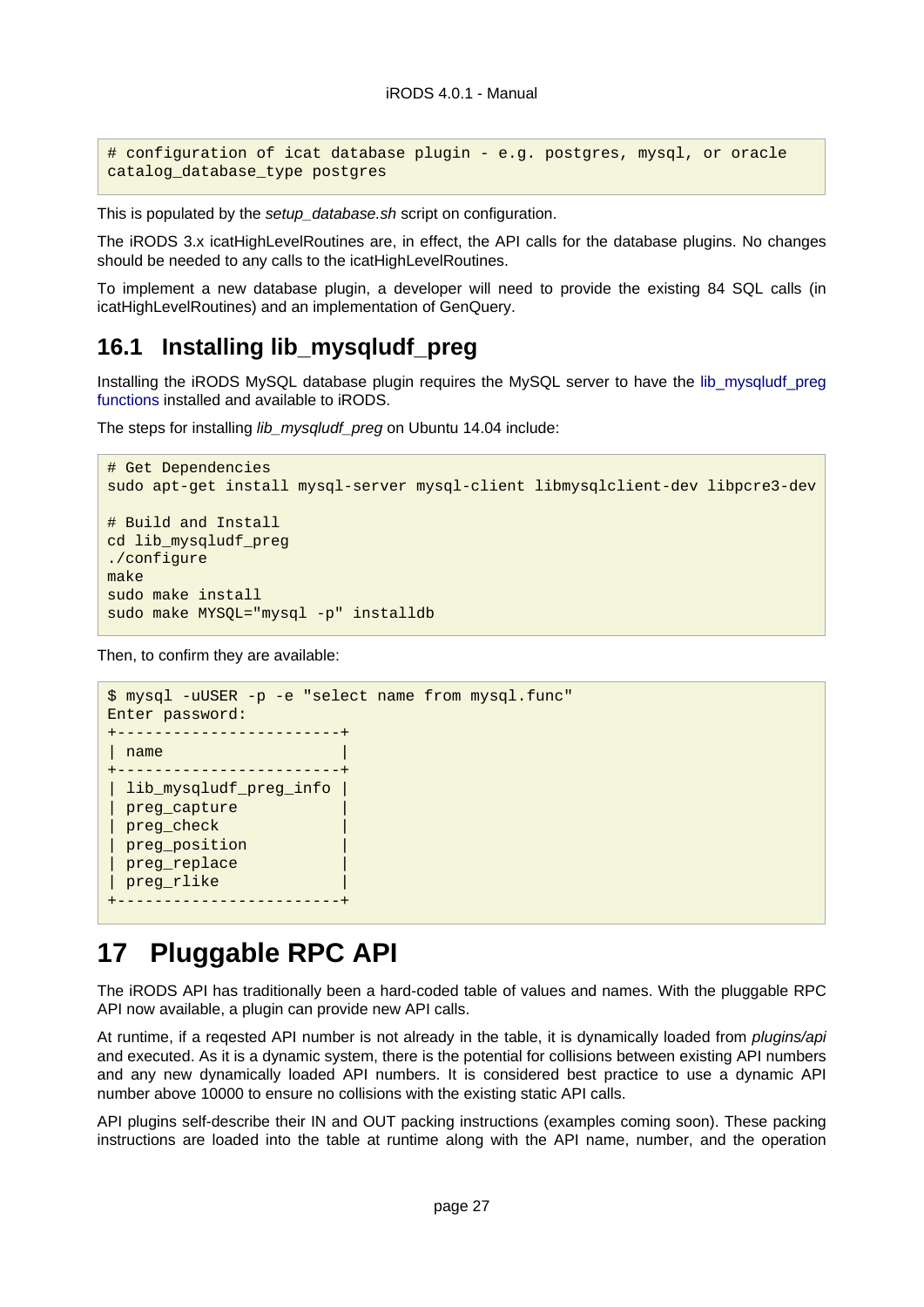implementation being described.

# <span id="page-27-0"></span>**18 Users & Permissions**

Users and permissions in iRODS are inspired by, but slightly different from, traditional UNIX filesystem permissions. Access to Data Objects and Collections can be modified using the ichmod iCommand.

Additionally, permissions can be managed via user groups in iRODS. A user can belong to more than one group at a time. The owner of a Data Object has full control of the file and can grant and remove access to other users and groups. The owner of a Data Object can also give ownership rights to other users, who in turn can grant or revoke access to users.

Inheritance is a collection-specific setting that determines the permission settings for new Data Objects and sub-Collections. Data Objects created within Collections with Inheritance set to Disabled do not inherit the parent Collection's permissions. By default, iRODS has Inheritance set to Disabled. More can be read from the help provided by ichmod h.

Inheritance is especially useful when working with shared projects such as a public Collection to which all users should have read access. With Inheritance set to Enabled, any sub-Collections created under the public Collection will inherit the properties of the public Collection. Therefore, a user with read access to the public Collection will also have read access to all Data Objects and Collections created in the public Collection.

# <span id="page-27-1"></span>**19 Rule Engine**

The Rule Engine, which keeps track of state and interprets both system-defined rules and user-defined rules, is a critical component of the iRODS system. Rules are definitions of actions that are to be performed by the server. These actions are defined in terms of microservices and other actions. The iRODS built-in Rule Engine interprets the rules and calls the appropriate microservices.

## <span id="page-27-2"></span>**19.1 File Locking**

A race condition occurs when two processes simultaneously try to change the same data. The outcome of a race condition is unpredictable since both threads are "racing" to update the data. To allow iRODS users to control such events, the iCommands iput, iget, and irepl each have both --wlock and --rlock options to lock the Data Objects during these operations. An irodsServer thread then purges unused locked files every 2 hours.

## <span id="page-27-3"></span>**19.2 Delay execution**

Rules can be run in two modes - immediate execution or delayed execution. Most of the actions and microservices executed by the rule engine are executed immediately, however, some actions are better suited to be placed in a queue and executed later. The actions and microservices which are to be executed in delay mode can be queued with the delay microservice. Typically, delayed actions and microservices are resource-heavy, time-intensive processes, better suited to being carried out without having the user wait for their completion. These delayed processes can also be used for cleanup and general maintenance of the iRODS system, like the cron in UNIX.

Monitoring the delayed queue is important once your workflows and maintenance scripts depends on the health of the system. The delayed queue can be managed with the following three iCommands:

- 1. iqdel remove a delayed rule (owned by you) from the queue.
- 2. igmod modify certain values in existing delayed rules (owned by you).
- 3. iqstat show the queue status of delayed rules.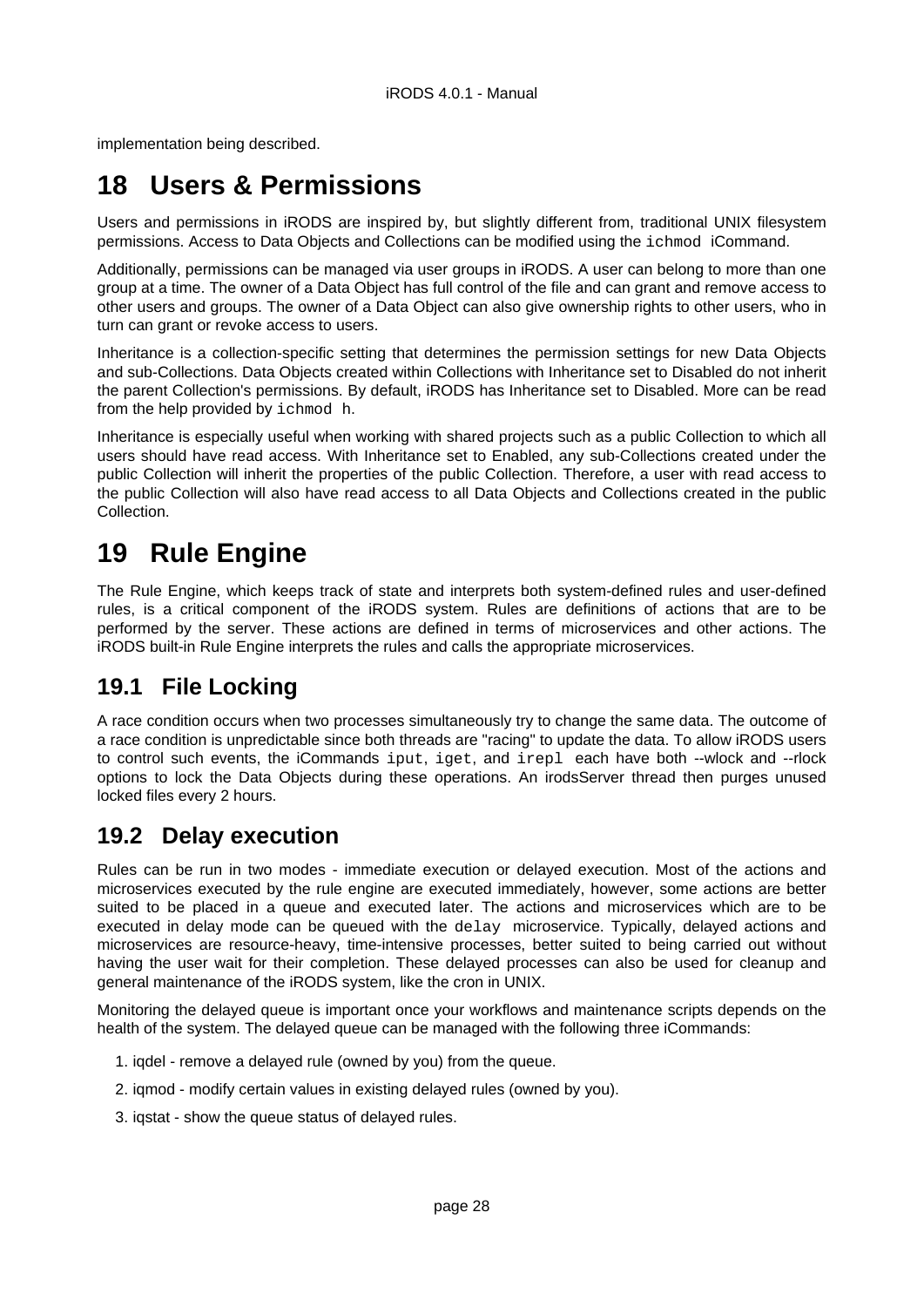# <span id="page-28-0"></span>**20 Authentication**

By default, iRODS uses a secure password system for user authentication. The user passwords are scrambled and stored in the iCAT database. Additionally, iRODS supports user authentication via PAM (Pluggable Authentication Modules), which can be configured to support many things, including the LDAP authentication system. PAM and SSL have been configured 'available' out of the box with iRODS, but there is still some setup required to configure an installation to communicate with your local external authentication server of choice.

The iRODS administrator can 'force' a particular auth scheme for a rodsuser by 'blanking' the native password for the rodsuser. There is currently no way to signal to a particular login attempt that it is using an incorrect scheme ([GitHub Issue #2005](https://github.com/irods/irods/issues/2005)).

## <span id="page-28-1"></span>**20.1 GSI**

Grid Security Infrastructure (GSI) setup in iRODS 4.0+ has been greatly simplified. The functionality itself is provided by the [GSI auth plugin.](https://github.com/irods/irods_auth_plugin_gsi)

## <span id="page-28-2"></span>**20.1.1 GSI Configuration**

Configuration of GSI is out of scope for this document, but consists of the following three main steps:

- 1. Install GSI (most easily done via package manager)
- 2. Confirm the irods service account has a certificate in good standing (signed)
- 3. Confirm the local system account for client "newuser" account has a certificate in good standing (signed)

#### <span id="page-28-3"></span>**20.1.2 iRODS Configuration**

Configuring iRODS to communicate via GSI requires a few simple steps.

First, if GSI is being configured for a new user, it must be created:

iadmin mkuser newuser rodsuser

Then that user must be configured so its Distiguished Name (DN) matches its certificate:

iadmin aua newuser '/DC=org/DC=example/O=Example/OU=People/CN=New User/CN=UID:drexample'

NOTE: The comma characters (,) in the Distiguished Name (DN) must be replaced with forward slash characters (/).

On the client side, the user's 'irodsAuthScheme' must be set to 'GSI'. This can be done via environment variable:

```
irods@hostname:~/ $ irodsAuthScheme=GSI
irods@hostname:~/ $ export irodsAuthScheme
```
Or, preferably, in the user's .irodsEnv file:

```
irodsAuthScheme 'GSI'
```
Then, to have a temporary proxy certificate issued and authenticate: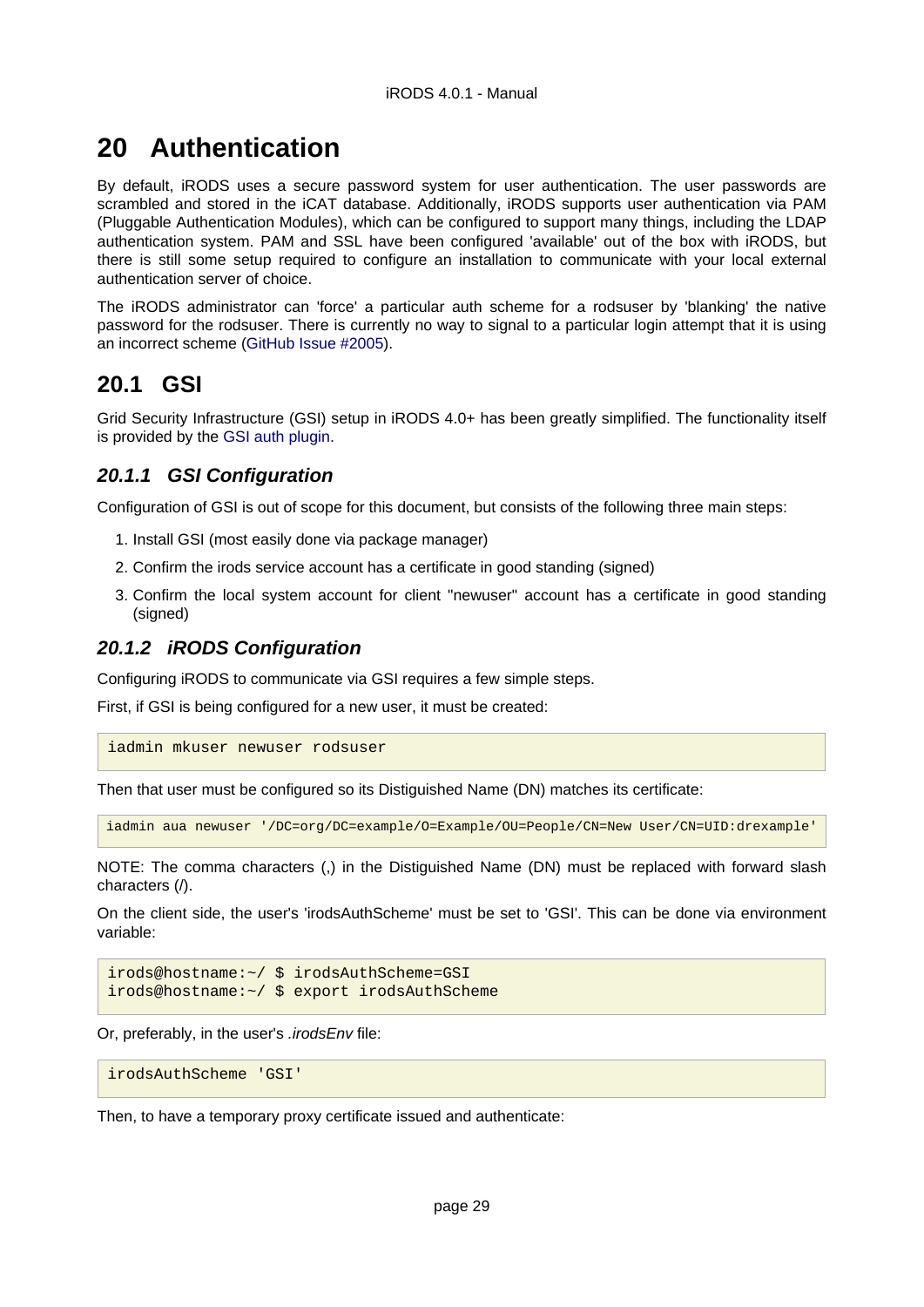grid-proxy-init

This will prompt for the user's GSI password. If the user is successfully authenticated, temporary certificates are issued and setup in the user's environment. The certificates are good, by default, for 24 hours.

In addition, if users want to authenticate the server, they can set 'irodsServerDn' in their user environment. This will cause the system to do mutual authentication instead of just authenticating the client user to the server.

## <span id="page-29-0"></span>**20.2 Kerberos**

Kerberos setup in iRODS 4.0+ has been greatly simplified. The functionality itself is provided by the [Kerberos auth plugin.](https://github.com/irods/irods_auth_plugin_kerberos)

#### <span id="page-29-1"></span>**20.2.1 Kerberos Configuration**

Configuration of Kerberos is out of scope for this document, but consists of the following four main steps:

- 1. Set up Kerberos (Key Distribution Center (KDC) and Kerberos Admin Server)
- 2. Confirm the irods service account has a service principal in KDC (with the hostname of the rodsServer) (e.g. [irodsserver/serverhost.example.org@EXAMPLE.ORG](mailto:irodsserver/serverhost.example.org@EXAMPLE.ORG))
- 3. Confirm the local system account for client "newuser" account has principal in KDC (e.g. [newuser@EXAMPLE.ORG](mailto:newuser@EXAMPLE.ORG))
- 4. Create an appropriate keytab entry (adding to an existing file or creating a new one)

A new keytab file can be created with the following command:

kadmin ktadd -k /var/lib/irods/irods.keytab irodsserver/serverhost.example.org@EXAMPLE.ORG

#### <span id="page-29-2"></span>**20.2.1.1 Limitations**

The iRODS administrator will see two limitations when using GSI authentication:

- 1. The 'clientUserName' environment variable will fail (the admin cannot alias as another user)
- 2. The iadmin moduser password will fail (cannot update the user's password)

The workaround is to use iRODS native password authentication when using these.

ipasswd for rodsusers will also fail, but it is not an issue as it would be trying to update their (unused) iRODS native password. They should not be updating their GSI passwords via iCommands.

#### <span id="page-29-3"></span>**20.2.2 iRODS Configuration**

Configuring iRODS to communicate via Kerberos requires a few simple steps.

First, if Kerberos is being configured for a new user, it must be created:

iadmin mkuser newuser rodsuser

Then that user must be configured so its principal matches the KDC:

iadmin aua newuser newuser@EXAMPLE.ORG

The /etc/irods/server.config must be updated to include: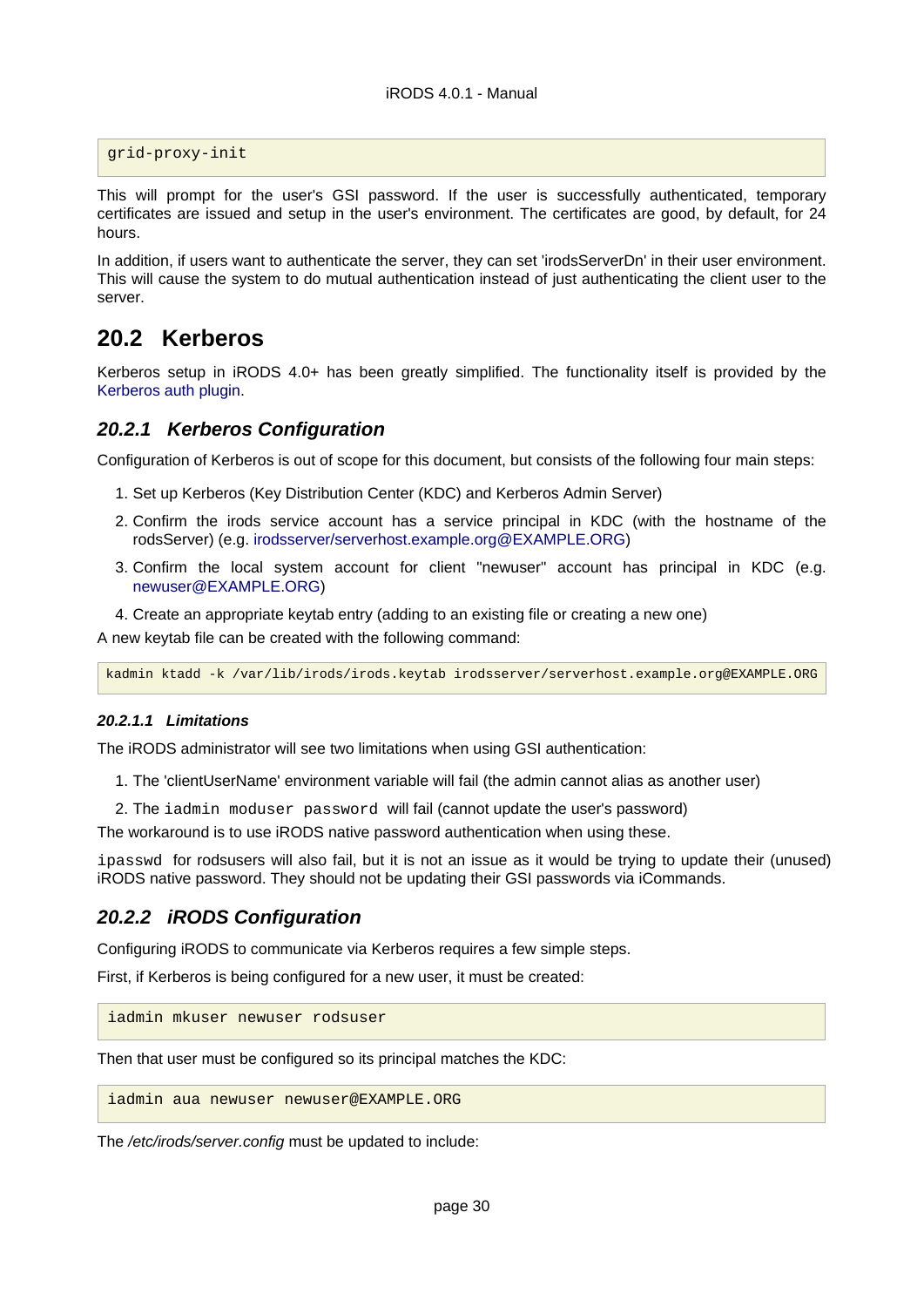KerberosServicePrincipal=irodsserver/serverhost.example.org@EXAMPLE.ORG KerberosKeytab=/var/lib/irods/irods.keytab

On the client side, the user's 'irodsAuthScheme' must be set to 'KRB'. This can be done via environment variable:

```
irods@hostname:~/ $ irodsAuthScheme=KRB
irods@hostname:~/ $ export irodsAuthScheme
```
Or, preferably, in the user's .irodsEnv file:

irodsAuthScheme 'KRB'

Then, to initialize the Kerberos session ticket and authenticate:

kinit

#### <span id="page-30-0"></span>**20.2.2.1 Limitations**

The iRODS administrator will see two limitations when using Kerberos authentication:

1. The 'clientUserName' environment variable will fail (the admin cannot alias as another user)

2. The iadmin moduser password will fail (cannot update the user's password)

The workaround is to use iRODS native password authentication when using these.

ipasswd for rodsusers will also fail, but it is not an issue as it would be trying to update their (unused) iRODS native password. They should not be updating their Kerberos passwords via iCommands.

## <span id="page-30-1"></span>**20.3 PAM**

#### <span id="page-30-2"></span>**20.3.1 User Setup**

PAM can be configured to to support various authentication systems; however the iRODS administrator still needs to add the users to the iRODS database:

irods@hostname:~/ \$ iadmin mkuser newuser rodsuser

If the user's credentials will be exclusively authenticated with PAM, a password need not be assigned.

For PAM Authentication, the iRODS user selects the new iRODS PAM authentication choice (instead of password, or Kerberos) via their .irodsEnv file or by setting their environment variable:

```
irods@hostname:~/ $ irodsAuthScheme=PAM
irods@hostname:~/ $ export irodsAuthScheme
```
Then, the user runs 'iinit' and enters their system password. To protect the system password, SSL (via OpenSSL) is used to encrypt the 'iinit' session.

In order to use the iRODS PAM support, you also need to have SSL working between the iRODS client and server. The SSL communication between client and iRODS server needs some basic setup in order to function properly. Much of the setup concerns getting a proper X.509 certificate setup on the server side, and setting up the trust for the server certificate on the client side. You can use either a self-signed certificate (best for testing) or a certificate from a trusted CA.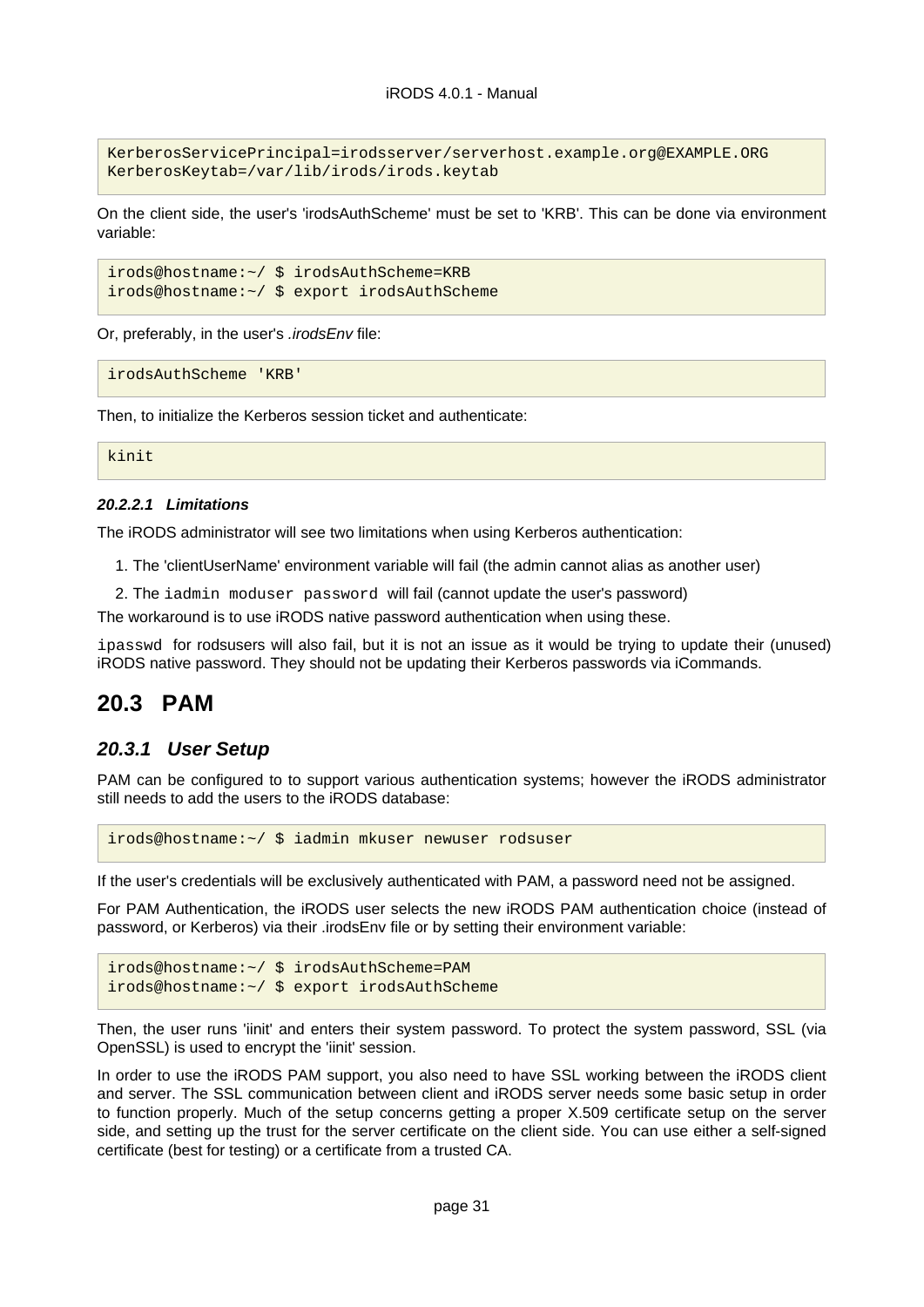## <span id="page-31-0"></span>**20.3.2 Server Configuration**

The following keywords are used to set values for PAM server configuration. These were previously defined as compile-time options. They are now configurable via the /etc/irods/server.config configuration file. The default values have been preserved.

- pam\_password\_length
- pam\_no\_extend
- pam\_password\_min\_time
- pam\_password\_max\_time

Descriptions of these values can be found in iRODS/server/icat/src/icatHighLevelRoutines.c.

## <span id="page-31-1"></span>**20.3.3 Server SSL Setup**

Here are the basic steps to configure the server:

#### <span id="page-31-2"></span>**20.3.3.1 Generate a new RSA key**

Make sure it does not have a passphrase (i.e. do not use the -des, -des3 or -idea options to genrsa):

irods@hostname:~/ \$ openssl genrsa -out server.key

#### <span id="page-31-3"></span>**20.3.3.2 Acquire a certificate for the server**

The certificate can be either from a trusted CA (internal or external), or can be self-signed (common for development and testing). To request a certificate from a CA, create your certificate signing request, and then follow the instructions given by the CA. When running the 'openssl req' command, some questions will be asked about what to put in the certificate. The locality fields do not really matter from the point of view of verification, but you probably want to try to be accurate. What is important, especially since this is a certificate for a server host, is to make sure to use the FQDN of the server as the "common name" for the certificate (should be the same name that clients use as their irodsHost), and do not add an email address. If you are working with a CA, you can also put host aliases that users might use to access the host in the 'subjectAltName' X.509 extension field if the CA offers this capability.

To generate a Certificate Signing Request that can be sent to a CA, run the 'openssl req' command using the previously generated key:

irods@hostname:~/ \$ openssl req -new -key server.key -out server.csr

To generate a self-signed certificate, also run 'openssl req', but with slightly different parameters. In the openssl command, you can put as many days as you wish:

irods@hostname:~/ \$ openssl req -new -x509 -key server.key -out server.crt -days 365

#### <span id="page-31-4"></span>**20.3.3.3 Create the certificate chain file**

If you are using a self-signed certificate, the chain file is just the same as the file with the certificate (server.crt). If you have received a certificate from a CA, this file contains all the certificates that together can be used to verify the certificate, from the host certificate through the chain of intermediate CAs to the ultimate root CA.

An example best illustrates how to create this file. A certificate for a host 'irods.example.org' is requested from the proper domain registrar. Three files are received from the CA: irods.crt, PositiveSSLCA2.crt and AddTrustExternalCARoot.crt. The certificates have the following 'subjects' and 'issuers':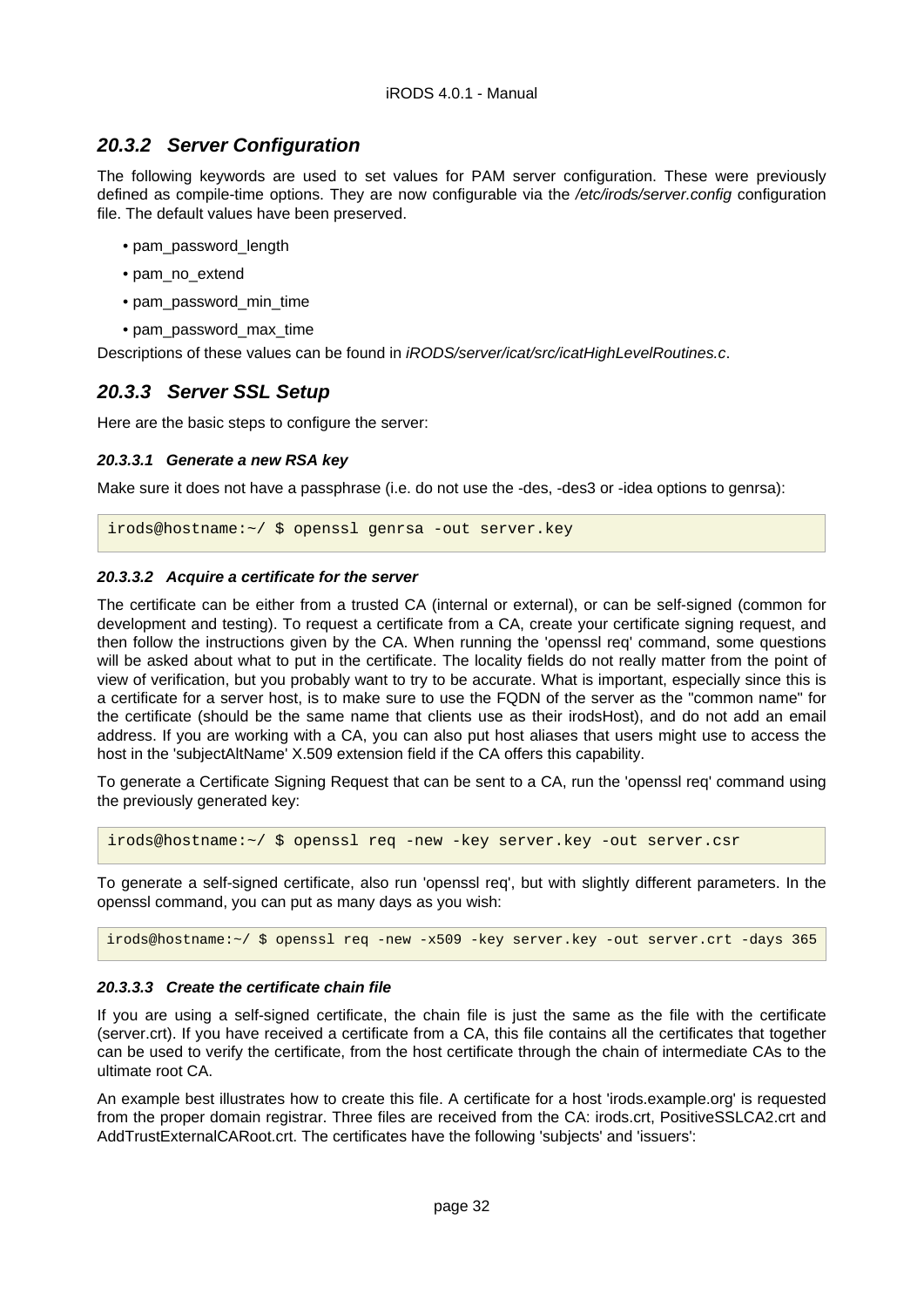openssl x509 -noout -subject -issuer -in irods.crt subject= /OU=Domain Control Validated/OU=PositiveSSL/CN=irods.example.org issuer= /C=GB/ST=Greater Manchester/L=Salford/O=COMODO CA Limited/CN=PositiveSSL CA 2 openssl x509 -noout -subject -issuer -in PositiveSSLCA2.crt subject= /C=GB/ST=Greater Manchester/L=Salford/O=COMODO CA Limited/CN=PositiveSSL CA 2 issuer= /C=SE/O=AddTrust AB/OU=AddTrust External TTP Network/CN=AddTrust External CA Root openssl x509 -noout -subject -issuer -in AddTrustExternalCARoot.crt subject= /C=SE/O=AddTrust AB/OU=AddTrust External TTP Network/CN=AddTrust External CA Root issuer= /C=SE/O=AddTrust AB/OU=AddTrust External TTP Network/CN=AddTrust External CA Root

The irods.example.org cert was signed by the PositiveSSL CA 2, and that the PositiveSSL CA 2 cert was signed by the AddTrust External CA Root, and that the AddTrust External CA Root cert was self-signed, indicating that it is the root CA (and the end of the chain).

To create the chain file for irods.example.org:

irods@hostname:~/ \$ cat irods.crt PositiveSSLCA2.crt AddTrustExternalCARoot.crt > chain.pem

#### <span id="page-32-0"></span>**20.3.3.4 Generate OpenSSL parameters**

Generate some Diffie-Hellman parameters for OpenSSL:

irods@hostname:~/ \$ openssl dhparam -2 -out dhparams.pem 2048

#### <span id="page-32-1"></span>**20.3.3.5 Place files within accessible area**

Put the dhparams.pem, server.key and chain.pem files somewhere that the iRODS server can access them (e.g. in iRODS/server/config). Make sure that the irods unix user can read the files (although you also want to make sure that the key file is only readable by the irods user).

#### <span id="page-32-2"></span>**20.3.3.6 Set SSL environment variables**

The server needs to read these variables on startup:

```
irods@hostname:~/ $ irodsSSLCertificateChainFile=/var/lib/irods/iRODS/server/config/chain.pem
irods@hostname:~/ $ export irodsSSLCertificateChainFile
irods@hostname:~/ $ irodsSSLCertificateKeyFile=/var/lib/irods/iRODS/server/config/server.key
irods@hostname:~/ $ export irodsSSLCertificateKeyFile
irods@hostname:~/ $ irodsSSLDHParamsFile=/var/lib/irods/iRODS/server/config/dhparams.pem
irods@hostname:~/ $ export irodsSSLDHParamsFile
```
#### <span id="page-32-3"></span>**20.3.3.7 Restart iRODS**

Restart the server:

```
irods@hostname:~/ $ ./iRODS/irodsctl restart
```
#### <span id="page-32-4"></span>**20.3.4 Client SSL Setup**

The client may or may not require configuration at the SSL level, but there are a few parameters that can be set via environment variables to customize the client SSL interaction if necessary. In many cases, if the server's certificate comes from a common CA, your system might already be configured to accept certificates from that CA, and you will not have to adjust the client configuration at all. For example, on an Ubuntu12 (Precise) system, the /etc/ssl/certs directory is used as a repository for system trusted certificates installed via an Ubuntu package. Many of the commercial certificate vendors such as VeriSign and AddTrust have their certificates already installed.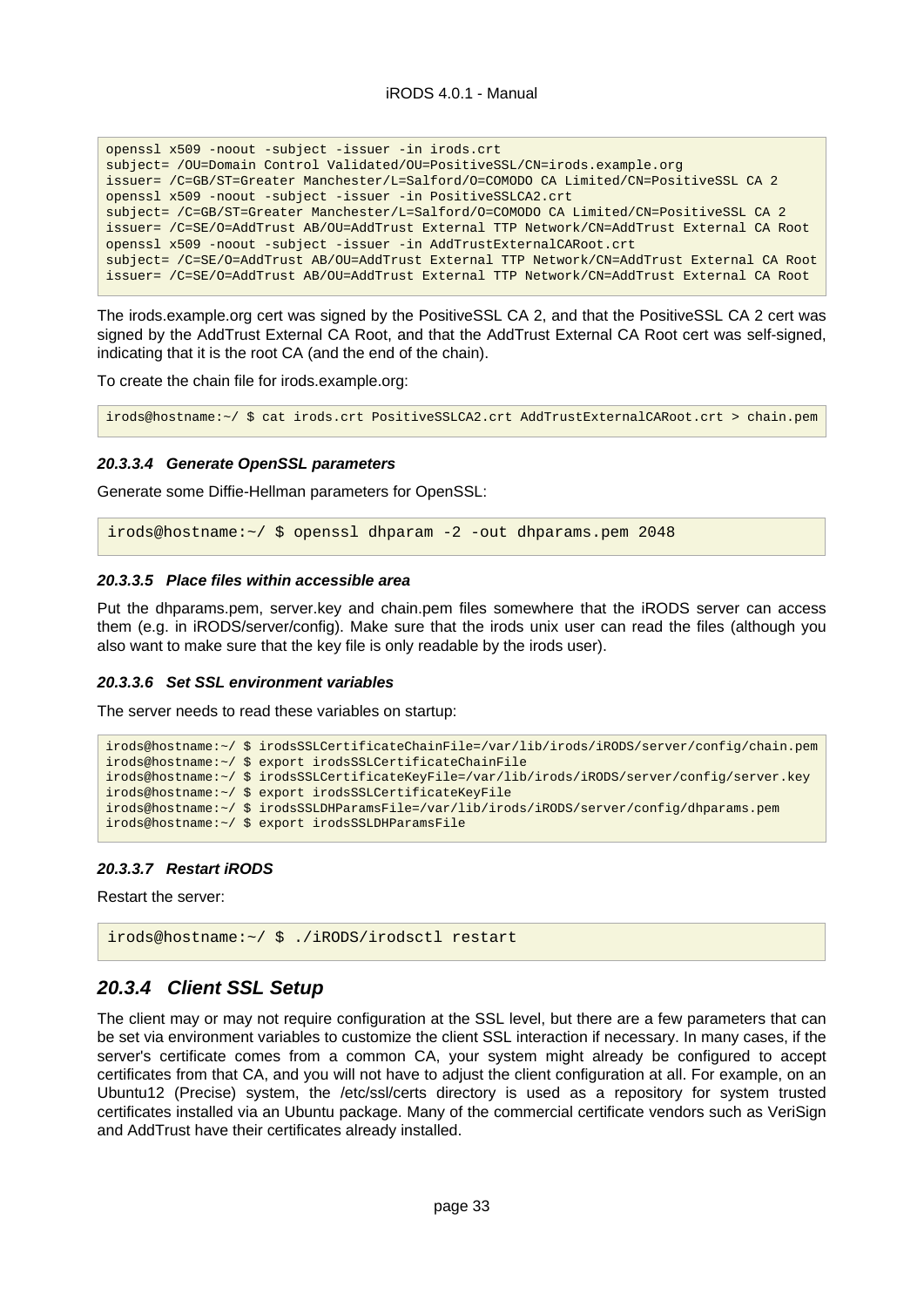After setting up SSL on the server side, test SSL by using the PAM authentication (which requires an SSL connection) and running iinit with the log level set to LOG\_NOTICE. If you see messages as follows, you need to set up trust for the server's certificate, or you need to turn off server verification.

#### Error from non-trusted self-signed certificate:

```
irods@hostname:~/ $ irodsLogLevel=LOG_NOTICE iinit
NOTICE: environment variable set, irodsLogLevel(input)=LOG_NOTICE, value=5
NOTICE: created irodsHome=/dn/home/irods
NOTICE: created irodsCwd=/dn/home/irods
Enter your current PAM (system) password:
NOTICE: sslVerifyCallback: problem with certificate at depth: 0
NOTICE: sslVerifyCallback:   issuer = /C=US/ST=North Carolina/L=Chapel Hill/O=RENCI/CN=irods.example.org<br>NOTICE: sslVerifyCallback:   subject = /C=US/ST=North Carolina/L=Chapel Hill/O=RENCI/CN=irods.example.org<br>NOTICE: ssl
sslStart failed with error -2103000 SSL_HANDSHAKE_ERROR
```
Error from untrusted CA that signed the server certificate:

irods@hostname:~/ \$ irodsLogLevel=LOG\_NOTICE iinit NOTICE: environment variable set, irodsLogLevel(input)=LOG\_NOTICE, value=5 NOTICE: created irodsHome=/dn/home/irods NOTICE: created irodsCwd=/dn/home/irods Enter your current PAM (system) password: NOTICE: sslVerifyCallback: problem with certificate at depth: 1<br>NOTICE: sslVerifyCallback: issuer = /C=US/ST=North Carolina/O=example.org/CN=irods.example.org Certificate Authority<br>NOTICE: sslVerifyCallback: subject = ERROR: sslStart: error in SSL\_connect. SSL error: error:14090086:SSL routines:SSL3\_GET\_SERVER\_CERTIFICATE:certificate verify failed<br>sslStart failed with error -2103000 SSL\_HANDSHAKE\_ERROR

Server verification can be turned off using the irodsSSLVerifyServer environment variable. If this variable is set to 'none', then any certificate (or none) is accepted by the client. This means that your connection will be encrypted, but you cannot be sure to what server (i.e. there is no server authentication). For that reason, this mode is discouraged.

It is much better to set up trust for the server's certificate, even if it is a self-signed certificate. The easiest way is to use the irodsSSLCACertificateFile environment variable to contain all the certificates of either hosts or CAs that you trust. If you configured the server as described above, you could just set the following in your environment:

```
irods@hostname:~/ $ irodsSSLCACertificateFile=/var/lib/irods/iRODS/server/config/chain.pem
irods@hostname:~/ $ export irodsSSLCACertificateFile
```
Or this file could just contain the root CA certificate for a CA-signed server certificate. Another potential issue is that the server certificate does not contain the proper FQDN (in either the Common Name field or the subjectAltName field) to match the client's 'irodsHost' variable. If this situation cannot be corrected on the server side, the client can set:

```
irods@hostname:~/ $ irodsSSLVerifyServer=cert
irods@hostname:~/ $ export irodsSSLVerifyServer
```
Then, the client library will only require certificate validation, but will not check that the hostname of the iRODS server matches the hostname(s) embedded within the certificate.

#### <span id="page-33-0"></span>**20.3.5 Environment Variables**

All the environment variables used by the SSL support (both server and client side) are listed below:

#### **irodsSSLCertificateChainFile (server)**

The file containing the server's certificate chain. The certificates must be in PEM format and must be sorted starting with the subject's certificate (actual client or server certificate), followed by intermediate CA certificates if applicable, and ending at the highest level (root) CA.

#### **irodsSSLCertificateKeyFile (server)**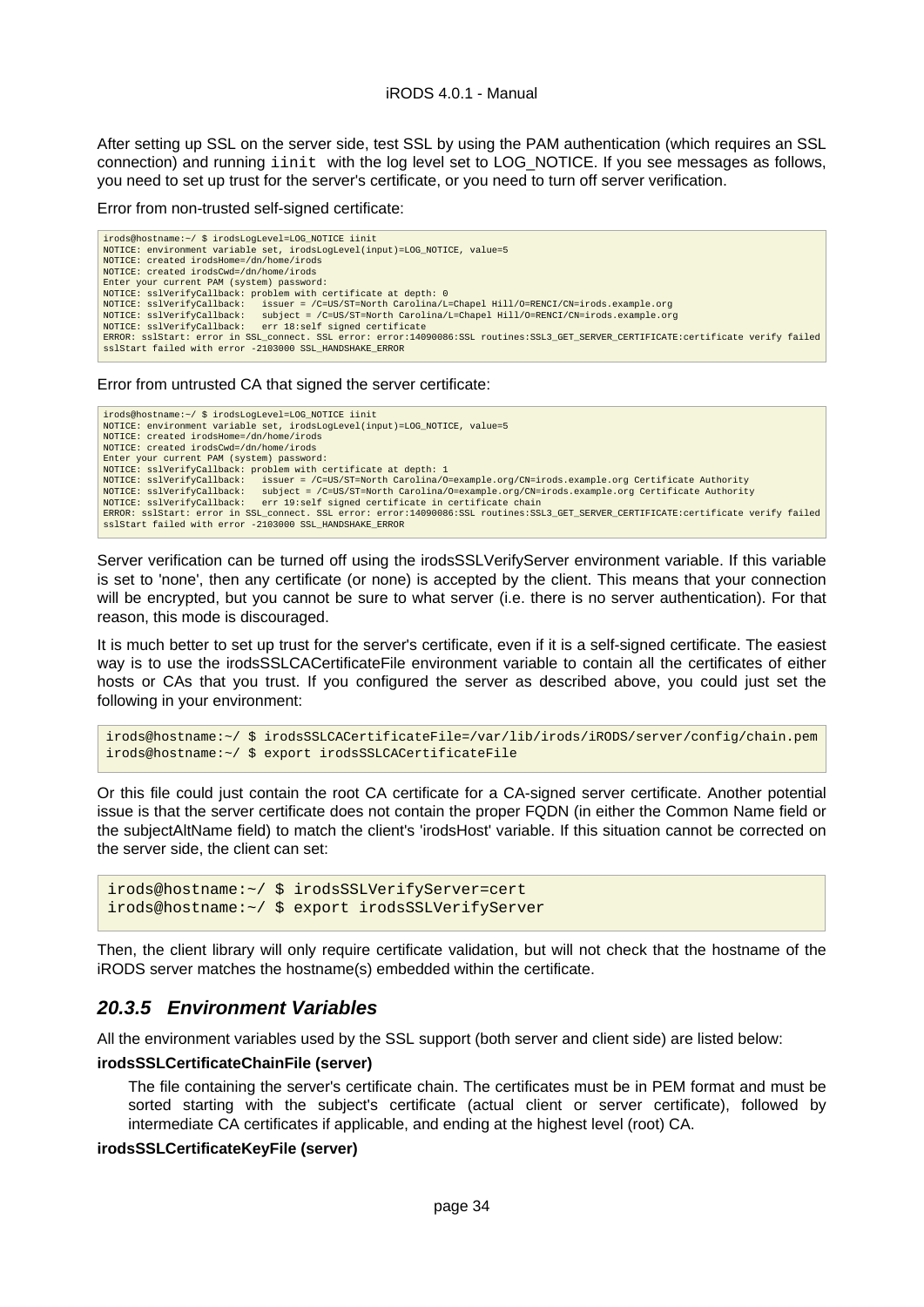Private key corresponding to the server's certificate in the certificate chain file.

#### **irodsSSLDHParamsFile (server)**

The Diffie-Hellman parameter file location.

#### **irodsSSLVerifyServer (client)**

What level of server certificate based authentication to perform. 'none' means not to perform any authentication at all. 'cert' means to verify the certificate validity (i.e. that it was signed by a trusted CA). 'hostname' means to validate the certificate and to verify that the irodsHost's FQDN matches either the common name or one of the subjectAltNames of the certificate. 'hostname' is the default setting.

#### **irodsSSLCACertificateFile (client)**

Location of a file of trusted CA certificates in PEM format. Note that the certificates in this file are used in conjunction with the system default trusted certificates.

#### **irodsSSLCACertificatePath (client)**

Location of a directory containing CA certificates in PEM format. The files each contain one CA certificate. The files are looked up by the CA subject name hash value, which must be available. If more than one CA certificate with the same name hash value exist, the extension must be different (e.g. 9d66eef0.0, 9d66eef0.1, etc.). The search is performed based on the ordering of the extension number, regardless of other properties of the certificates. Use the 'c rehash' utility to create the necessary links.

# <span id="page-34-0"></span>**21 Other Notes**

iRODS enforces that the database in use (PostgreSQL) is configured for UTF-8 encoding. This is enforced at the database level and then the tables inherit this setting.

The iRODS setting 'StrictACL' is configured on by default in iRODS 4.0+. This is different from iRODS 3.x and behaves more like standard Unix permissions. This setting can be found in the /etc/irods/core.re file under acAclPolicy{}.

# <span id="page-34-1"></span>**22 Configuration**

## <span id="page-34-2"></span>**22.1 Configuration Files**

There are a number of configuration files that control how an iRODS server behaves. The following is a listing of the configuration files in an iRODS installation.

This document is intended to explain how the various configuration files are connected, what their parameters are, and when to use them.

#### **~/.odbc.ini**

This file, in the irods user's home directory, defines the unixODBC connection details needed for the iCommands to communicate with the iCAT database. This file was created by the installer package and probably should not be changed by the sysadmin unless they know what they are doing.

#### **/etc/irods/irods.config**

This file defines the main settings for the iRODS installation. It is created by the installer package and comes preconfigured with approved and tested settings. Changing this file will take effect after a restart of the iRODS server. It is recommended not to change this file.

#### **/etc/irods/server.config**

This file defines the behavior of the server Agent that answers individual requests coming into iRODS. It is recommended not to change this file.

#### **~/.irods/.irodsA**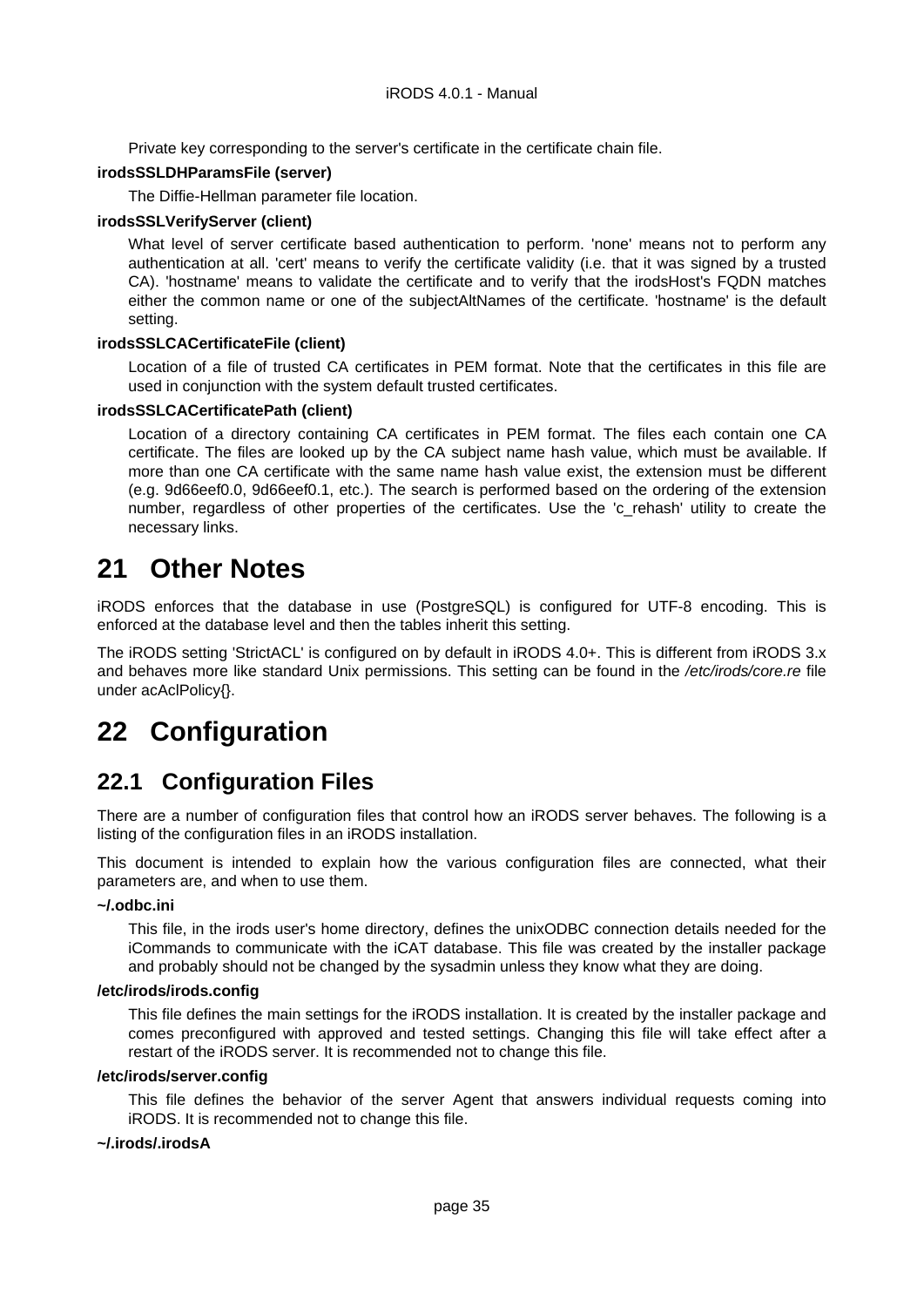This is the scrambled password file that is saved after an iinit is run. If this file does not exist, then each iCommand will prompt for a password before authenticating with the iRODS server. If this file does exist, then each iCommand will read this file and use the contents as a cached password token and skip the password prompt. This file can be deleted manually or can be removed by running iexit full.

#### **~/.irods/.irodsEnv**

This is the main iRODS configuration file defining the iRODS environment. Any changes are effective immediately since iCommands reload their environment on every execution.

## <span id="page-35-0"></span>**22.2 Checksum Configuration**

Checksums in iRODS 4.0+ can be calculated using one of multiple hashing schemes. Since the default hashing scheme for iRODS 4.0+ is SHA256, some existing earlier checksums may need to be recalculated and stored in the iCAT.

The following two settings, the default hash scheme and the default hash policy, need to be set on both the client and the server:

| Client (.irodsEnv)            | Server (server.config) |
|-------------------------------|------------------------|
| <b>irodsDefaultHashScheme</b> | default_hash_scheme    |
| • SHA256 (default)            | • SHA256 (default)     |
| $\bullet$ MD5                 | $\bullet$ MD5          |
| <i>irodsMatchHashPolicy</i>   | match_hash_policy      |
| • Compatible (default)        | • Compatible (default) |
| $\bullet$ Strict              | $\bullet$ Strict       |

When a request is made, the sender and receiver's hash schemes and the receiver's policy are considered:

| Sender          | Receiver           | Result                         |
|-----------------|--------------------|--------------------------------|
| MD <sub>5</sub> | MD <sub>5</sub>    | Success with MD5               |
| <b>SHA256</b>   | <b>SHA256</b>      | Success with SHA256            |
| MD <sub>5</sub> | SHA256, Compatible | Success with MD5               |
| MD <sub>5</sub> | SHA256, Strict     | Error, USER HASH TYPE MISMATCH |
| <b>SHA256</b>   | MD5, Compatible    | Success with SHA256            |
| <b>SHA256</b>   | MD5, Strict        | Error, USER HASH TYPE MISMATCH |

If the sender and receiver have consistent hash schemes defined, everything will match.

If the sender and receiver have inconsistent hash schemes defined, and the receiver's policy is set to 'compatible', the sender's hash scheme is used.

If the sender and receiver have inconsistent hash schemes defined, and the receiver's policy is set to 'strict', a USER\_HASH\_TYPE\_MISMATCH error occurs.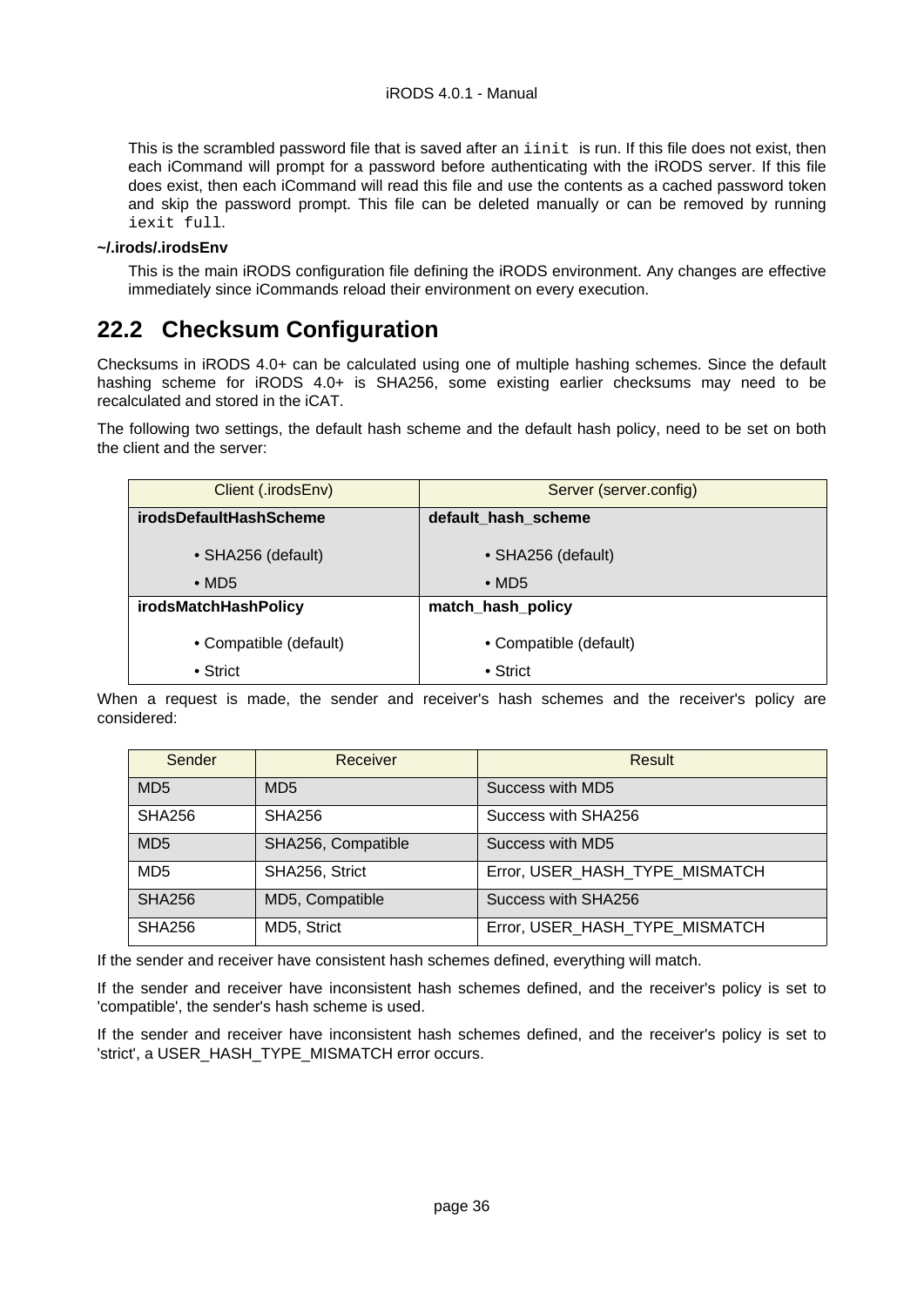## <span id="page-36-0"></span>**22.3 Special Characters**

The default setting for 'standard conforming strings' in PostgreSQL 9.1+ was changed to 'on'. Non-standard characters in iRODS Object names will require this setting to be changed to 'off'. Without the correct setting, this may generate a USER\_INPUT\_PATH\_ERROR error.

# <span id="page-36-1"></span>**23 Troubleshooting**

## <span id="page-36-2"></span>**23.1 Common Errors**

Some of the commonly encountered iRODS errors along with troubleshooting steps are discussed below.

#### <span id="page-36-3"></span>**23.1.1 iRODS Server is down**

#### **Error Code:** USER\_SOCK\_CONNECT\_TIMEDOUT -347000

Common areas to check for this error include:

**ienv**

• The ienv command displays the iRODS environment in use. This may help debug the obvious error of trying to connect to the wrong machine or to the wrong Zone name.

#### **Networking issues**

- Verify that a firewall is not blocking the connection on the iRODS port in use (default 1247).
- Check for network connectivity problems by pinging the server in question.

#### **iRODS server logs**

If the iRODS environment issues and networking issues have been ruled out, the iRODS server/client logs may provide additional information with regards to the specifics of the error in question.

#### <span id="page-36-4"></span>**23.1.2 No such file or directory**

Common areas to check for this error include:

- 1. Permissions Verify that the iRODS user has 'write' access to the directory in question
- 2. FUSE error
- 3. Zero byte files

#### <span id="page-36-5"></span>**23.1.3 No rows found in the iRODS Catalog**

#### **Error Code:** CAT\_NO\_ROWS\_FOUND -808000

This error is occurs when there are no results for the database query that was executed. This usually happens when either:

- 1. the query itself is not well-formed (e.g. syntax error), or
- 2. the well-formed query produced no actual results (i.e. there is no data corresponding to the specified criteria).

#### <span id="page-36-6"></span>**23.1.4 Access Control and Permissions**

**Error Code:** CAT\_NO\_ACCESS\_PERMISSION -818000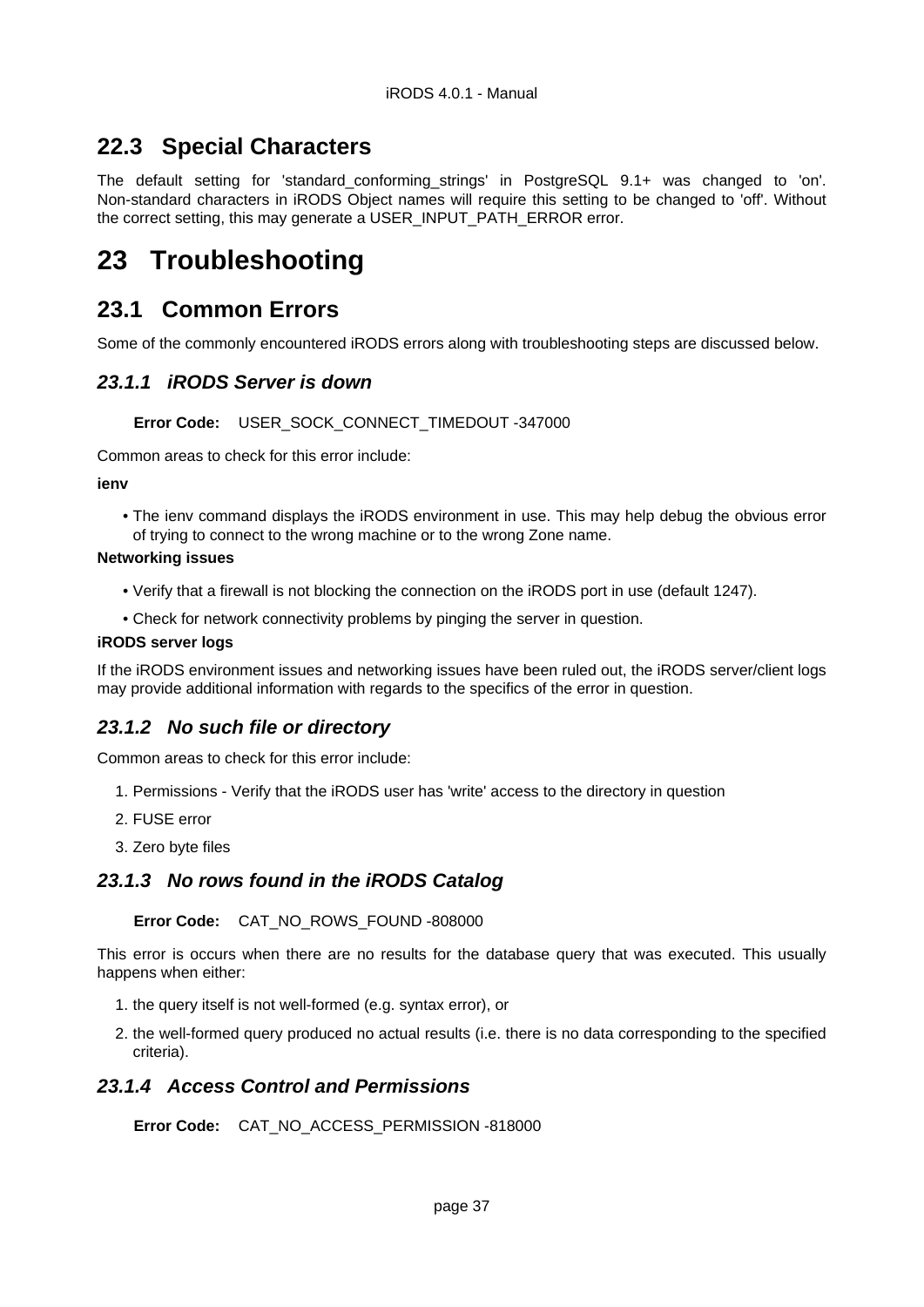This error can occur when an iRODS user tries to access an iRODS Data Object or Collection that belongs to another iRODS user without the owner having granted the appropriate permission (usually simply read or write).

With the more restrictive "StrictACL" policy being turned "on" by default in iRODS 4.0+, this may occur more often than expected with iRODS 3.x. Check the permissions carefully and use ils -AL to help diagnose what permissions are set for the Data Objects and Collections of interest.

Modifying the "StrictACL" setting in the iRODS server's core.re file will apply the policy permanently; applying the policy via irule will have an impact only during the execution of that particular rule.

## <span id="page-37-0"></span>**23.1.5 Credentials**

#### **Error Code:** CAT\_INVALID\_USER -827000

This error can occur when the iRODS user is unknown or invalid in some way (for instance, no password has been defined for the user, or the user does not exist in that Zone). This error is most common while debugging configuration issues with Zone Federation.

# <span id="page-37-1"></span>**24 Glossary**

This glossary attempts to cover most of the terms you may encounter when first interacting with iRODS. More information can be found on the iRODS wiki at<http://wiki.irods.org>.

#### **Action**

An external (logical) name given to an iRODS Rule(s) that defines a set of macro-level tasks. These tasks are performed by a chain of microservices in accordance with external input parameters. This is analogous to head atom in a Prolog rule or trigger-name in a relational database.

#### **Agent**

A type of iRODS server process. Each time a client connects to a server, an agent is created and a network connection established between it and the client.

#### **API**

An Application Programming Interface (API) is a piece of software's set of defined programmatic interfaces to enable other software to communicate with it. iRODS defines a client API and expects that clients connect and communicate with iRODS servers in this controlled manner. iRODS has an API written in C, and another written in Java (Jargon).

#### **Authentication Mechanisms**

iRODS can employ various mechanisms to verify user identity and control access to Data Objects (iRODS files), Collections, etc. These currently include the default iRODS secure password mechanism (challenge-response), Grid Security Infrastructure (GSI), Kerberos, and Operating System authentication (OSAuth).

#### **Audit Trail**

List of all operations performed upon a Data Object, a Collection, a Resource, a User, or other iRODS entities. When Auditing is enabled, significant events in the iRODS system (affecting the iCAT) are recorded. Full activity reports can be compiled to verify important preservation and/or security policies have been enforced.

#### **Client**

A Client in the iRODS client-server architecture gives users an interface to manipulate Data Objects and other iRODS entities that may be stored on remote iRODS servers. iRODS clients include: iCommands unix-like command line interface, iDrop (ftp-like client java application), iDropWeb (web interface), etc.

#### **Collection**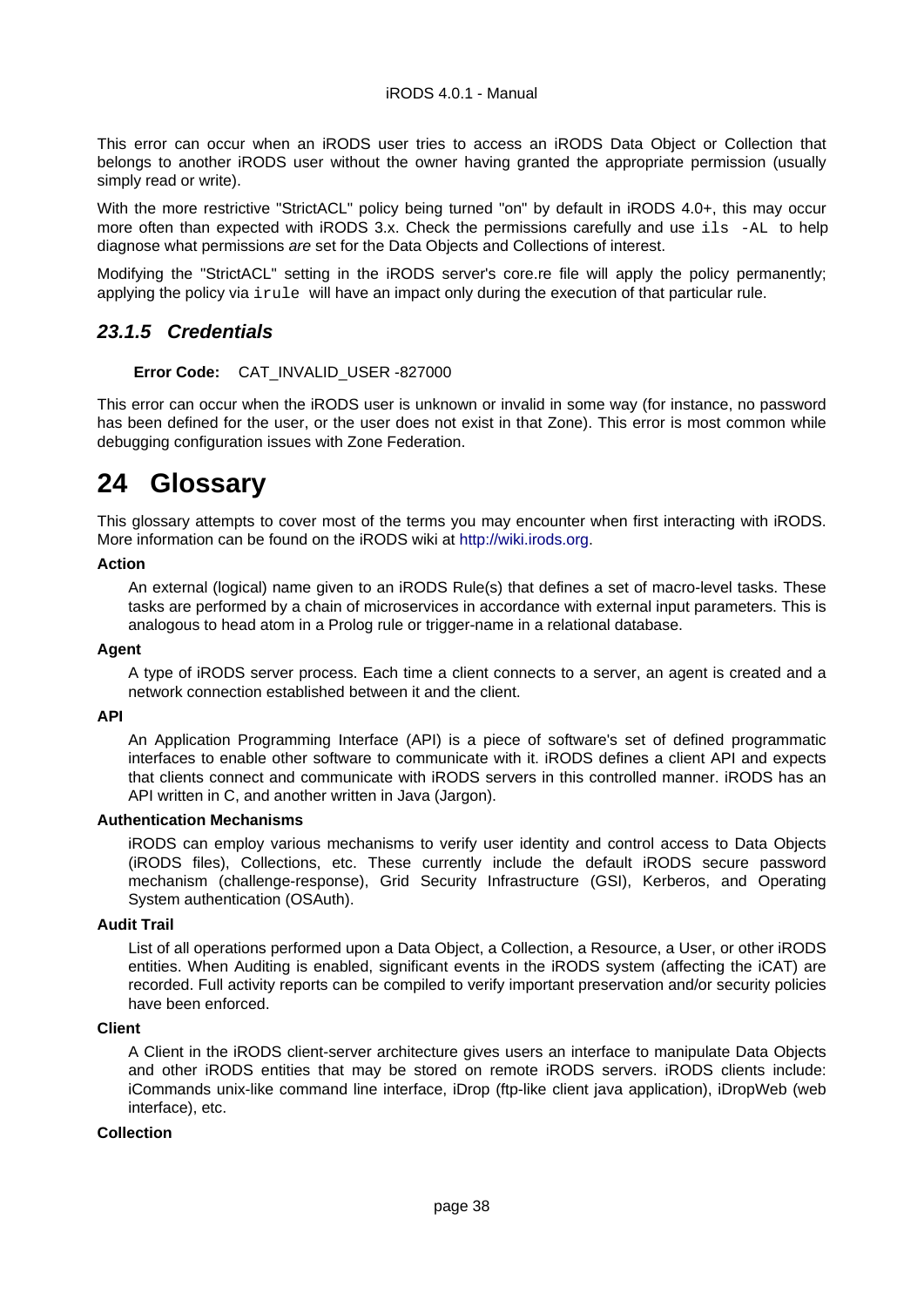All Data Objects stored in an iRODS system are stored in some Collection, which is a logical name for that set of Data Objects. A Collection can have sub-collections, and hence provides a hierarchical structure. An iRODS Collection is like a directory in a Unix file system (or Folder in Windows), but is not limited to a single device or partition. A Collection is logical so that the Data Objects can span separate and heterogeneous storage devices (i.e. is infrastructure and administrative domain independent). Each Data Object in a Collection must have a unique name in that Collection.

#### **Data Grid**

A grid computing system (a set of distributed, cooperating computers) that deals with the controlled sharing and management of large amounts of distributed data.

#### **Data Object**

A Data Object is a single "stream-of-bytes" entity that can be uniquely identified and is stored in iRODS. It is given a Unique Internal Identifier in iRODS (allowing a global name space), and is associated with (situated in) a Collection.

#### **Driver**

A piece of software that interfaces to a particular type of resource as part of the iRODS server/agent process. The driver provides a common set of functions (open, read, write, close, etc.) which allow iRODS clients (iCommands and other programs using the client API) to access different devices via the common iRODS protocol.

#### **Federation**

Zone Federation occurs when two or more independent iRODS Zones are registered with one another. Users from one Zone can authenticate through their home iRODS server and have access rights on a remote Zone and its Data Objects, Collections, and Metadata.

#### **Jargon**

The Java API for iRODS. Read more at <https://github.com/DICE-UNC/jargon>.

#### **iCAT**

The iCAT, or iRODS Metadata Catalog, stores descriptive state metadata about the Data Objects in iRODS Collections in a DBMS database (e.g. PostgreSQL, MySQL, Oracle). The iCAT can keep track of both system-level metadata and user-defined metadata. There is one iCAT database per iRODS Zone.

#### **IES (iCAT-Enabled Server)**

A machine that runs both an iRODS server and the iCAT database for a particular Zone.

#### **iCommands**

iCommands are Unix utilities that give users a command-line interface to operate on data in the iRODS system. There are commands related to the logical hierarchical filesystem, metadata, data object information, administration, rules, and the rule engine. iCommands provide the most comprehensive set of client-side standard iRODS manipulation functions.

#### **Inheritance**

Collections in the iRODS logical name space have an attribute named Inheritance. When Collections have this attribute set to Enabled, new Data Objects and Collections added to the Collection inherit the access permissions (ACLs) of the Collection. Data Objects created within Collections with Inheritance set to Disabled do not inherit the parent Collection's ACL settings. ichmod can be used to manipulate this attribute on a per-Collection level. ils -A displays ACLs and the inheritance status of the current working iRODS directory.

#### **Logical Name**

The identifier used by iRODS to uniquely name a Data Object, Collection, Resource, or User. These identifiers enable global namespaces that are capable of spanning distributed storage and multiple administrative domains for shared Collections or a unified virtual Collection.

#### **Management Policies**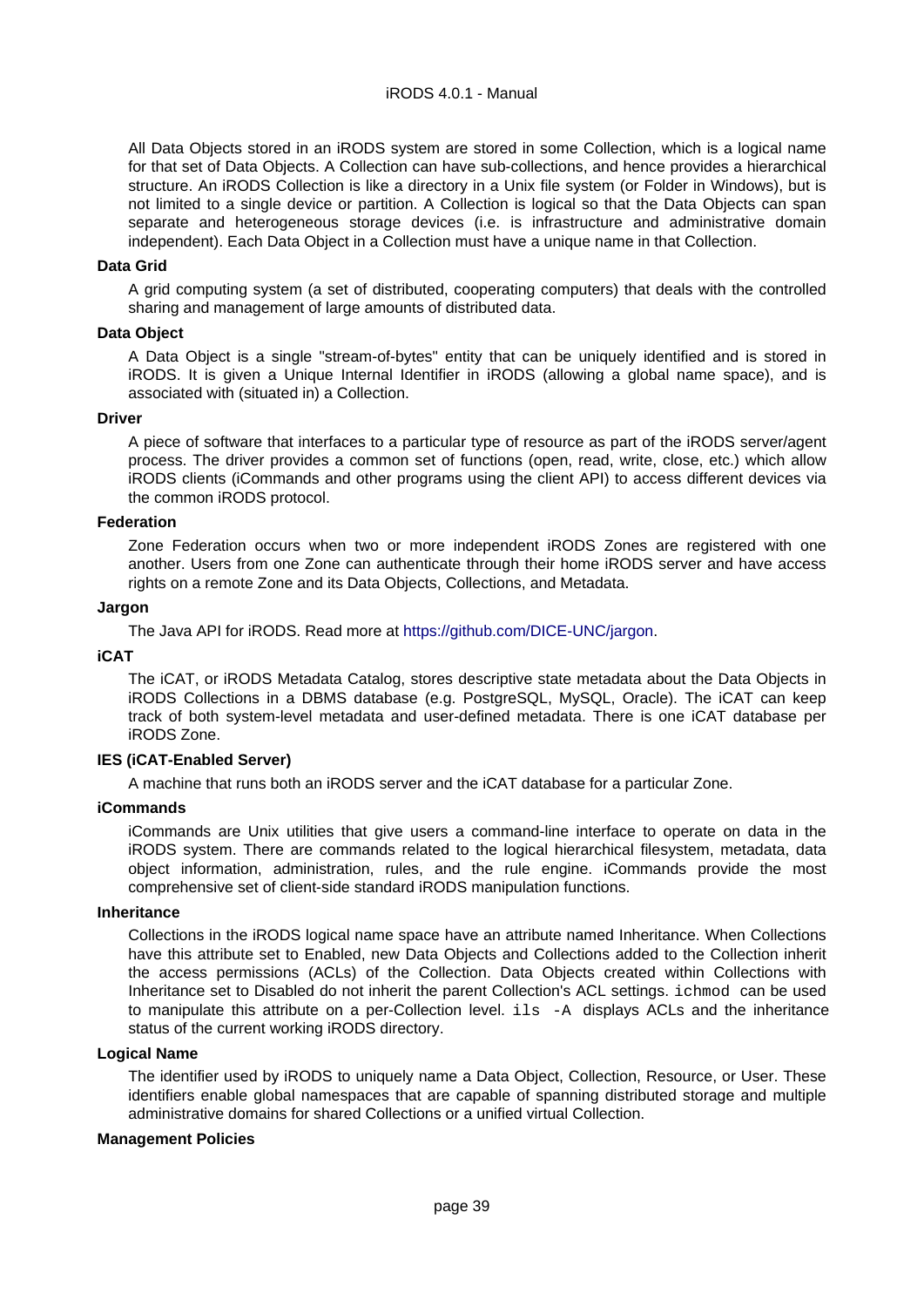The specification of the controls on procedures applied to Data Objects in a Collection. Management policies may define that certain Metadata be required to be stored. Those policies could be implemented via a set of iRODS Rules that generate and verify the required Metadata. Audit Trails could be used to generate reports that show that Management Policies have been followed.

#### **Metadata**

Metadata is data about data. In iRODS, metadata can include system or user-defined attributes associated with a Data-Object, Collection, Resource, etc., stored in the iCAT database. The metadata stored in the iCAT database are in the form of AVUs (attribute-value-unit tuples).

#### **Metadata Harvesting**

The process of extraction of existing Metadata from a remote information resource and subsequent addition to the iRODS iCAT. The harvested Metadata could be related to certain Data Objects, Collections, or any other iRODS entity.

#### **Microservice**

A set of operations performed on a Collection at a remote storage location.

Microservices are small, well-defined procedures/functions that perform a certain server-side task and are compiled into the iRODS server code. Rules invoke Microservices to implement Management Policies. Microservices can be chained to implement larger macro-level functionality, called an Action. By having more than one chain of Microservices for an Action, a system can have multiple ways of performing the Action. At runtime, using priorities and validation conditions, the system chooses the "best" microservice chain to be executed.

#### **Migration**

The process of moving digital Collections to new hardware and/or software as technology evolves. Separately, Transformative Migration may be used to mean the process of manipulating a Data Object into a new format (e.g. gif to png) for preservation purposes.

#### **Physical Resource**

A storage system onto which Data Objects may be deposited. iRODS supports a wide range of disk, tape, and remote storage resources.

#### **Resource**

A resource, or storage resource, is a software/hardware system that stores digital data. iRODS clients can operate on local or remote data stored on different types of resources through a common interface.

#### **Rules**

Rules are a major innovation in iRODS that let users automate data management tasks, essential as data collections scale to petabytes across hundreds of millions of files. Rules allow users to automate enforcement of complex Management Policies (workflows), controlling the server-side execution (via Microservices) of all data access and manipulation operations, with the capability of verifying these operations.

#### **Rule Engine**

The Rule Engine interprets Rules following the iRODS rule syntax. The Rule Engine, which runs on all iRODS servers, is invoked by server-side procedure calls and selects, prioritizes, and applies Rules and their corresponding Microservices. The Rule Engine can apply recovery procedures if a Microservice or Action fails.

#### **Scalability**

Scalability means that a computer system performs well, even when scaled up to very large sizes. In iRODS, this refers to its ability to manage Collections ranging from the data on a single disk to petabytes (millions of gigabytes) of data in hundreds of millions of files distributed across multiple locations and administrative domains.

#### **Server**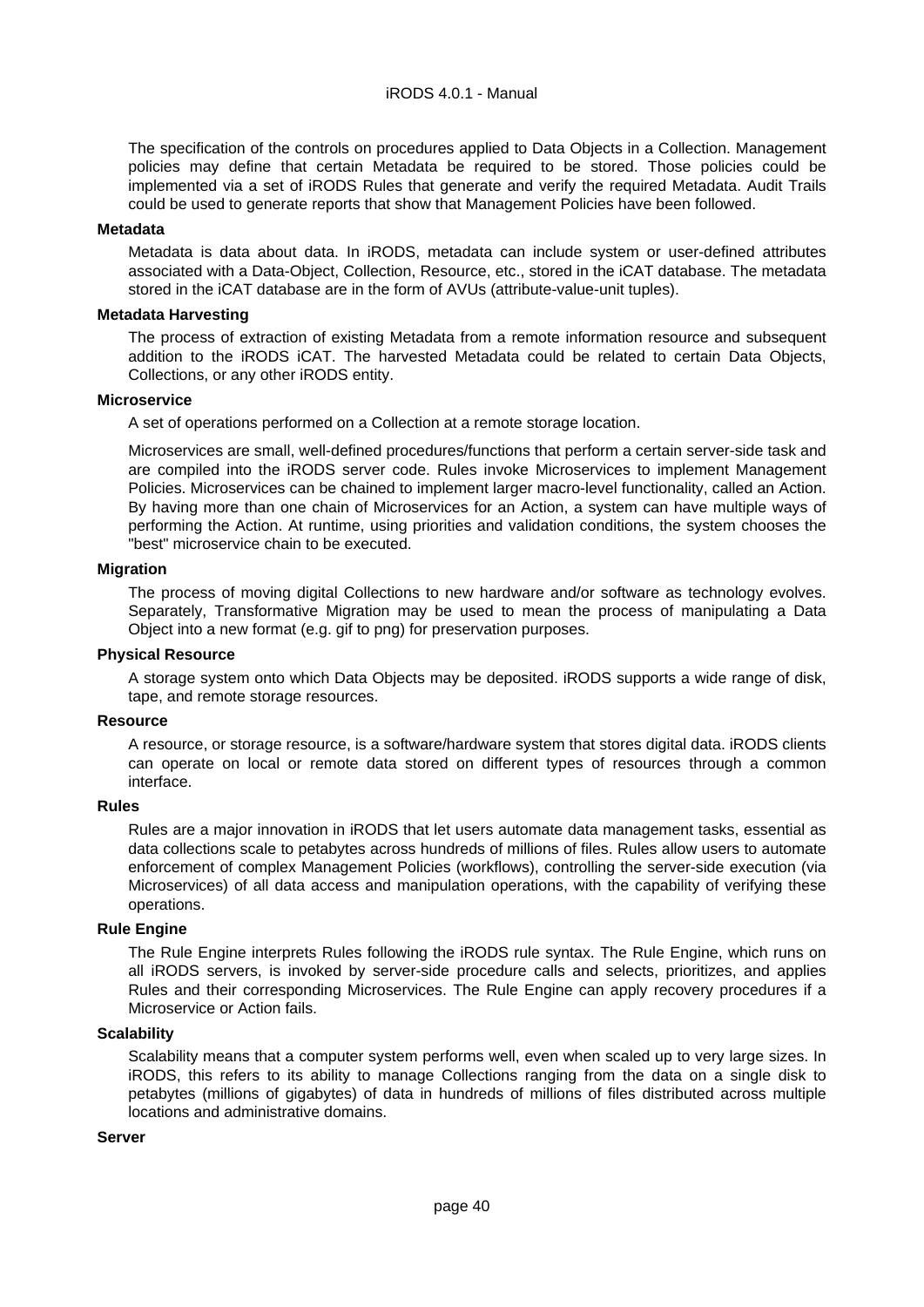#### iRODS 4.0.1 - Manual

An iRODS server is software that interacts with the access protocol of a specific storage system. It enables storing and sharing data distributed geographically and across administrative domains.

#### **Transformative Migration**

The process of manipulating a Data Object from one encoding format to another. Usually the target format will be newer and more compatible with other systems. Sometimes this process is "lossy" and does not capture all of the information in the original format.

#### **Trust Virtualization**

The management of Authentication and authorization independently of the storage location.

#### **Unique Internal Identifier**

#### See Logical Name.

#### **User Name**

Unique identifier for each person or entity using iRODS; sometimes combined with the name of the home iRODS Zone (as username#Zonename) to provide a globally unique name when using Zone Federation.

#### **Vault**

An iRODS Vault is a data repository system that iRODS can maintain on any storage system which can be accessed by an iRODS server. For example, there can be an iRODS Vault on a Unix file system, an HPSS (High Performance Storage System), or an IBM DB2 database. A Data Object in an iRODS Vault is stored as an iRODS-written object, with access controlled through the iCAT catalog. This is distinct from legacy data objects that can be accessed by iRODS but are still owned by previous owners of the data. For file systems such as Unix and HPSS, a separate directory is used; for databases such as Oracle or DB2 a system-defined table with LOB-space (Large Object space) is used.

#### **Zone**

An iRODS Zone is an independent iRODS system consisting of an iCAT-Enabled Server (IES), optional additional distributed iRODS Resource Servers (which can reach hundreds, worldwide), and clients. Each Zone has a unique name. When two iRODS Zones are configured to interoperate with each other securely, it is called (Zone) Federation.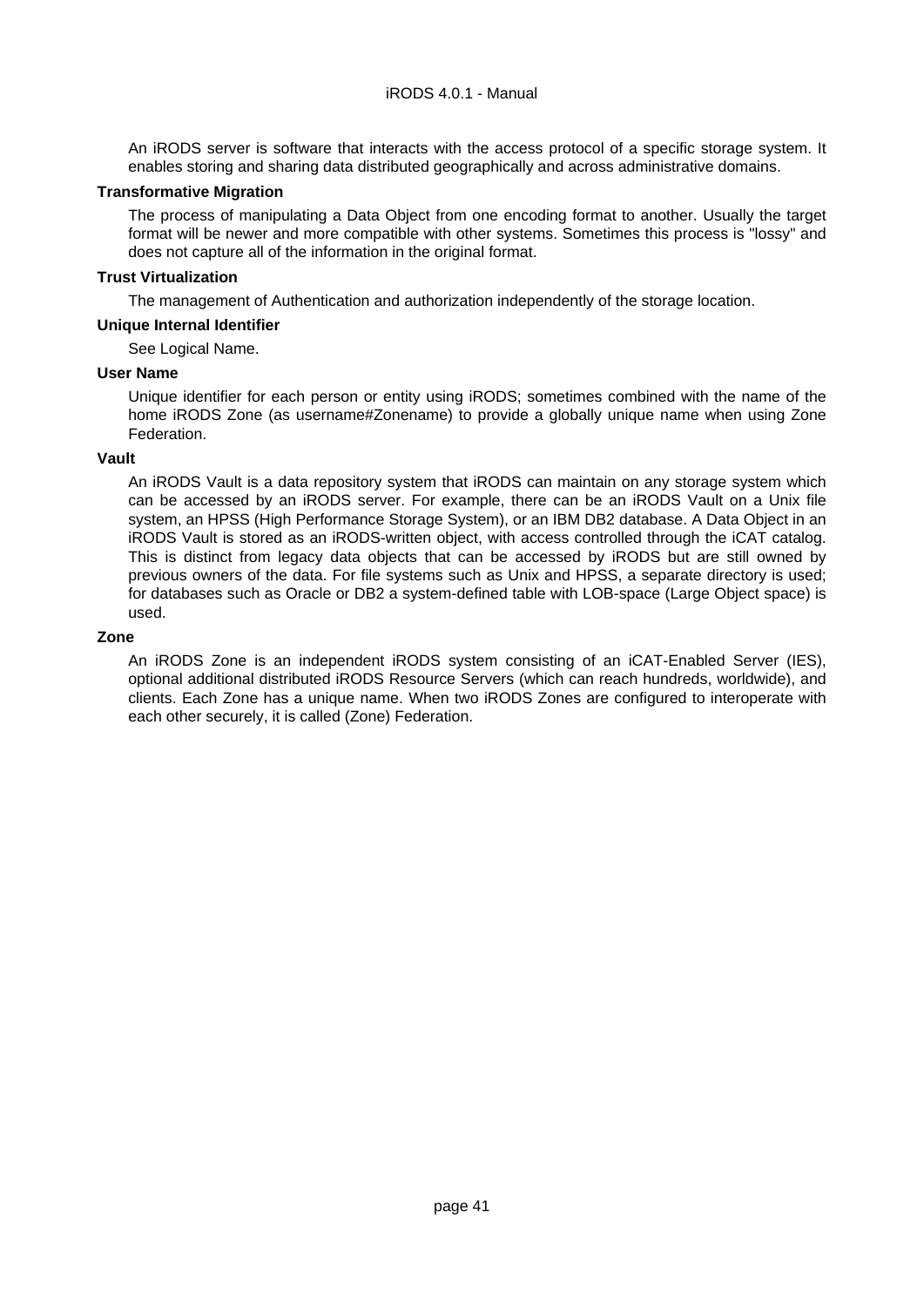# <span id="page-41-0"></span>**25 Known Issues**

| Mar 6 09:47:34 pid:21588 NOTICE: bindVar[3]=acReqisterData()<br>msiReqisterData():::recover msiReqisterData();<br>msiQueue("msiReplicateData(\'hpss-sdsc\') ::: recover_msiReplicateData;");<br>Mar 6 09:47:34 pid:21588 NOTICE: bindVar[6]=@REL<br>Mar 6 09:47:34 pid:21588 NOTICE: SQLSTATE: 01000 | Using 3.x iCommands with a 4.0+ iRODS Server                                                                                                                                                                                                                                                                                           |
|------------------------------------------------------------------------------------------------------------------------------------------------------------------------------------------------------------------------------------------------------------------------------------------------------|----------------------------------------------------------------------------------------------------------------------------------------------------------------------------------------------------------------------------------------------------------------------------------------------------------------------------------------|
|                                                                                                                                                                                                                                                                                                      | 3.x iCommands retain basic functionality when speaking with a 4.0+ iRODS Server.                                                                                                                                                                                                                                                       |
|                                                                                                                                                                                                                                                                                                      | However, operations much more complicated than simple puts and gets are likely<br>to hit cases where the 3.x iCommands do not have sufficient information to<br>continue or they do not recognize the results returned by the Server.                                                                                                  |
|                                                                                                                                                                                                                                                                                                      | This is largely due to the SSL handshaking and resource hierarchies in 4.0+.                                                                                                                                                                                                                                                           |
|                                                                                                                                                                                                                                                                                                      | It is recommended to use the supported iCommands from 4.0+.                                                                                                                                                                                                                                                                            |
|                                                                                                                                                                                                                                                                                                      |                                                                                                                                                                                                                                                                                                                                        |
|                                                                                                                                                                                                                                                                                                      | Ticket Item: [#1260] unixODBC on OpenSuSE 12.x fails when iRODS resource name contains a hyphen (aka "hpss-sdsc")                                                                                                                                                                                                                      |
|                                                                                                                                                                                                                                                                                                      | unixODBC on OpenSuSE 12.x fails when iRODS resource name contains a hyphen (aka "hpss-sdsc").                                                                                                                                                                                                                                          |
|                                                                                                                                                                                                                                                                                                      | Also, 'moon landing' in rules3.0/rulewriteKeyValPairs.r.                                                                                                                                                                                                                                                                               |
|                                                                                                                                                                                                                                                                                                      | Other Operating Systems and versions do not exhibit this behavior.                                                                                                                                                                                                                                                                     |
|                                                                                                                                                                                                                                                                                                      | Mar 6 09:47:34 pid:21588 NOTICE: rsAuthCheck user rods#tempZone<br>Mar 6 09:47:34 pid:21588 NOTICE: rsAuthResponse set proxy authFlag to 5, client authFlag to 5, user:rods#tempZone<br>proxy: rods client: rods<br>Mar 6 09:47:34 pid:21588 NOTICE: bindVar[1]=RajaBase<br>Mar 6 09:47:34 pid:21588 NOTICE: bindVar[2]=acRegisterData |
|                                                                                                                                                                                                                                                                                                      | Mar 6 09:47:34 pid:21588 NOTICE: bindVar[4]=(\$objPath like "/home/raja#sdsc/myImportantFiles\*" && \$dataSize > 10000000)<br>Mar 6 09:47:34 pid:21588 NOTICE: bindVar[5]={                                                                                                                                                            |
|                                                                                                                                                                                                                                                                                                      | $\}$                                                                                                                                                                                                                                                                                                                                   |
|                                                                                                                                                                                                                                                                                                      | Mar 6 09:47:34 pid:21588 NOTICE: cllExecSqlWithResult: SQLExecDirect error: -1, sql:select rule_id from R_RULE_MAIN<br>where rule_base_name = ? and rule_name = ? and rule_event = ? and rule_condition = ? and rule_body = ? and<br>rule recovery = $?$                                                                               |
|                                                                                                                                                                                                                                                                                                      | Mar 6 09:47:34 pid:21588 NOTICE: SOLCODE: 4294967295<br>Mar 6 09:47:34 pid:21588 NOTICE: SQL Error message: [unixODBC]Error while executing the query (non-fatal);<br>ERROR: syntax error at or near "hpss" at character 344                                                                                                           |
|                                                                                                                                                                                                                                                                                                      | Mar 6 09:47:34 pid:21588 NOTICE: chlInsRuleTable cmlGetIntegerValueFromSqlV3 find rule if any failure -806000<br>Mar 6 09:47:34 pid:21588 NOTICE: rsGeneralRowInsert: rcGeneralRowInsert failed<br>Mar 6 09:47:34 pid:21588 ERROR: executeRuleAction Failed for msiAdmInsertRulesFromStructIntoDB status = -806000<br>CAT_SQL_ERR      |

# <span id="page-41-1"></span>**26 History of Releases**

| Date       | Version        | <b>Description</b>                                                                                                                                                                               |
|------------|----------------|--------------------------------------------------------------------------------------------------------------------------------------------------------------------------------------------------|
| 2014-06-05 | 4.0.1          | <b>First Point Release</b>                                                                                                                                                                       |
|            |                | Memory leak fixes, security fixes, --run-in-place, MacOSX support,<br>schema update mechanism.                                                                                                   |
| 2014-03-28 | 4.0.0          | <b>Merged Codebase</b>                                                                                                                                                                           |
|            |                | This is the fourth major release of iRODS and the first merged open<br>source release from RENCL                                                                                                 |
| 2014-03-25 | $4.0.0$ rc $2$ | <b>Second Release Candidate of Merged Codebase</b>                                                                                                                                               |
|            |                | This is the second release candidate of the merged open source<br>release from RENCI. It includes support for MySQL and Oracle<br>databases, GSI, Kerberos, NetCDF, and direct access resources. |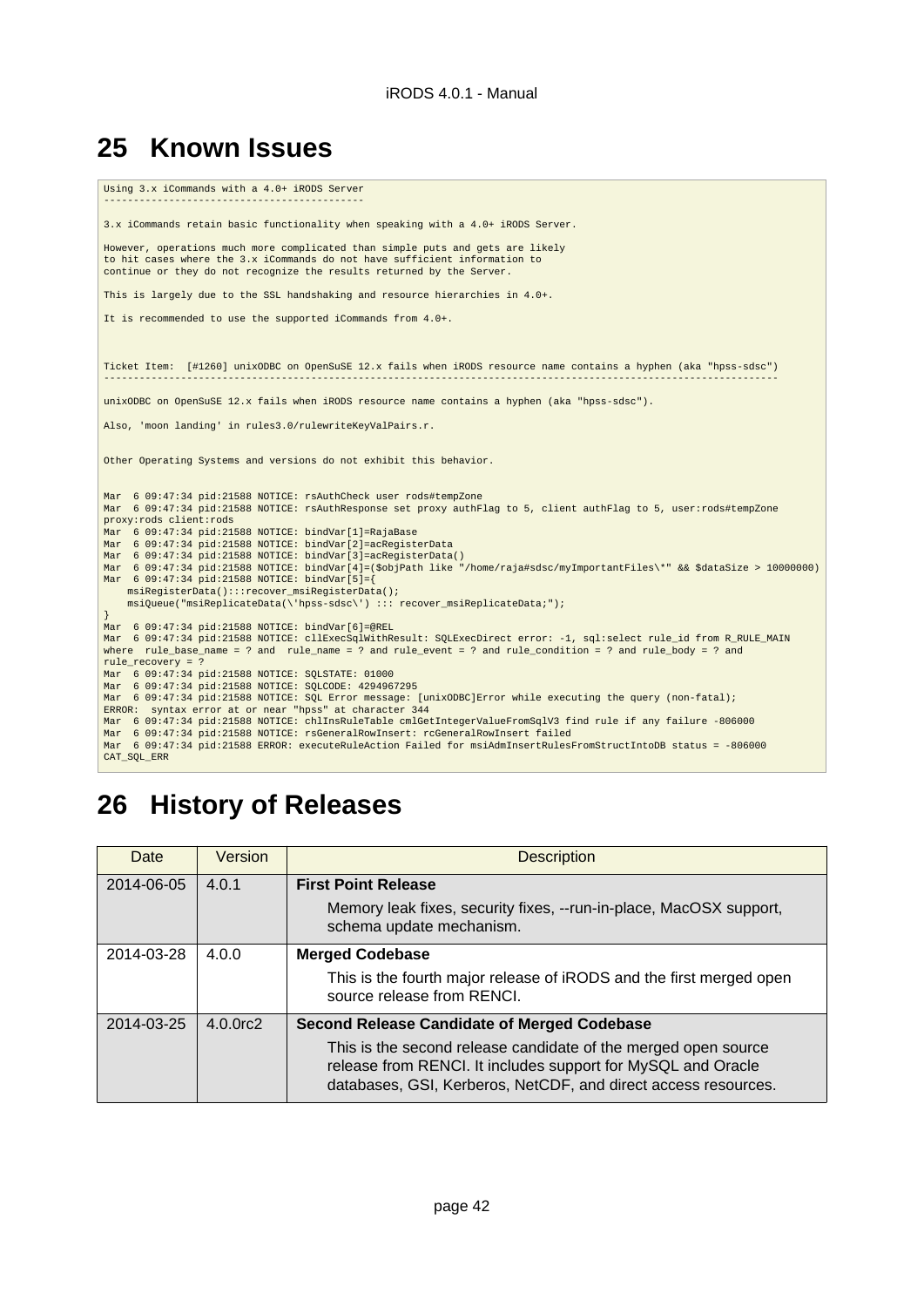| 2014-03-08 | 4.0.0rc1            | <b>First Release Candidate of Merged Codebase</b>                                                                                                                                                                                                                     |
|------------|---------------------|-----------------------------------------------------------------------------------------------------------------------------------------------------------------------------------------------------------------------------------------------------------------------|
|            |                     | This is the first release candidate of the merged open source release<br>from RENCI. It includes support for MySQL and Oracle databases,<br>NetCDF, and direct access resources.                                                                                      |
| 2014-02-18 | 4.0.0b2             | <b>Second Beta Release of Merged Codebase</b>                                                                                                                                                                                                                         |
|            |                     | This is the second beta of the merged open source release from<br>RENCI. It includes pluggable API support and external S3 and WOS<br>resource plugin packages.                                                                                                       |
| 2014-01-17 | 4.0.0b1             | <b>First Beta Release of Merged Codebase</b>                                                                                                                                                                                                                          |
|            |                     | This is the first beta of the merged open source release from RENCI. It<br>includes pluggable database support and separate packages for the<br>standalone server and its plugins.                                                                                    |
| 2013-11-16 | 3.0.1               | <b>Second Release</b>                                                                                                                                                                                                                                                 |
|            |                     | This is the second open source release from RENCI. It includes<br>Federation compliance with Community iRODS and signaling for<br>dynamic post-PEPs to know whether their operation failed.                                                                           |
| 2013-11-14 | 3.0.1rc1            | <b>First Release Candidate of Second Release</b>                                                                                                                                                                                                                      |
|            |                     | This is the first release candidate of the second open source release<br>from RENCI. It includes a new "--tree" view for <i>ilsresc</i> and a more<br>powerful irodsctl stop. In addition, package managers should now be<br>able to handle upgrades more gracefully. |
| 2013-11-12 | 3.0.1 <sub>b2</sub> | <b>Second Beta of Second Release</b>                                                                                                                                                                                                                                  |
|            |                     | This is the second beta of the second open source release from<br>RENCI. It includes certification work with the Jargon library, more CI<br>testing, and minor fixes.                                                                                                 |
| 2013-10-31 | 3.0.1 <sub>b1</sub> | <b>First Beta of Second Release</b>                                                                                                                                                                                                                                   |
|            |                     | This is the first beta of the second open source release from RENCI. It<br>includes pluggable network and authentication support as well as a<br>rebalance option and migration support for the composable resources.                                                 |
| 2013-06-05 | 3.0                 | <b>First Release</b>                                                                                                                                                                                                                                                  |
|            |                     | This is the first open source release from RENCI. It includes all the<br>features mentioned below and has been both manually and<br>continuously tested.                                                                                                              |
| 2013-05-14 | 3.0rc1              | <b>First Release Candidate</b>                                                                                                                                                                                                                                        |
|            |                     | This is the first release candidate from RENCI. It includes PAM<br>support, additional resources (compound, universalMSS, replication,<br>random, and nonblocking), and additional documentation.                                                                     |
| 2013-03-15 | 3.0 <sub>b3</sub>   | <b>Third Beta Release</b>                                                                                                                                                                                                                                             |
|            |                     | This is the third release from RENCI. It includes a new package for<br>CentOS 6+, support for composable resources, and additional<br>documentation.                                                                                                                  |
| 2012-06-25 | 3.0 <sub>b2</sub>   | <b>Second Beta Release</b>                                                                                                                                                                                                                                            |
|            |                     | This is the second release from RENCI. It includes packages for iCAT,<br>Resource, iCommands, and development, in both DEB and RPM<br>formats. Also includes more documentation.                                                                                      |